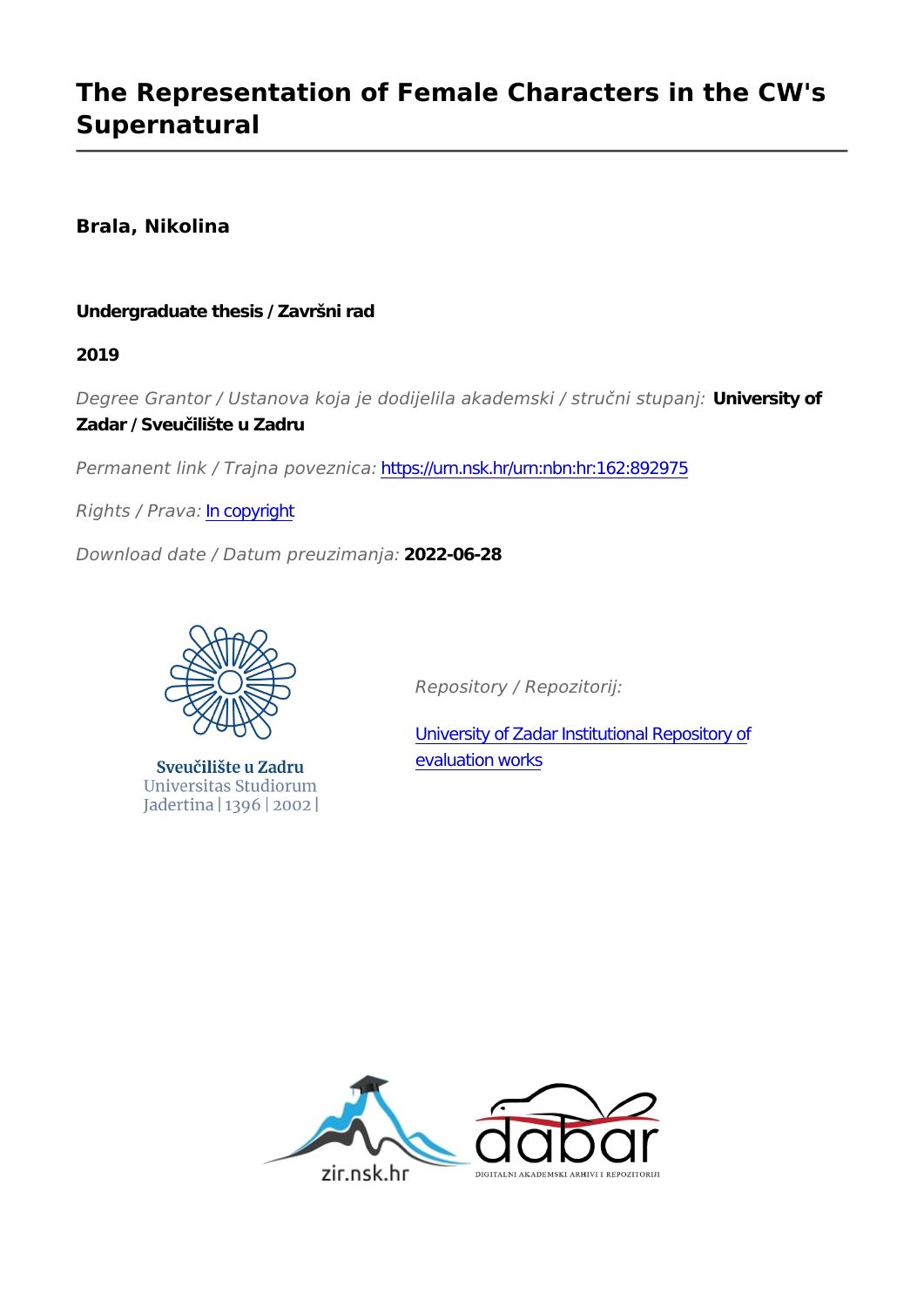# Sveučilište u Zadru

# Odjel za anglistiku Engleski jezik i književnost (dvopredmetni)



Zadar, 2019.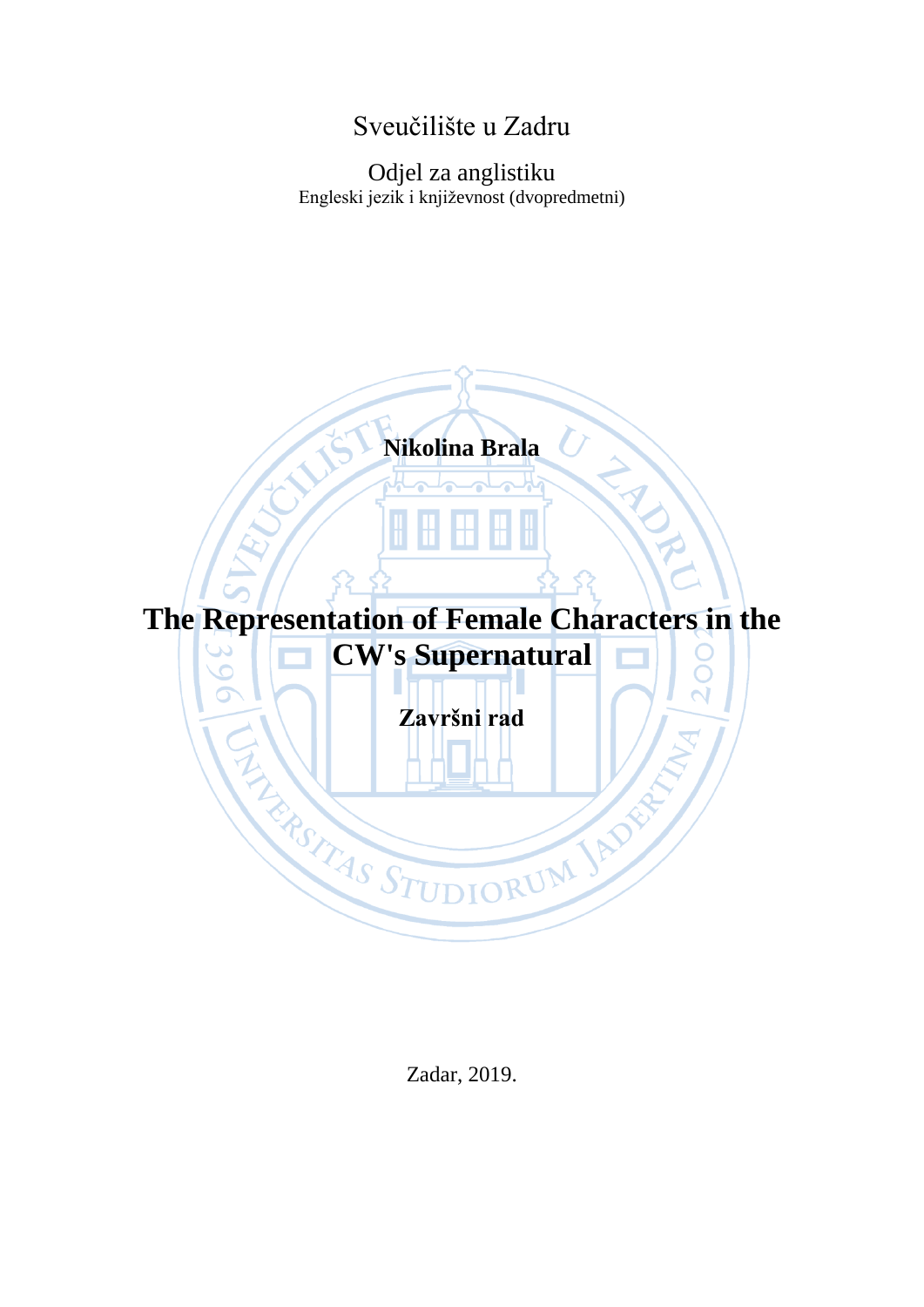# Sveučilište u Zadru

Odjel za anglistiku Engleski jezik i književnost (dvopredmetni)

The Representation of Female Characters in the CW's Supernatural

Završni rad

Student/ica:

Nikolina Brala

Mentor/ica:

Dr.sc. Zlatko Bukač

Zadar, 2019.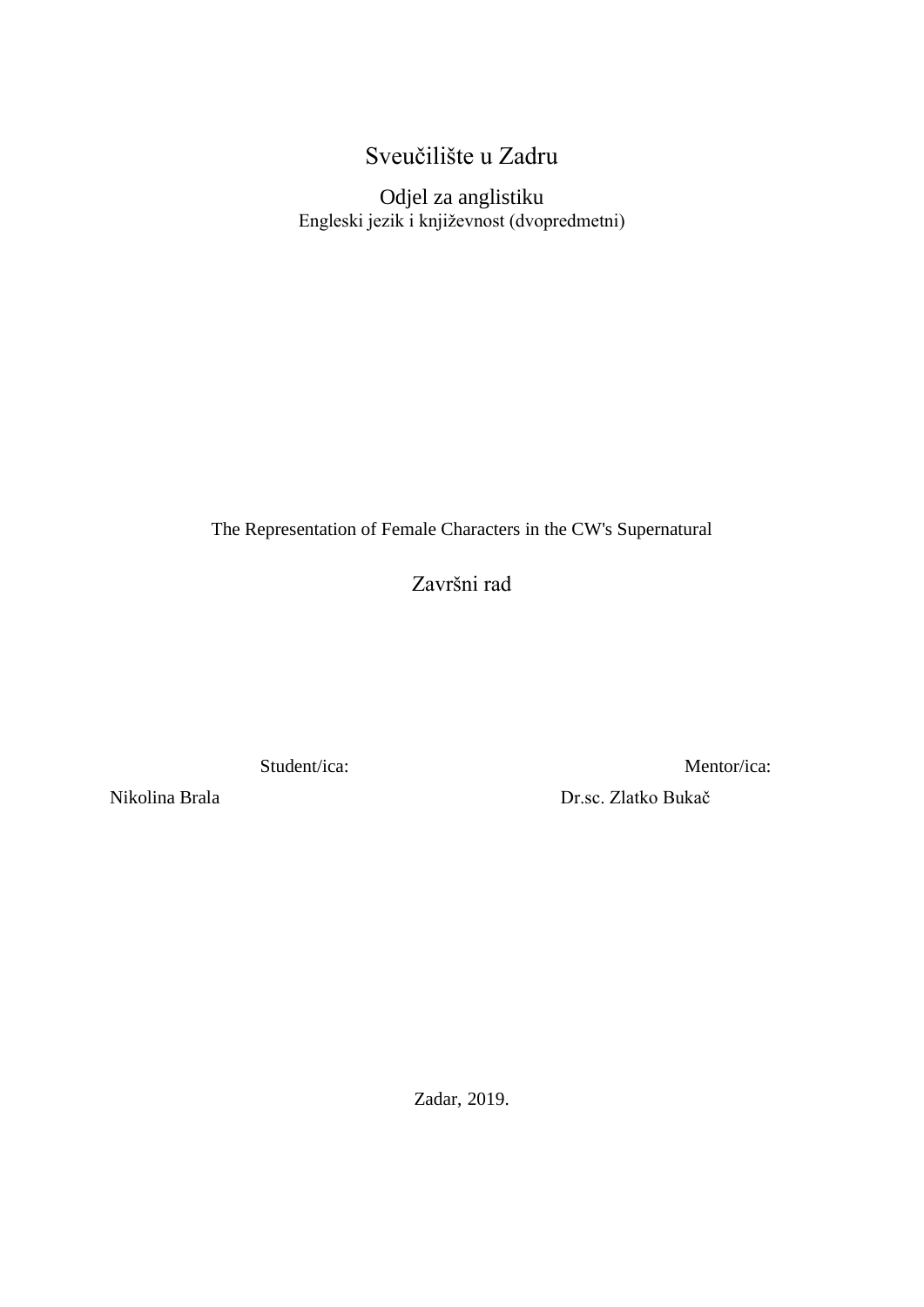

# **Izjava o akademskoj čestitosti**

Ja, **Nikolina Brala,** ovime izjavljujem da je moj **završni** rad pod naslovom **The Representation of Female Characters in the CW's Supernatural** rezultat mojega vlastitog rada, da se temelji na mojim istraživanjima te da se oslanja na izvore i radove navedene u bilješkama i popisu literature. Ni jedan dio mojega rada nije napisan na nedopušten način, odnosno nije prepisan iz necitiranih radova i ne krši bilo čija autorska prava.

Izjavljujem da ni jedan dio ovoga rada nije iskorišten u kojem drugom radu pri bilo kojoj drugoj visokoškolskoj, znanstvenoj, obrazovnoj ili inoj ustanovi.

Sadržaj mojega rada u potpunosti odgovara sadržaju obranjenoga i nakon obrane uređenoga rada.

Zadar, 12. listopada 2019.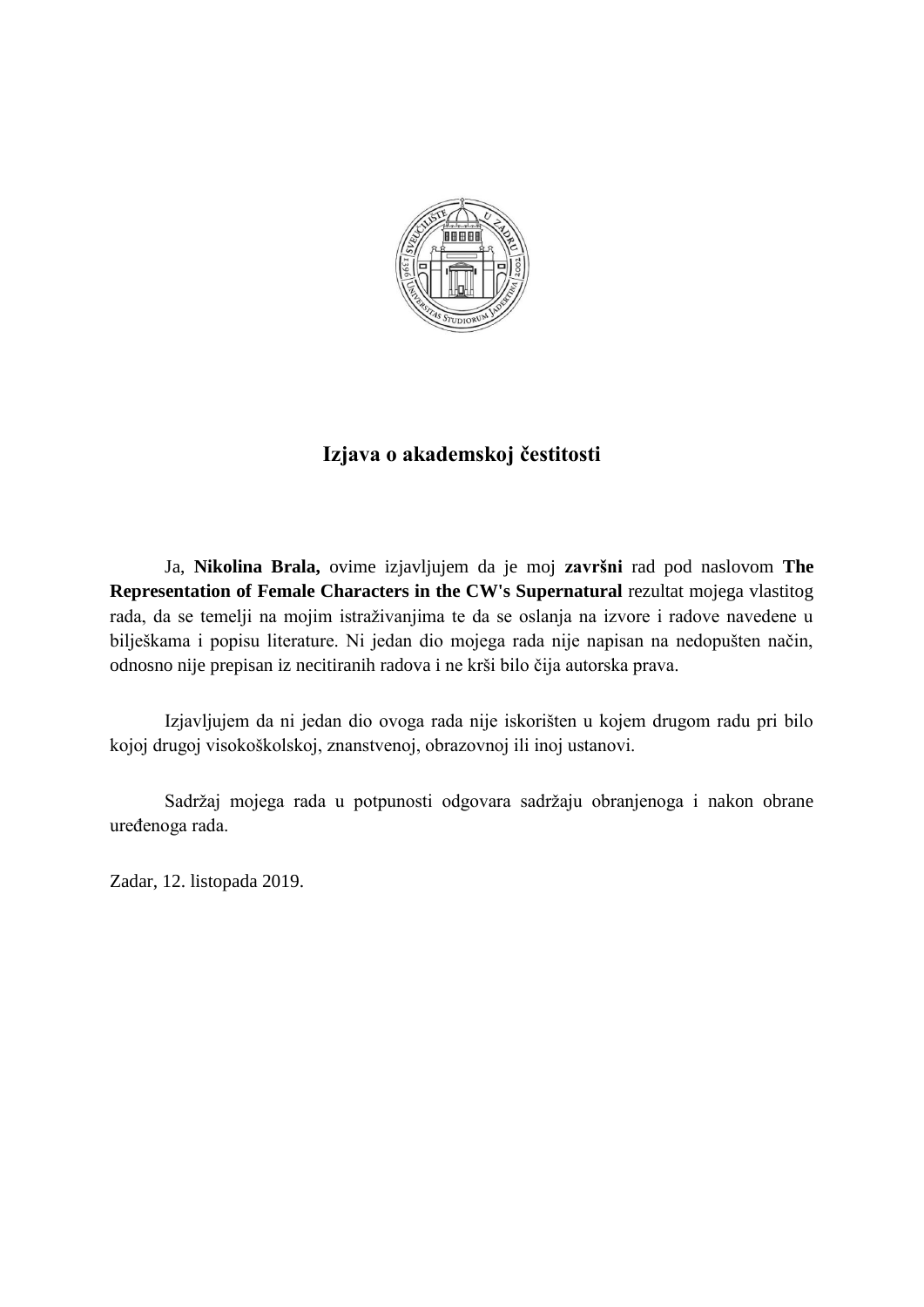| 6. NASLOV RADA NA HRVATSKOM JEZIKU: Sažetak i ključne riječi 40 |  |
|-----------------------------------------------------------------|--|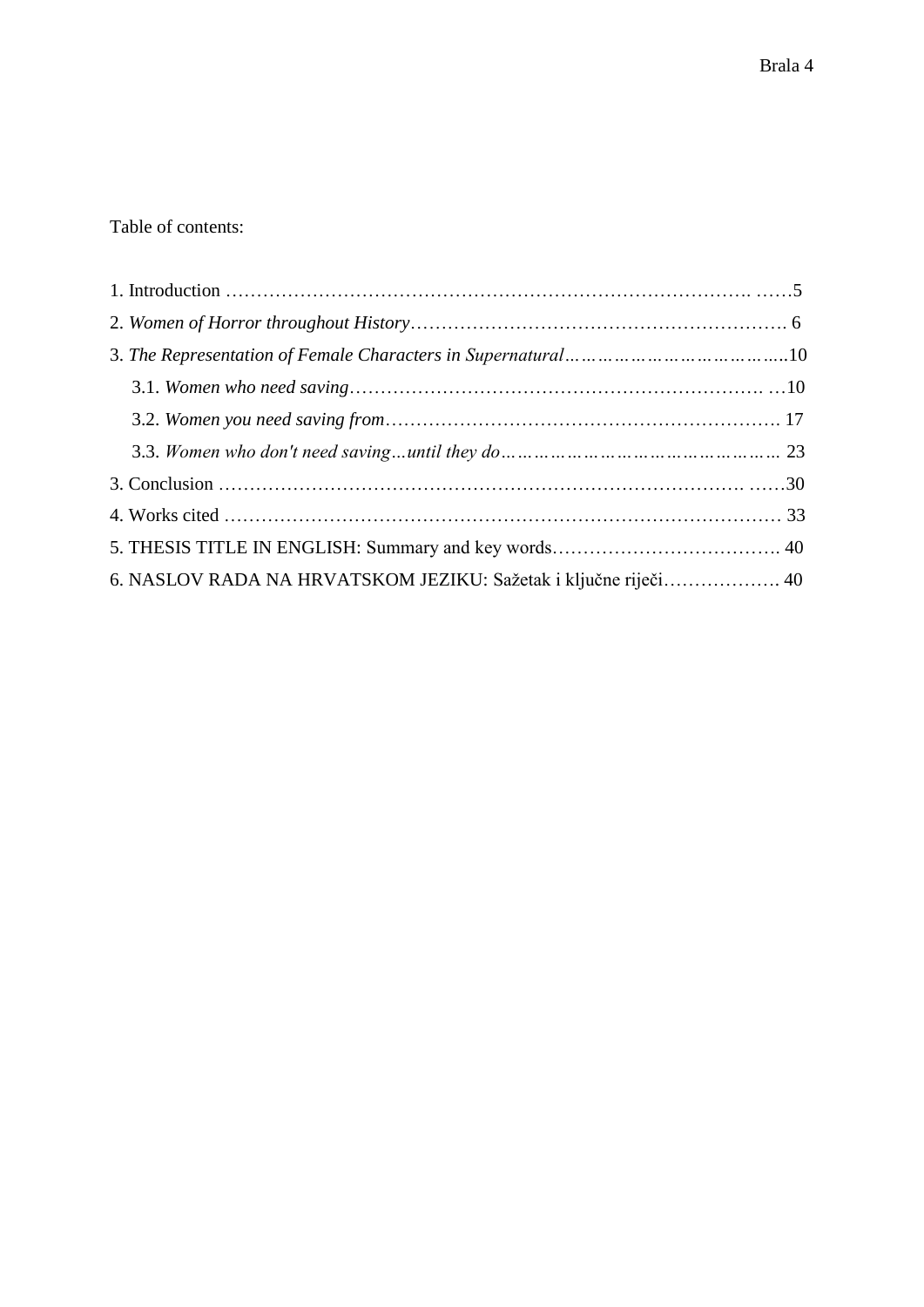#### 1. Introduction

The TV series *Supernatural* first aired in 2005 and is an US-american show about the brothers Sam and Dean Winchester who spend their time driving cross-country in their '67 Chevy Impala, hunting demons, monsters and other supernatural entities. While at first glance, the definition of the series seems to tell all about it in a few words, *Supernatural*, like few other TV shows over the years, has already earned a cult status, often being ranked with true classics of the TV horror genre such as *The X Files*, *Twilight Zone*, and *Twin Peaks* (*Rolling Stone,* 2.9.2017). Initially aimed towards a young, male audience demographic, including guns, muscle cars and a soundtrack compiled almost exclusively of classic rock songs alongside their very masculine protagonist, writers mainly introduced female characters to the show in an effort to "sex [it] up" (*Supernatural Audience Demographic*, 17.8.2019). This resulted in an array of one-dimensional, easy to charm and quick to die female characters, serving as devices driving the plot or furthering the male protagonists' story arc, especially throughout the first few seasons of the show.

This paper centering on *Supernatural*'s female characters aims to present an analysis which is founded on various facts and metadata but bound into a comprehensible unit, forming an academic insight into one of today's longest running scripted TV series. What would be interesting to learn is whether the range of female characters differs throughout the seasons and at which point more fully fleshed out women were introduced, if so. The paper will be focusing on *Supernatural'*s most notable female characters who have left their distinctive mark on either, or both, plot and fan culture, and sort them by their overall typology introduced by the horror genre which has been a prevalent influence of the show. These women will be divided into three categories, seemingly based on their ability to fend for themselves, but really playing distinct roles to either service the development of other characters, the plot itself, or the audience watching it unravel. The three archetypes chosen are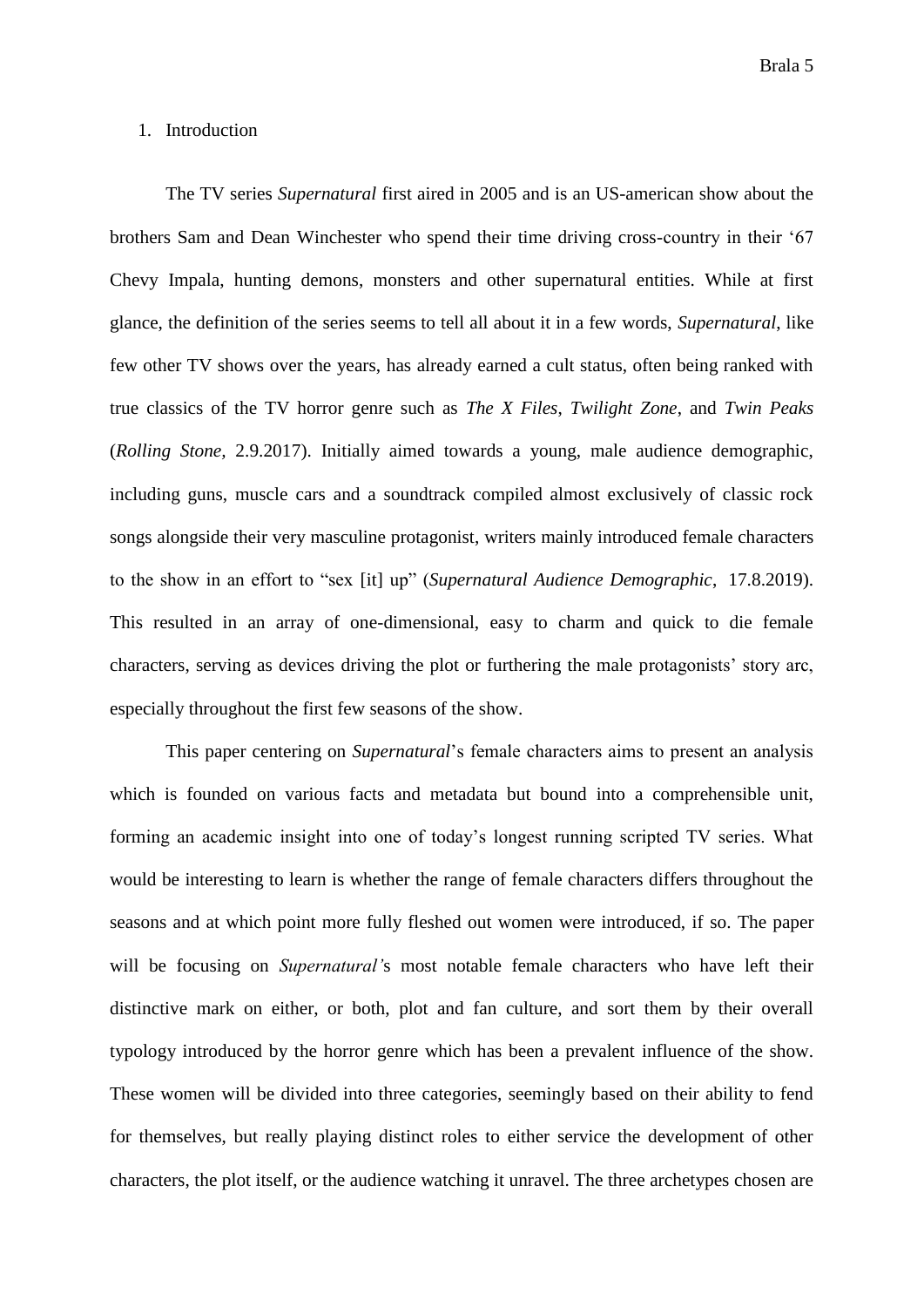the Damsel in Distress, the Female Villain, and the Action Heroine. Though it is important to mention that the oldest character archetype present in the show and analysed in this paper, the Damsel, is deeply rooted in the history of gothic literature, and represents the genre's connection to horror, where she also resides, which is why part of the analysis will include gothic fiction as a point of reference. Furthermore, the analysis presented will take into consideration their first appearance, function in the episode/season, number of episodes and whether she has survived beyond her service to the plot. The sources used will vary from writings in gender theory and theories about feminism and the horror genre in different media, to academic papers specifically about the show, its influences and how they were applied.

## *2. Women of Horror throughout History*

Although perceived differently in the general public's conscience, women have always played a role in the horror genre since its earliest times - be it as tellers of cautionary tales at home, establishers and forerunners of the genre itself (like Mary Shelley or Jane C. Loudon), heroines within the stories who suffer and die, or live and thrive, all the way to women being the source of the horror in the tale being told. The genre has existed for long, and has been popular enough even by modern standards that specific archetypes had time to develop, fully form, be exploited, turned into clichés, be parodied and, eventually, subverted in an attempt to surprise the audience. Harrington (76) names five character archetypes: "the jock, the scholar, the slut, the fool, and the virgin," which have been represented in the postmodern horror movie, two of which are reserved almost exclusively for female characters. Interesting to note is that both "the slut" and "the virgin" are roles defined by the character's relationship to sex, with the virgin more often than not being the designated survivor, which builds on a tradition of gothic narratives setting apart the Mina Harkers from the Lucy Westenras in the story - but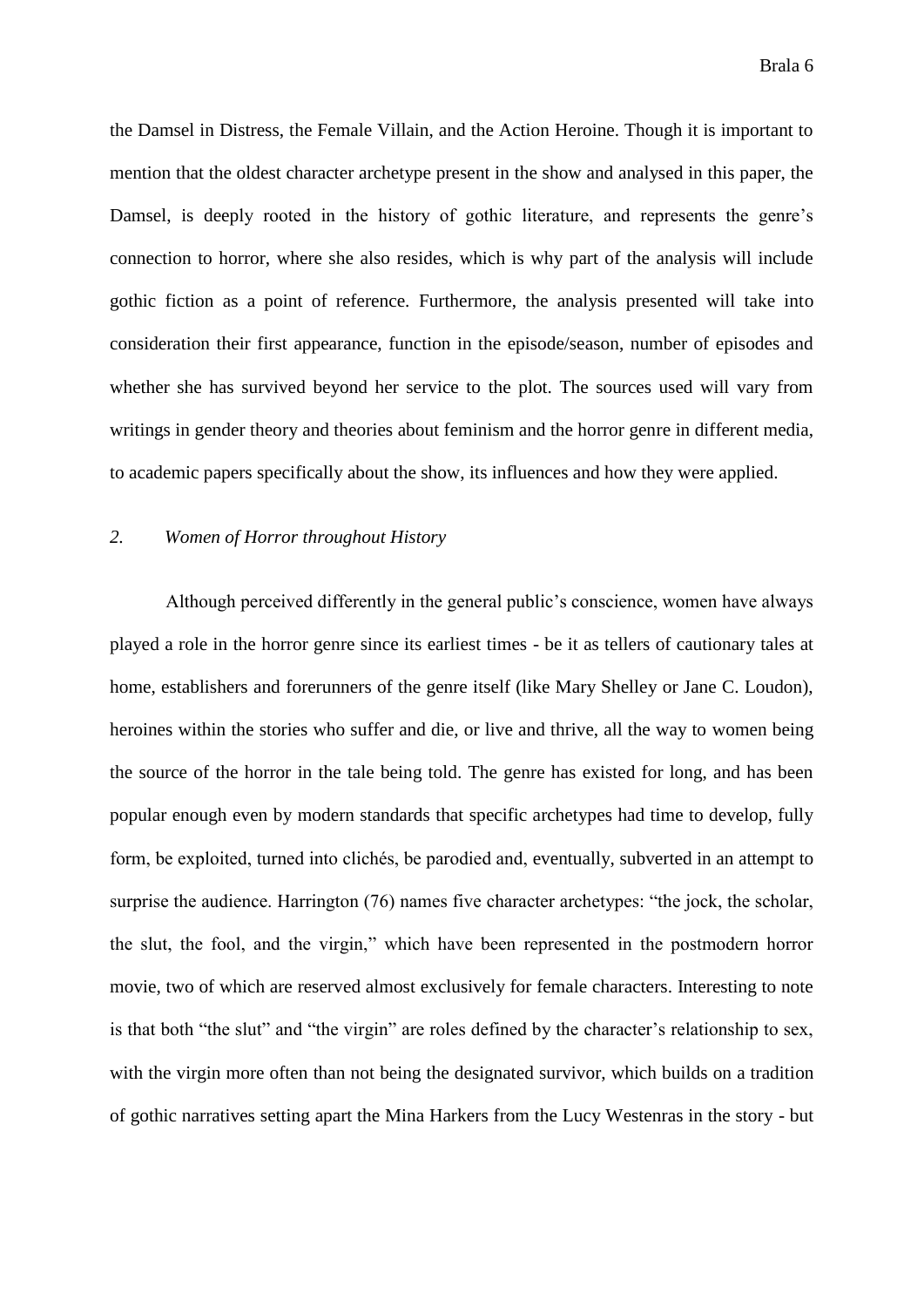with today's media being more direct than Stoker's Victorian analogies for what is seen as sexual deviancy (Hughes, 199).

It has to be remarked that in the majority of traditional narratives, female characters were most likely to play a passive role in the plot - they were abducted, locked away, and killed in various ways. Female characters have occupied the role of 'Damsel in Distress' for a long time, remaining characters who the plot happens *to*, and with little agency in the universe they live in as spectators and objects. In *Her Body, Himself: Gender in the Slasher Film*, Clover (205) refers back to Poe's formulation that the death of a beautiful woman is "the most poetical topic in the world" and goes on to state that the aesthetic of a woman in peril has always been an appealing motif, but finding its home in the horror genre it has reached its full potential. Furthermore, continuing Poe's formulation, that "the lips best suited for such topic are those of a bereaved lover" (55), the Damsel needs to be worth all the danger and bereavement her hero suffers, and her worth needs to be relatable to the viewer. Therefore, the Damsel needs to be beautiful, the image of perfection, which simultaneously serves the effect that, in her ultimate death, she both represents and defies the mortality of man, reaching her most desirable form (Bronfen, 57-76). We can find many examples of this type of character, ranging from Romantic fiction over slasher films to modern horror movies, featuring a female victim whose fate is the driving force behind the (typically male) hero's actions. The Damsel herself does not get a distinct and independent development arc, or does so extremely rarely, with it almost never turning out as elaborate as her male counterpart's. Her role is solely to drive the plot forward and thus create the struggles and hardships the hero has to master in order to save her, from which he grows as a character. It is considered that the general skeleton for this character archetype had been set by gothic novels in the eighteenth century such as Walpole's *Castle of Otranto* (1764), spilling over the bounds of the genre and influencing almost all written and visual horror to come. Following the formula, there always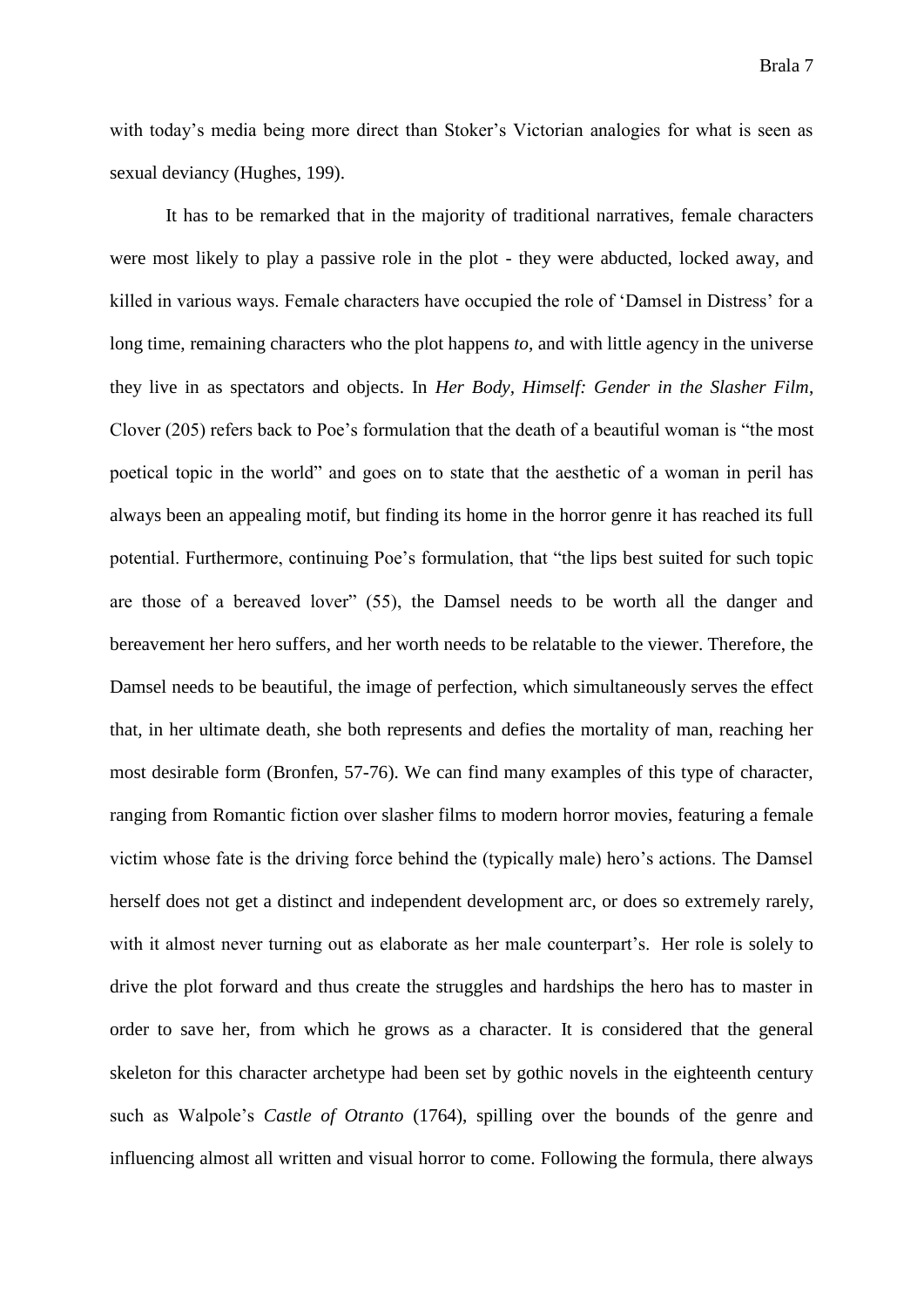is a beautiful female threatened by a powerful man, herself being unable to defeat him and therefore seeking rescue by a (preferably equally beautiful) male hero, who then gains the right to claim her as a willing prize for his heroism. Alternatively, in Shelley's *Modern Prometheus* (1918) Viktor Frankenstein is content to disregard the Creature's warnings, pleading and threats until his beloved Elizabeth is murdered, her death ultimately spurning him into action and painting him as the bereaved avenger at last.

With the rise of the slasher movie in the sixties and seventies, the Damsel in Distress was no longer being saved from the monster, but instead evolved to be the ultimate victim. Female characters in such franchises are regularly "objectified and shown as nothing more than sex objects, (...) taking away the audience's ability to sympathize with them because they are seen as less valuable" (Wickersham 2), meaning they are often simply screaming and clumsy prey adhering to the beauty standard of the time, destined either to be saved by someone else or, which is more likely, to be killed in a horribly bloody manner. However, through movies like *Texas Chainsaw Massacre* (1978) or *Halloween* (1978), something else made its way into popular culture: the concept of the Final Girl.

According to Clover, the Final Girl is the one designated to survive the horror movie. In her book *Men, Women and Chainsaws* (1993) Clover (35) wrote: "The image of the distressed female most likely to linger is the one who did not die: the survivor, or Final Girl. She is the one who encounters the mutilated bodies of her friends and perceives the full extent of the preceding horror and of her own peril; (...). She is abject horror personified." In other words, the Final Girl functions as a substitute for the viewer, harnessing all the emotion and adrenaline to focus on her. She marks the dramatic ending of the movie, her survival being battled out over the last part of the narrative, keeping the tension high until the very end. Ultimately, the Final Girl screams, runs and hides, but she comes out a winner over the horrors she suffered, beating the odds by not much more than having incredibly good luck.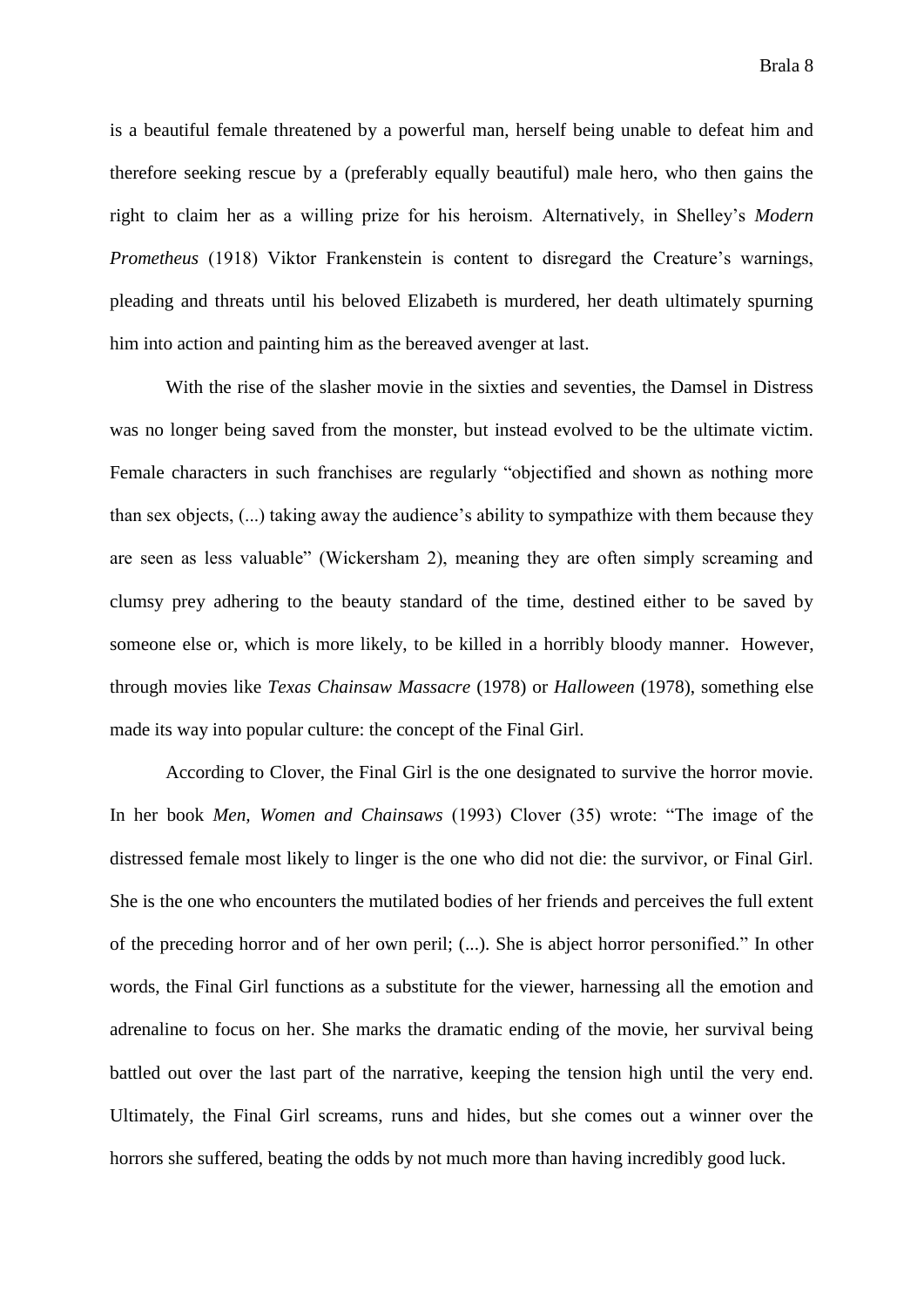The eighties and nineties seemed a little more forgiving to its female characters in the horror and fantasy genre, bringing forward an archetype which could be called an extension of the Final Girl, only her ability to survive is not a matter of luck but the result of her skills and smarts. She is the aftermath of the Final Girl, someone who has learned to defend herself from the dangers she knows await. Ripley in *Alien* (1979) and Buffy from Whedon's *Buffy the Vampire Slayer* (1997-2003) both beat the stereotypes that women are either powerless, designated victims, or underlings of male villains doing their evil bidding. Especially *Buffy* has been praised over the years for its feminist message and empowering visuals for female fantasy fans; Buffy herself fits the typical characteristics of a Damsel, being a conventionally beautiful and popular high school student, cheerleader and prom princess (*Buffyverse Wiki*, 18.1.2018). However, instead of falling victim to a powerful supernatural presence or homicidal maniac, she rises to become a powerful slayer, saving the world from evil multiple times. Calling this archetype the Strong Female Character does not name her precisely enough, since there seems not to be clear definition to which everyone agrees, perhaps because she contains characteristics of multiple narrative character shortcuts and combines them in a more or less unique way in each incarnation. She is, however, a result of massmarketed feminist slogans like "Girls can do anything!" which are removed from the stillprevalent issues of misogyny and violence against women (Brown, 147-148), but still strike a chord with audiences starved for representations of female empowerment.

However, not only have women been an effective medium of horror narratives in terms of telling or living (and dying) in them, they have also been and continue to be effective sources of horror themselves, serving powerful imagery and evoking base responses at odds with the cultural establishment of women as the gentler sex. Being an almost direct opposite of the original Damsel in Distress, the Female Villain is the main source of evil in her respective narrative. She "represented the fears men associated with the female sex, and they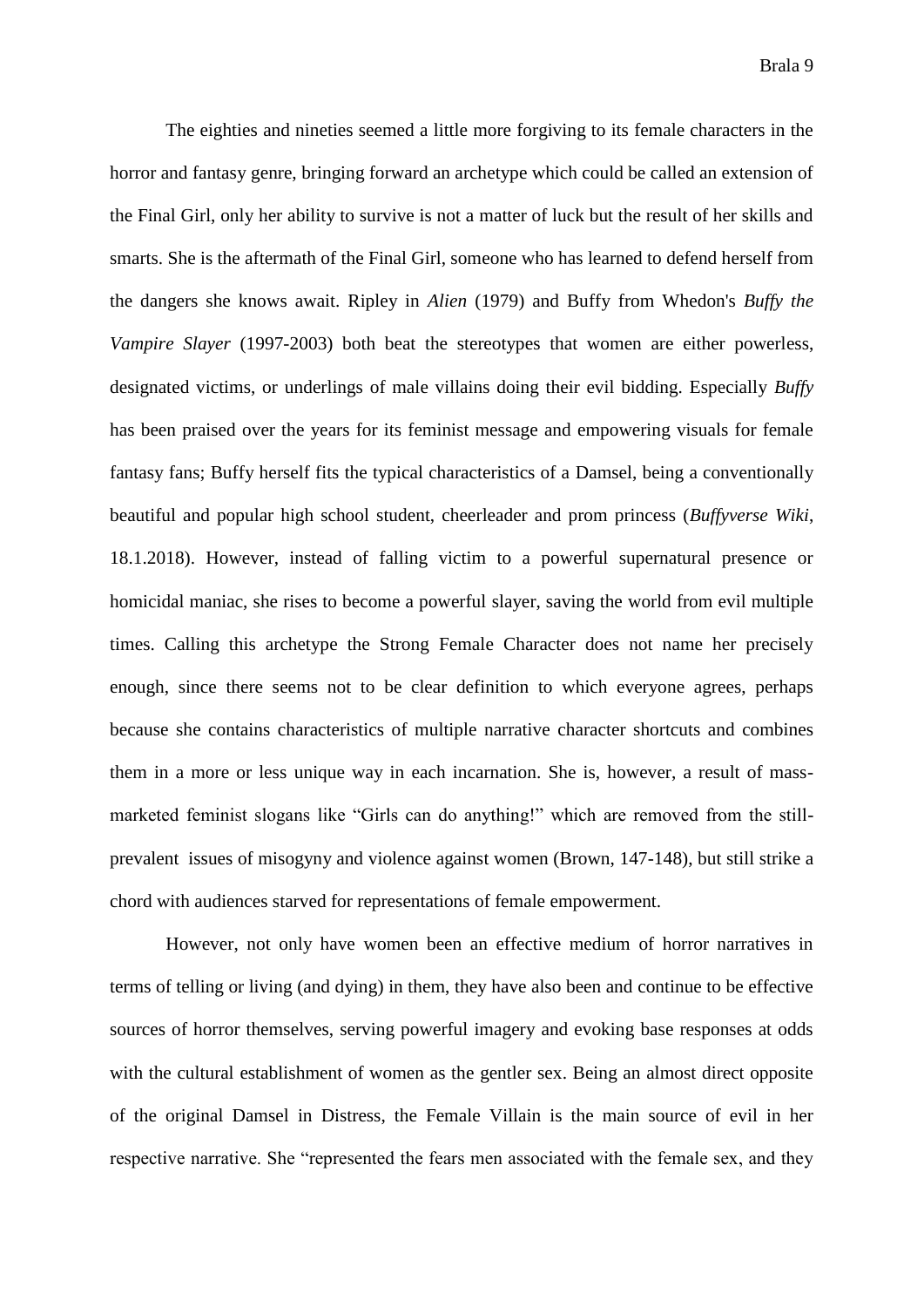became more terrifying than their male counterparts because of their lack of femininity and their portrayal of normally masculine behaviors." (Wickersham 3), although the "lack of femininity" mentioned could be challenged in certain aspects since the Female Villain often overlaps with the archetypal Femme Fatale. The Female Villain is confident in her abilities, extremely smart and aware of the power of her sexuality, using all of it to her advantage. Such women defy the general norm solely by being as they are, so it is not difficult to make them be perceived not only as intimidating but also as evil and demonic by adding just a small supernatural element. Unfortunately however, and despite their own original wickedness, many female villains are often made only servants of a higher (most likely male) entity, thus discrediting them for any schemes and plans, and making their motivation extremely questionable: famous examples include the vampire brides in Bram Stoker's *Dracula* who are most likely believed to have been under the influence of Dracula's mind control, and Bellatrix Lestrange (*Harry Potter*) who clearly was evil on her own but demonstrated a definite romantic infatuation with the Dark Lord Voldemort, driving her wickedness even further but erasing some of her agency.

It is obvious that the writers of *Supernatural* take note of the classic horror tropes and pay tribute to the genre's rules and traditions throughout the series, incorporating each of the female character archetypes mentioned above. By picking out certain notable female characters from the first few seasons, this paper is interested in determining whether they are represented by strictly following the genre's blueprints and how often they are subverted, or developed further.

## *3. The Representation of Female Characters in Supernatural*

When asked about the show's lack of female representation throughout the seasons, Jared Padalecki, who plays Sam Winchester on the show, answered the reason was that "when Eric Kripke designed the series, he defined the tone where none of us wanted it to be about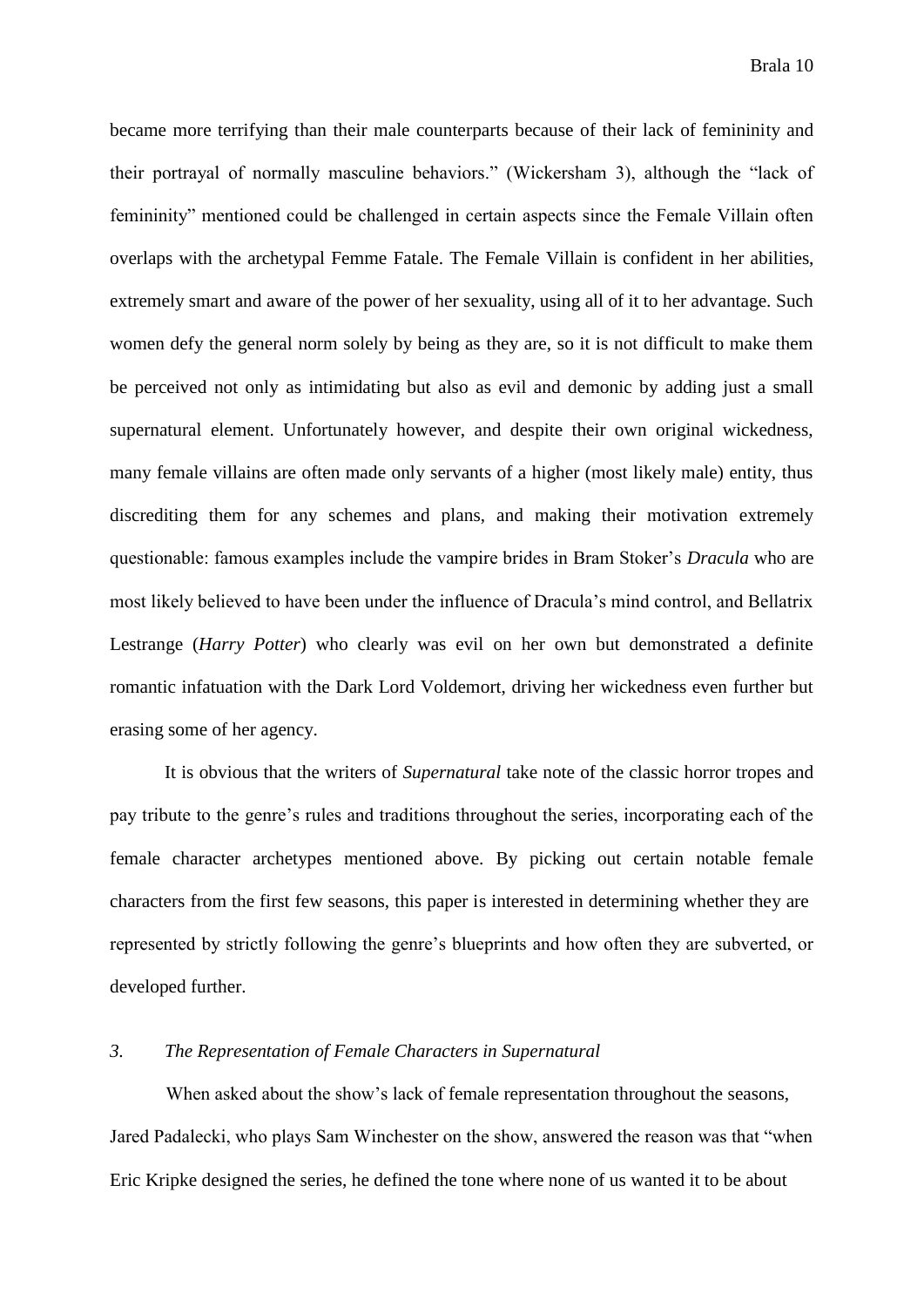sex or to show our physical attributes. There were more important things to tell. We wanted to do a series about problems, dedication, brotherhood and loyalty." (Metro US, 4.10.2019). Yet these characters cannot exist in isolation, and so have encountered, loved, lost and fought a number of female characters throughout the seasons. This section aims to analyze those characters by holding them up to the genre Supernatural has made itself at home in.

#### *3.1.Women who need saving*

In its episodes, *Supernatural* often incorporates opening scenes of a crime being committed, mostly from the viewpoint of the victim in order to establish the roles of good and bad right at the beginning and enforce the audience's support of the hunters, and not the monster. Much like in other popular TV crime procedurals, such as *CSI* or *Criminal Minds*, the victims in such opening scenes very often happen to be young and attractive females, defenseless against the supernatural entity preying on them. In *Supernatural* season one, the formula for each episode was nearly identical; a gruesome opening of someone being killed by the supernatural, followed by Sam and Dean Winchester first learning about the "case" and then attempting to solve it which usually involves posing as either priests or FBI agents, jokes and various running gags, and with the episode optionally ending with an emotional conversation in their '67 Chevy Impala. Like in Hollywood's slasher movies, the bloody opening scenes function as an empathic bridge for the audience who will then back up the good guys, in our case the hunters, and lose all concern about the violence on screen for the sake of justice.

But the audience are not the only ones thirsting for a satisfactory revenge act on the monster. Sam and Dean Winchester have since the series' pilot episode operated as hunters across the United States, driven by feelings of revenge and justice, primarily for their mother Mary, but also for Sam's college girlfriend Jessica.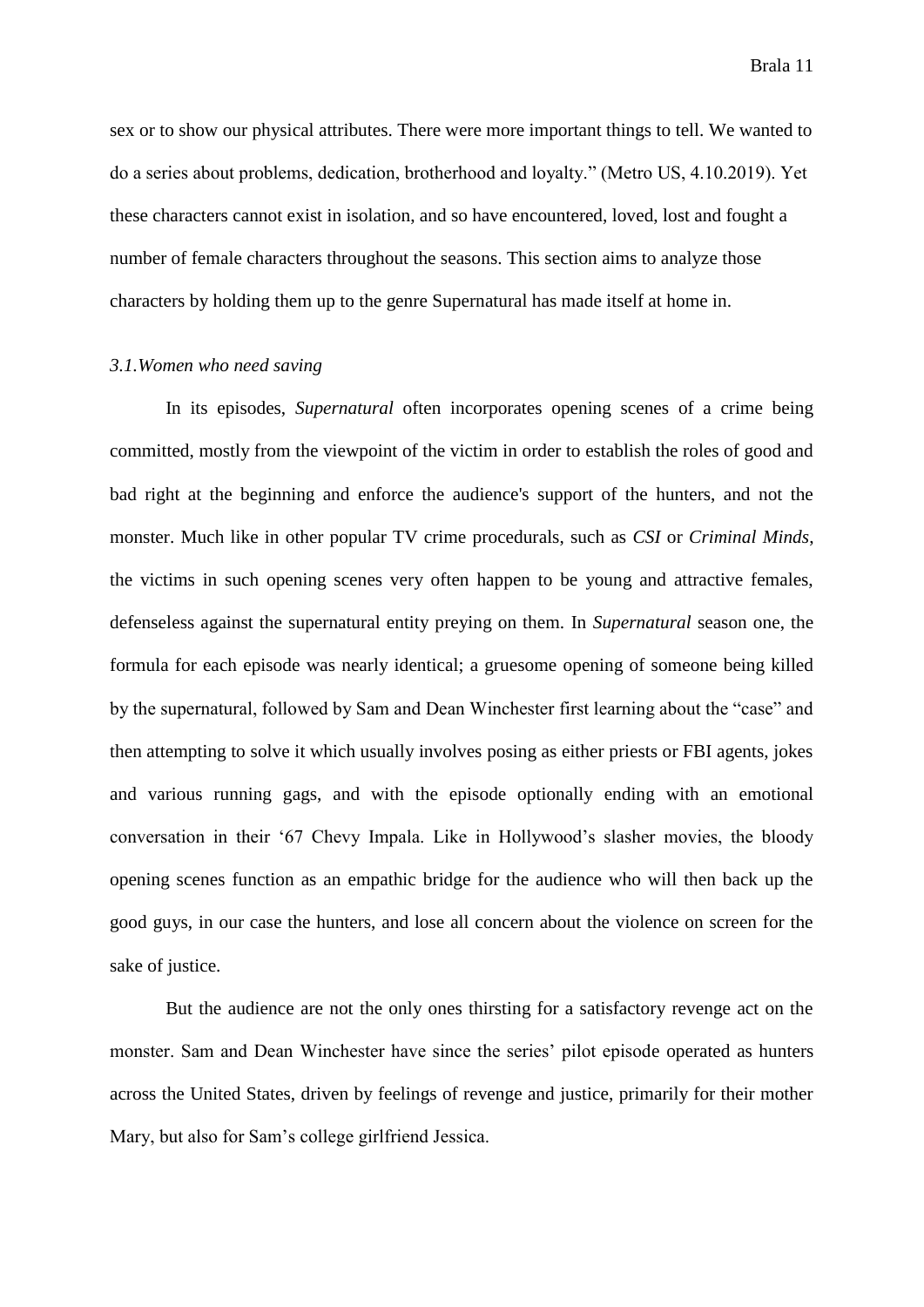## *3.1.1. Mary Winchester*

Mary Winchester's death is the reason for the way John brought up their sons, Sam and Dean; ranging from their nomadic lifestyle and staying in various motels across the US while John was tracing Mary's demonic yellow-eyed demonic killer Azazel, over their idealized picture of their mother, all the way to their specific skill set of hunting supernatural beings which they were forced to acquire at an extremely young age. She is the first significant female character brought up in the show, and remains constantly present through conversation and association, and through episodes such as "In the Beginning" (4.03.) and "The Song Remains the Same" (5.13.) which involve the Winchesters time travelling into the past, until her resurrection in the eleventh season's finale ("Alpha and Omega" 11.23.) and her involvement in the plot of season twelve. For Sam and Dean, who lost their mother at six months and four years old, she is the picture perfect representative of the normal, domestic life which they both idealize because it was denied to them. The audience gets to meet Mary herself only briefly in the first episode ("Pilot" 1.01.) - other instances of Mary being on screen include various visions, ghost manifestations, demon scams, as well as memories and flashbacks through the eyes of a four year old Dean. In those, specifically, she is represented as the modern day 'Angel in the House'. The term 'Angel in the House' stems from the Victorian era ideal of the perfect housewife and was coined by the title of Coventry Patmore's poem about his wife, Emily (1866). According to the period's ideal, a woman reigns over the domestic space with a gentle hand and an automatic knowledge of her husband's needs, catering to his every wish for the sole purpose to please him, and because it pleases her to do so ("Angel in The House," *Brooklyn University English Department Website*). Dean's memories of his mother convey only this aspect of Mary's character - Mary as a devoted wife and mother, making Dean tomato and rice soup when he was sick, singing 'Hey Jude' to him when he couldn't sleep, cutting off the crust on his peanut butter and jelly sandwiches ("Dark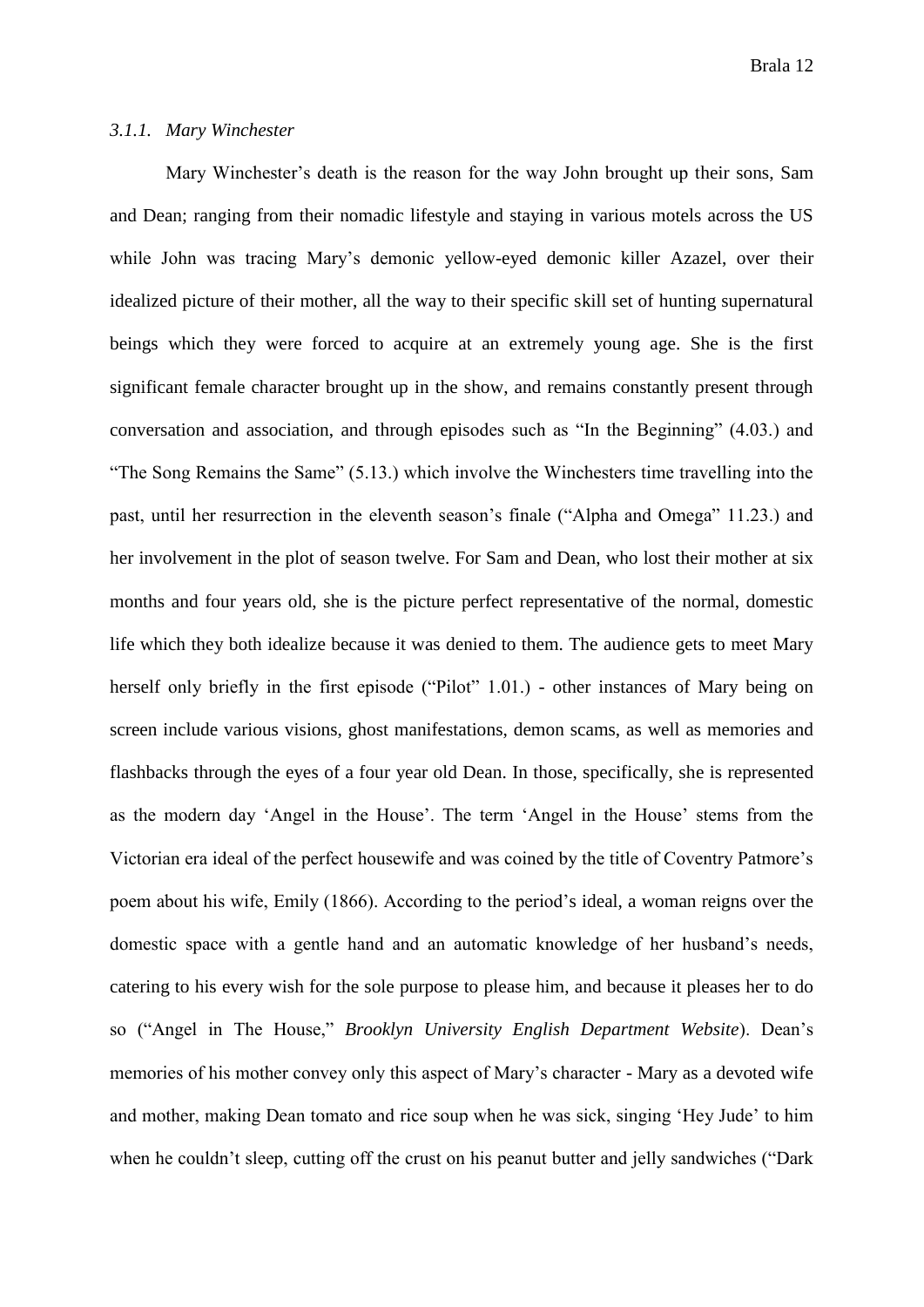Side of the Moon" 5.16.). Her physical appearance seems to be chosen deliberately as well; Mary is an attractive, tall and slim woman with long blonde hair which is softly curled at the ends and partially pinned back, with individual strands of hair romantically escaping their intended direction. In the pilot episode, and as various manifestations during seasons one to six, she is seen dressed in either the pure white nightgown she was killed in, or in otherwise light and flowy garments. These images serve to visually affirm her status as the angel in the Winchester men's lives - she was pure and good, she was innocent, and had they been able to save her then life would still be as perfect as they remember it now. Her death is driving all three of them - John, Sam and Dean - to become who they are, to make specific decisions and follow a path that otherwise might not have been theirs. The Winchester's slogan becomes "Saving people. Hunting things. The family business." ("Wendigo" 1.02.) and throughout the show, they put special emphasis on the first part of it, marking a significant element of both Sam and Dean's personality and moral orientation. It almost seems like by 'saving people' from supernatural threats, the Winchesters atone for their inability to save Mary, even though John had practically no hunting experience prior to her death, and Sam and Dean were small children. This sense of responsibility shapes the brothers' view on other women they encounter on their trips.

## *3.1.2. Jessica Moore*

Sam's perception of Mary is created by his father's and Dean's stories of her, since he was only six months old when she died. These stories of the domestic bliss as he came to know it makes him look for exactly that and ultimately finding it in Jessica Moore, his college girlfriend. He even takes it so far as to planning to propose to her after only eighteen months of their relationship. Jessica, or Jess as Sam affectionately calls her, is introduced to the audience in the pilot episode as an uncomplicated, nice and supporting Stanford student in a relationship with Sam Winchester. Visually, Jess resembles Mary a lot: tall and slender figure,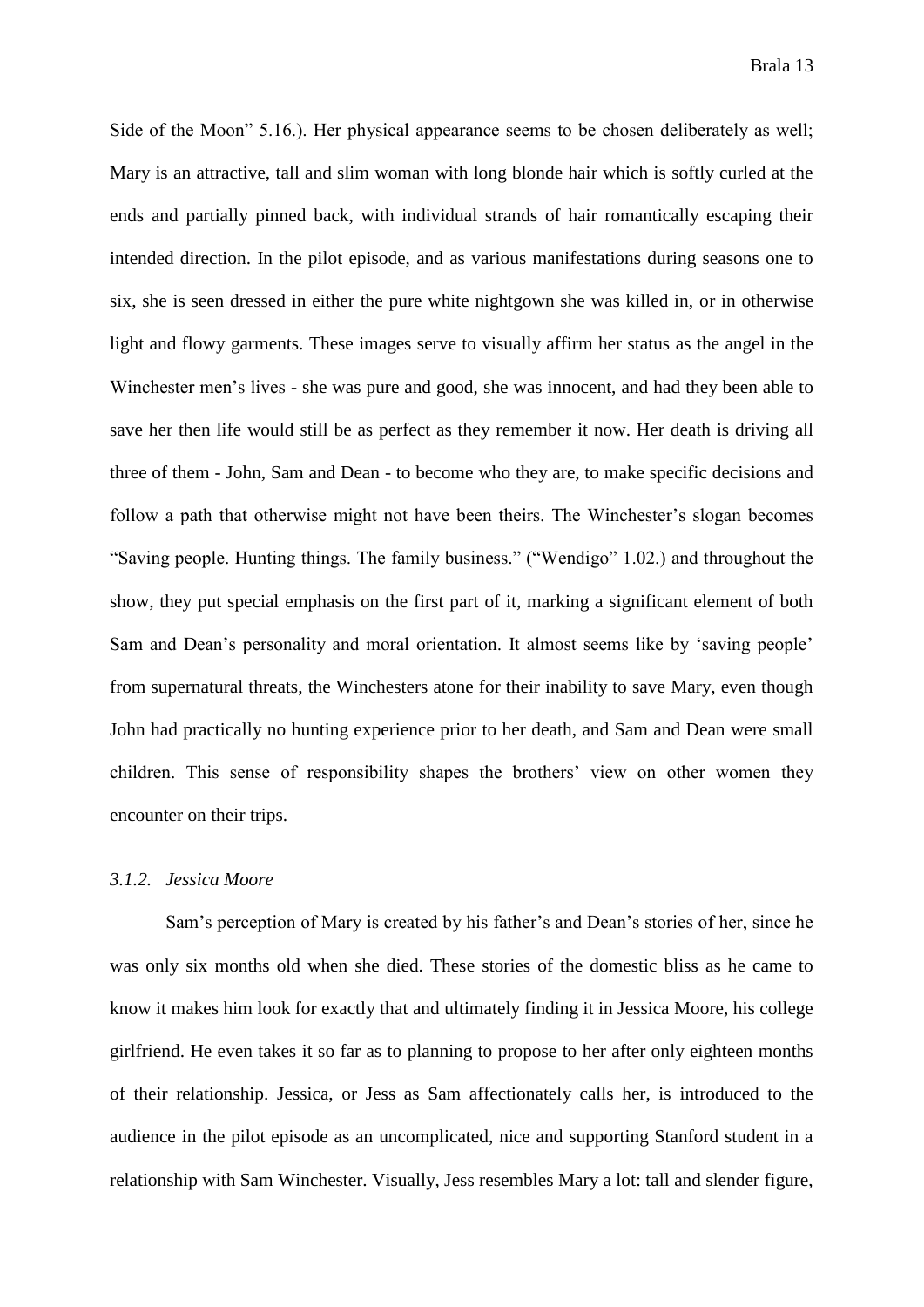big blue eyes and long blonde hair. In short, she is the epitome of Sam's dream of normality, of a life without hunting. But of course, had Sam's dream fully come true, he would have never taken up hunting again and *Supernatural* would've been one lead character short. Therefore, Jess is conveniently murdered in the last few minutes of the show's pilot, rounding up the episode and setting the plot into motion. Jessica's death mirrors Mary's in many ways: Jess too dies pinned to the ceiling, dressed in a white nightgown, with an equally horrifying bloody gash across her abdomen, her blonde hair framing a frozen expression of pain. However, the audience does get a few more glimpses of Jess alive than they got of Mary: at the beginning, Jess is seen getting ready for a Halloween party, and introduced with the camera swiping upwards; starting at red high heels over white knee socks, up to a short white dress, and finally to her face, complete with a small nurse's cap, ultimately revealing her Halloween costume. Mulvey's analysis of the male gaze as a direct influence of movie camerawork and perspective stated that by breaking down a woman's form into isolated shots of her body, equaling the camera to the male protagonist's gaze to which the audience, in turn, relates, the female character is taken out of the context of "the Renaissance space, the illusion of depth demanded by the narrative" and introduced as an object of desire (33). This particular introduction sets Jess apart from Mary: Jess is introduced as the young, hot girl in the horror story while Mary is first seen with baby Sam in her arms, immediately marking her a mother, and therefore forbidden to call sexy. The white nightgown is very prominent in both cases, but even though it seems appropriate for Mary to wear one (she died at night, on November 2nd, 1983), the nightgown on Jess simply looks over exaggerated. Calvert (4) even points out that Jess previously did not wear a nightgown but simply shorts and a Smurfs tshirt to sleep, and that the nightgown itself serves as an amplifier of the women's representation earlier in the episode: "(...) the image of the blonde women in white plays on the association of white (and of paleness and blondeness) with purity and goodness." At the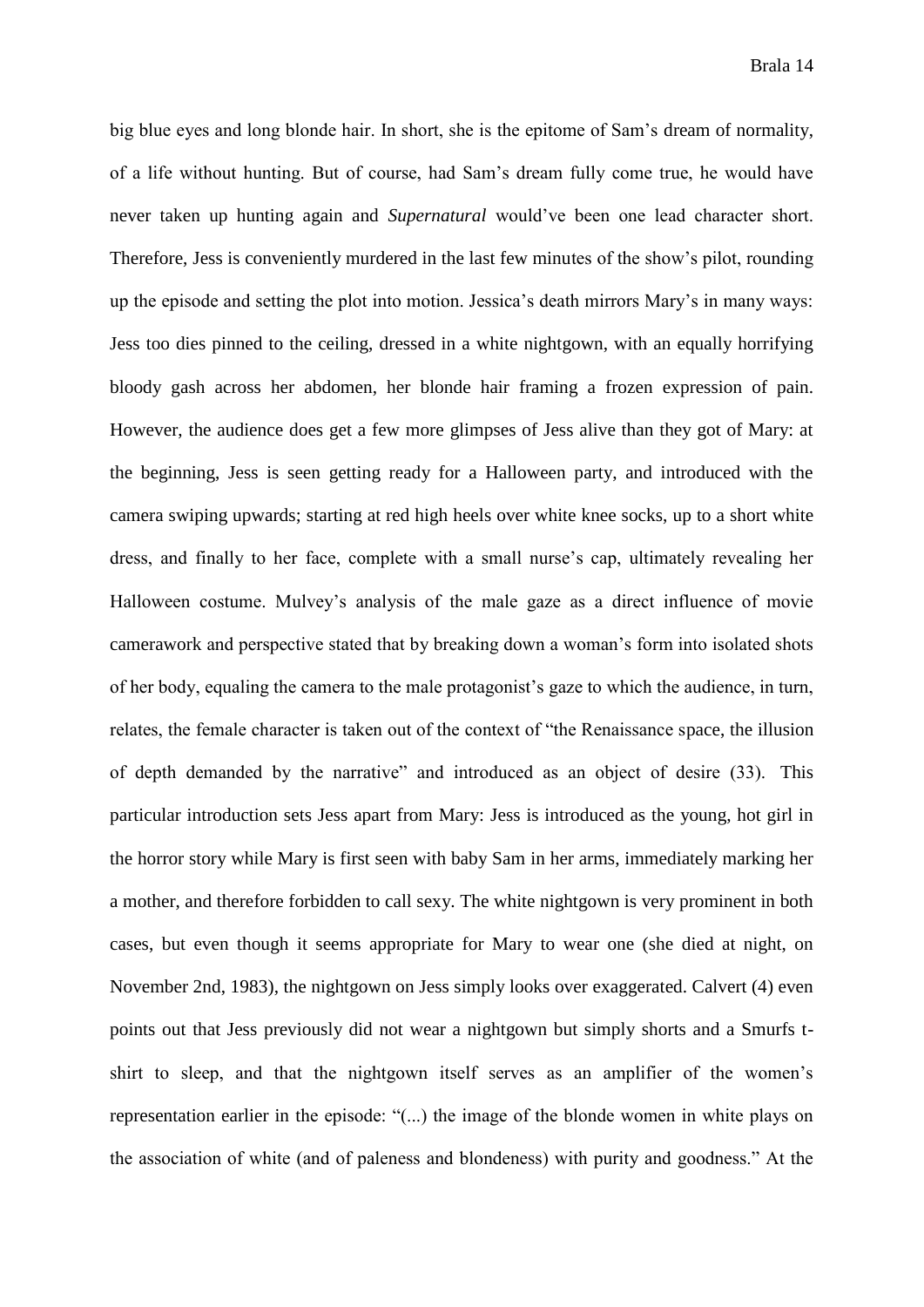moment of Jessica's death. Sam lives through the same emotions as his father, discovering his murdered partner after drops of blood fall from the ceiling, and watching in agony as the body bursts into flames. Dean also reprises his role as Sam's saviour, following his father's order from twenty two years earlier and "carr[ies his] brother out as fast as [he] can" ("Pilot" 1.01.). Even though Sam's relationship with his father is extremely icy (with John practically exiling him after Sam expressed his wish to leave the hunting life and enrolled into college), he nevertheless follows in his father's footsteps to revenge on the yellow-eyed demon who is clearly responsible for both the death of his mother and of his girlfriend. Once again, it is a woman (or better to say, a woman's *death*, specifically) that motivates the male characters to take action as an emotional response to it. Similar to Mary, from the moment of her death onward, Jess is put on a pedestal as the ultimate victim: she is the standard for other women to be held against, a looming sense of guilt over Sam's head, and next to Mary the ideal of domestic bliss.

But *Supernatural* puts a twist on both the Angel-women in the Winchester's lives. In season five, it is confirmed that Jessica was deliberately brought together with Sam by their Stanford friend Brady who was possessed by a demon to manipulate Sam to take up hunting again after her death ("The Devil You Know" 5.20.), just as was hinted earlier by the yelloweyed demon Azazel: "The cost of doing business, I'm afraid. I mean, sweet little Jessica – she just had to die. You were all set to marry that little blonde thing, become a tax lawyer with two kids, a beer gut, and a little McMansion in the suburbs. I needed you sharp on the road, honing your skills. Your gifts." ("All Hell Breaks Loose: Part One" 2.21.). This would mean that Sam's short termed domestic bliss he lived with Jess was fabricated in order for him to take a path in his life he would have avoided otherwise. In turn, that makes even the little we know of Jessica not necessarily true; her love and affection for Sam could've also been part of Azazel's manipulation, leaving her character without any definite background since there is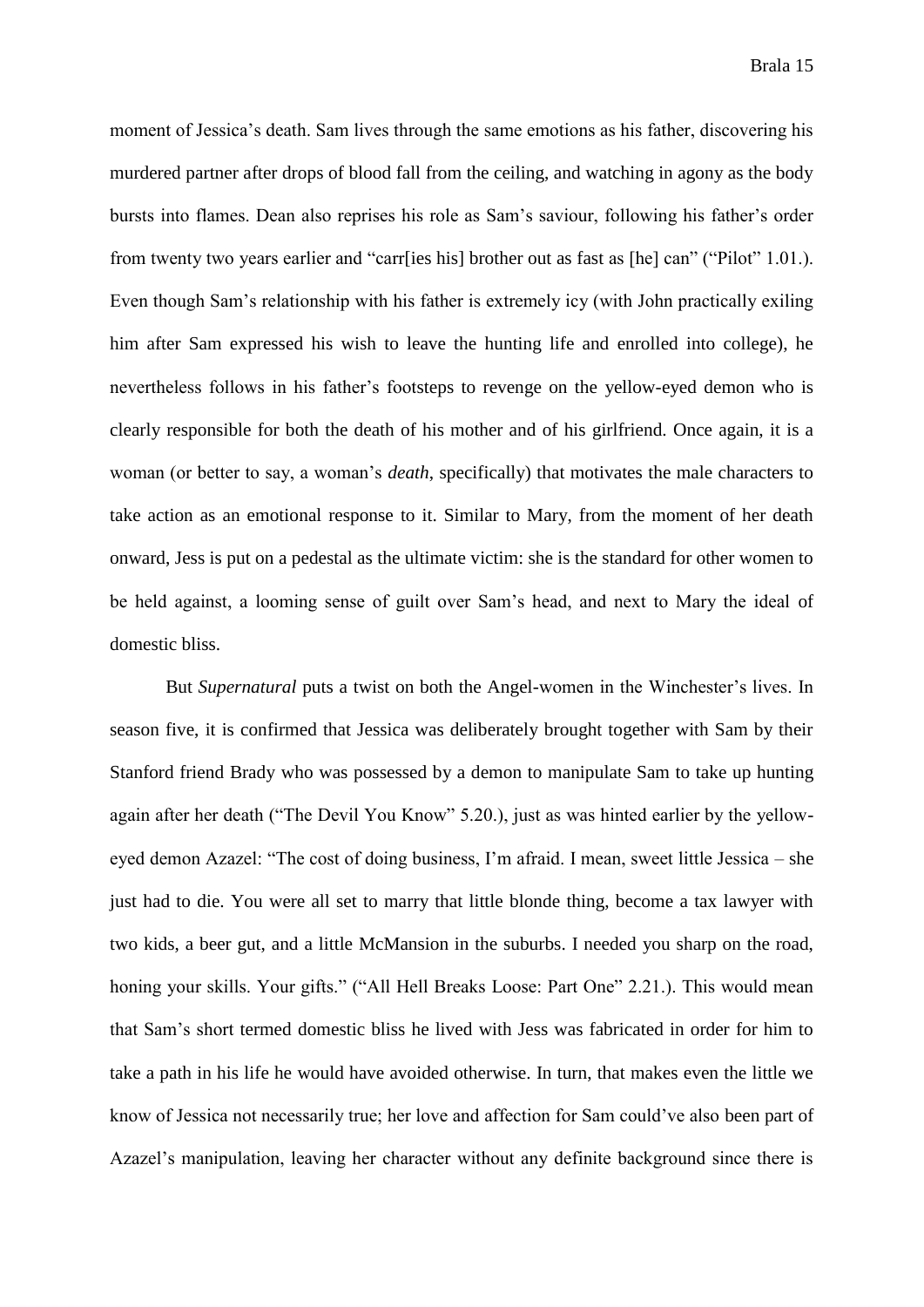nothing else learned about her and it is not even entirely certain whether she was a Stanford student at all. All that remains is that Jess was a pawn in Azazel's plan to get Sam on the road, the one who had to die, and nothing more.

In 1845, Edgar Allan Poe's "The Raven" was published, in which set the foundation for yet another typisation for female characters, specifically dead love interests. The "Lost Lenore" has to fulfil three requirements to earn her name: she has to be the love interest of a prominent character, she has to be dead (or firmly believed so) before the story begins or die relatively early in the story, and her death has to have a significant and ongoing impact, consequences or relevance for the rest of the story (TV Tropes, 17.9.2017). Both Mary Winchester and Jessica Moore fulfil these requirements, however, since the character is explicitly defined to be a *love interest*, only Jess can be referred to as Sam's "lost Lenore." Jess' death truly had a significant and lasting impact on Sam Winchester's following plot points: by giving up on his "apple pie life" (Dean Winchester, "Pilot" 1.01.) and going for revenge, Sam deepened the bond with his brother Dean, with whom he started and stopped the apocalypse (multiple times), trapped Lucifer in his cage, defeated the leviathan, fought knights of Hell, found God and united him with his sister, to only name some. Still, it takes Sam almost two entire seasons (until he meets Madison in "Heart" 2.17) to want a relationship with someone else.

Unlike Jessica Moore, Mary Winchester gets a second chance: she is resurrected at the end of season eleven as a gift to Dean from the Darkness, after everything he did for her: "You gave me what I needed most. I wanna do the same for you." ("Alpha and Omega" 11.23.). At the same time, the audience (as well as the Winchester brothers themselves) gets a chance to meet Mary as she truly is and not how a grieving husband and father painted her to be. While Mary's hunter upbringing is only sporadically shown in the time travel instances, after her resurrection it becomes clear how talented a hunter she was before she not unlike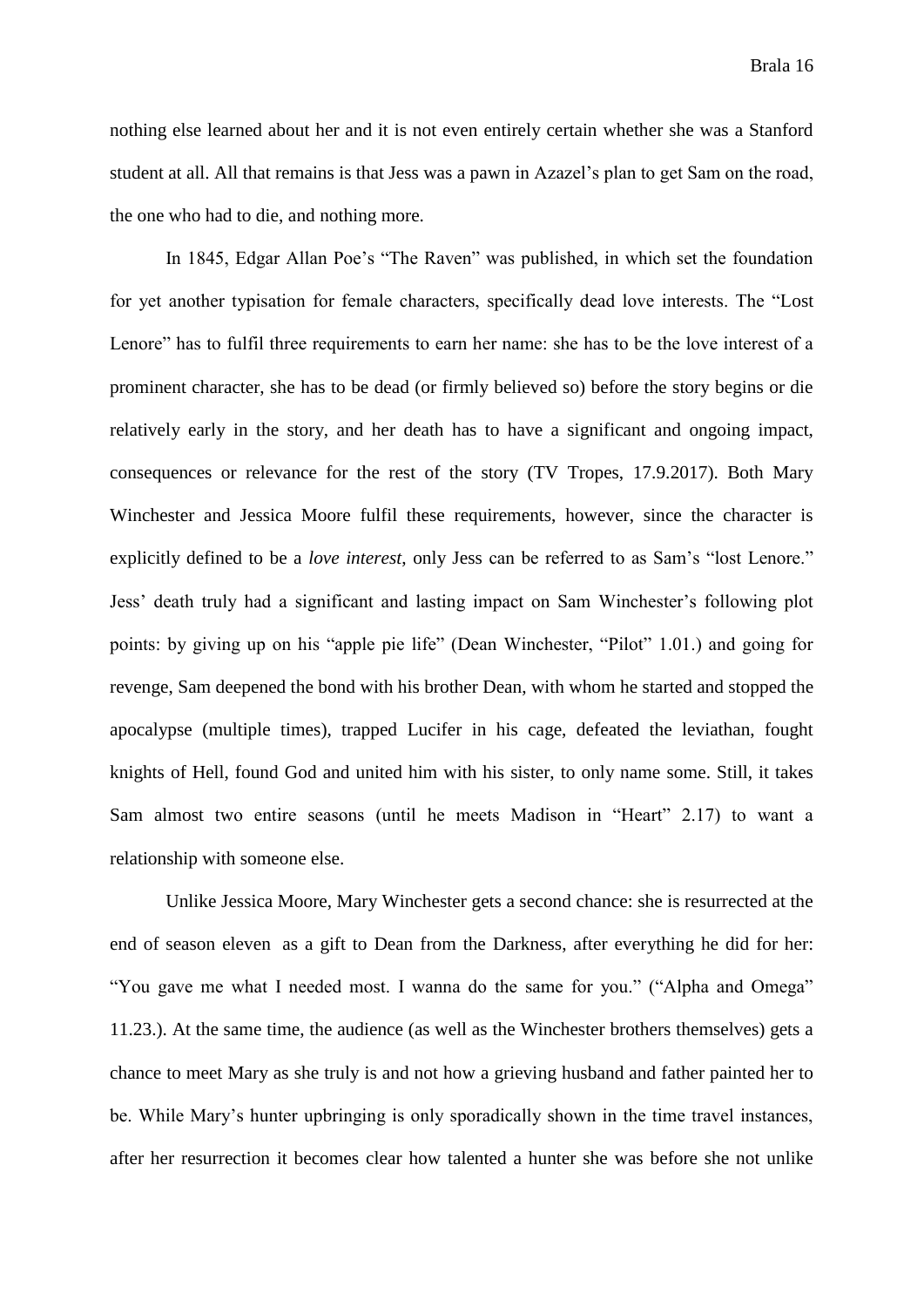Sam decided to give it up and live a normal life with John and their boys. Throughout season twelve, Mary goes from the woman in white to a woman wielding a knife with expertise, and (what might be more significant) from a dreamy, perfect mother figure to a real, adult person dealing with loss and emotional trauma, making bad choices and struggling to correct the consequences. Her appearance changed accordingly; she was resurrected in her white nightgown which she quickly substituted with functional clothing featuring a plaid patterned button-up that seems to be an essential part of the traditional hunter wardrobe, and she also chopped her blonde locks into a long bob, signifying her change from the inside out. Her character development in season twelve reflects *Supernatural*'s trend since season five to show more facettes to its women than being only mothers, villains or femme fatales, even though the women brought forth continue to be handled questionably.

#### *3.2. Women you need saving from*

1

Every season of *Supernatural* has had its 'big bad'<sup>1</sup> , be it the yellow-eyed demon Azazel, the Leviathan or Lucifer himself, orchestrating events behind the scenes and antagonizing the Winchesters. However, while the villains are always supernatural beings who can take the shape of any human vessel, it is noticeable that it is mostly male-shaped antagonists trying to destroy the Winchesters, take over the world, or chasing a similar ultimate goal: Azazel, Crowley, Dick Roman, Metatron, as well as Lucifer all took a male human form. Of course, there are female villains in *Supernatural* such as Ruby or Rowena, but they are seldom the primary evil of the entire season, or in the same power league as Crowley and Lucifer, for example. For a show running for currently almost fifteen years, a total number of three season-occupying female villains might be considered misogynistic at least. These three relevant female villains are Lilith (seasons two and three), Abaddon (season

 $1$  the fandom term for the main antagonist character/forces occupying the plot of an entire season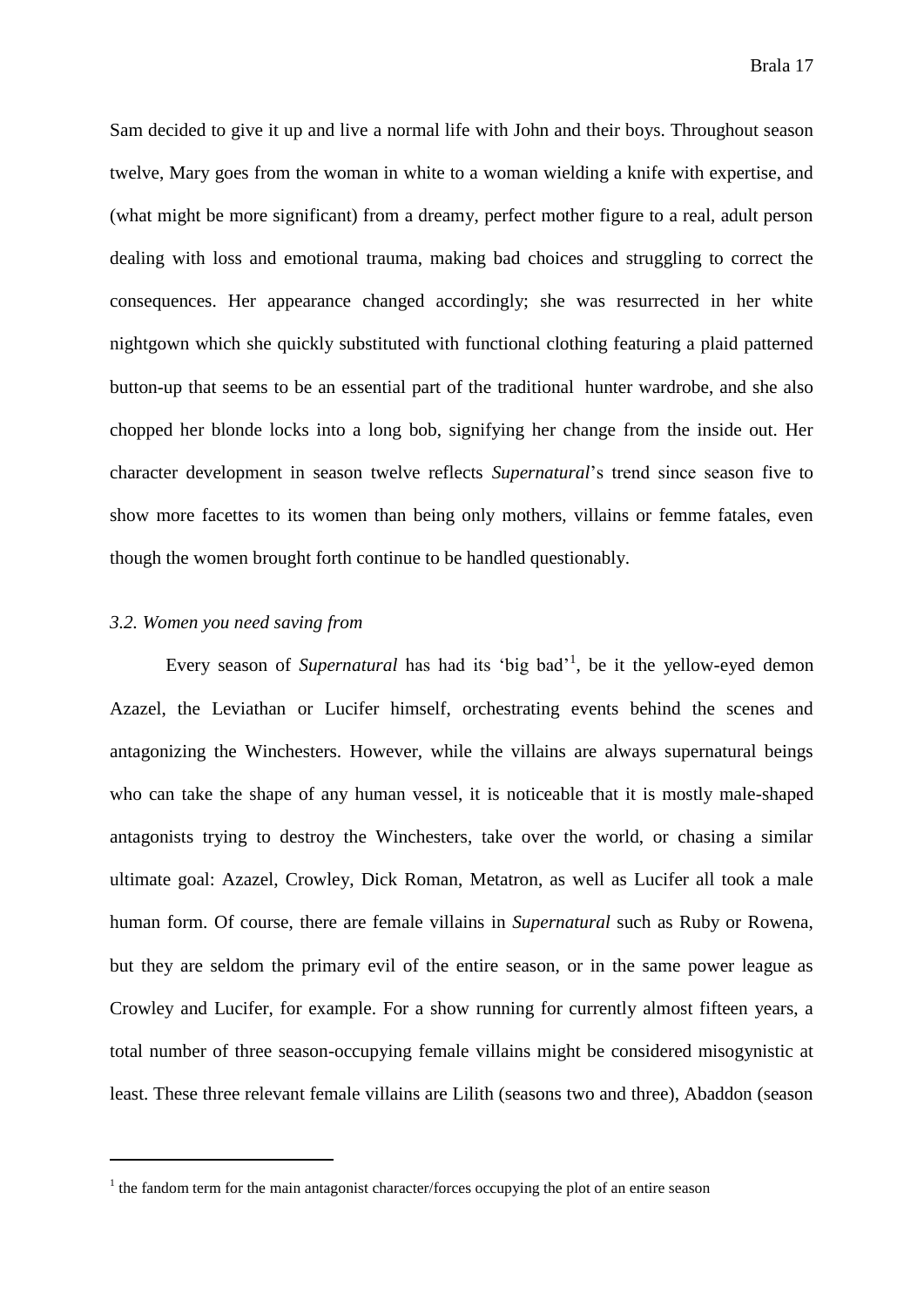eight), and the Darkness (season ten and eleven). Since the Darkness ultimately sees the errors of her ways, even apologizes for her actions ("Alpha and Omega" 11.23.), she will be exempt from this analysis.

### *3.2.1. Lilith*

Before Lilith manifests as a Female Villain, *Supernatural* has her fill yet another effective horror character archetype previously unmentioned in this work: the evil child. Flegel and Parks argue that this unsettling character archetype is a result of a new view on children as members of nineteenth century society and future workforce, writing; "Consequently, the health of society became a measure of its ability to conserve its children by nurturing them, educating them, and and encouraging them to invest themselves in capitalist society." (4-5). The problem arose with the clash of the new inclusivity and the old exclusion of the deviant and dangerous, with Flegel and Parks arguing that the evil child has become the most efficient in "frightening a society that (...) is so weak and soft-headed that it it would seek to include that which only seeks to destroy it" (6), effectively creating a conflict in society's very nature. Although she first appears as white smoke escaping from the opened Gates of Hell ("All Hell Breaks Loose: Part Two" 2.22.), Lilith soon possesses a body of a young girl ("Jus in Bello" 3.12.), and continues to seek out similar vessels until the end of season two when she discovers how good it feels to be "all grown-up and pretty" ("No Rest for the Wicked" 3.16.), further possessing the body of a beautiful adult woman. Her origin is rooted in the middle age Jewish mythology about Adam having a wife before Eve, who refused to submit to him and was in turn banished from Eden to roam the wasteland that was Earth, gaining her notorious reputation as "destroyer of children and seducer of men" (*Biblical Archeology,* 16.8.2017). In *Supernatural*, Lilith is the first twisted soul - the first demon - to ever be made by Lucifer, which rendered her more powerful and closer to her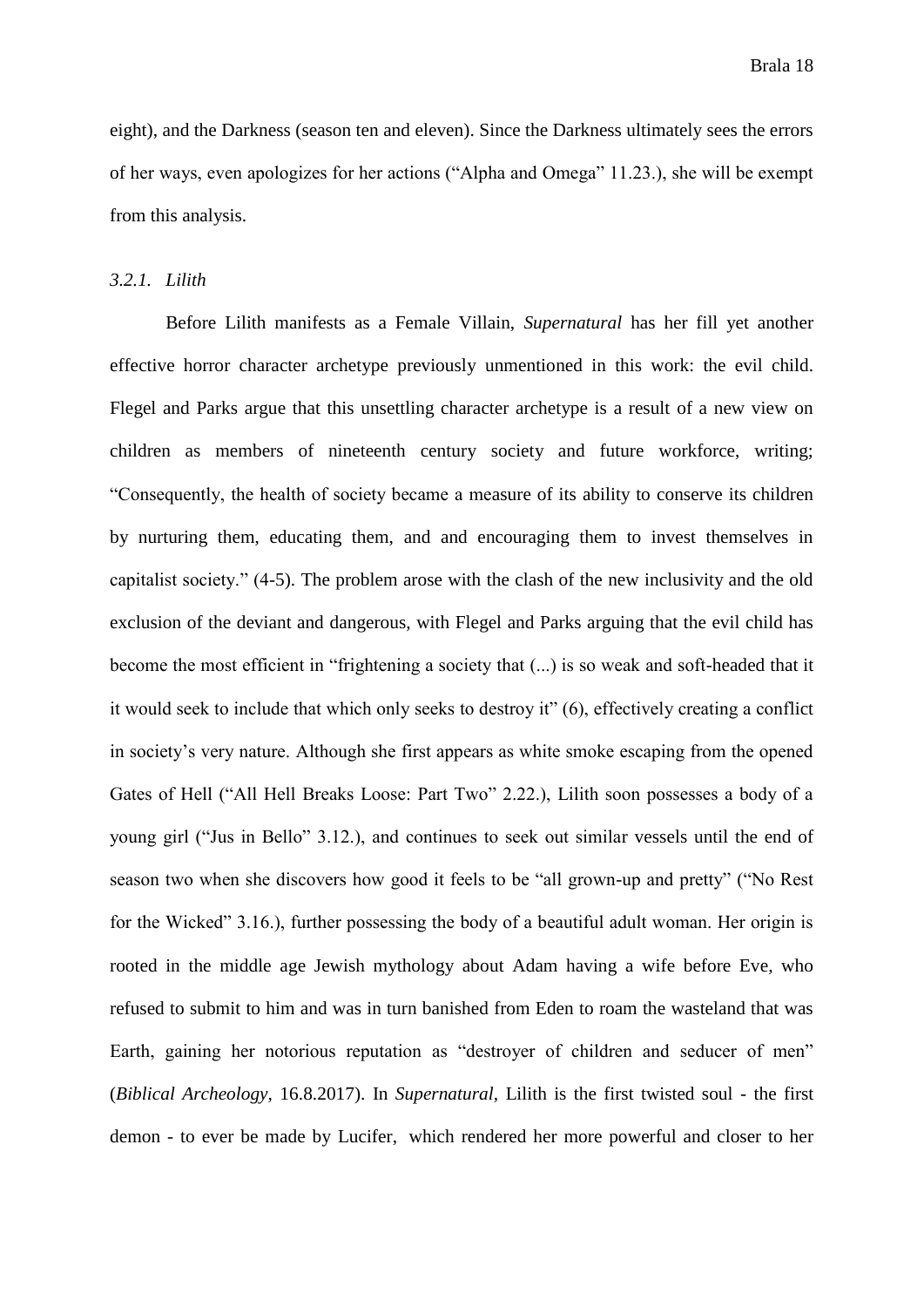creator than other demons, and she is even considered the Queen of Hell (*Supernatural Wiki*, 16.8.2017), implying a possible amorous connection to the Devil.

Throughout season two and three she is causing destruction and death with her sole presence, torturing people mentally and physically until finally killing them for joy ("No Rest for the Wicked" 3.16), all the while gathering demon forces around her to help her fulfill destiny: have Lucifer rise and start the Apocalypse. Sam and Dean put their efforts into stopping her breaking the sixty six seals that would open the cage in which Lucifer is trapped, but not knowing that sixty five seals are already broken and that Lilith herself is the sixty sixth, the Winchesters kill her in the season four finale ("Lucifer Rising" 4.22.), which frees Lucifer to occupy their attention throughout season five. Considering other villains in *Supernatural*'s history, Lilith has to be one of the cruelest adversaries the Winchesters ever fought, which makes her choosing children as vessels even more disturbing. Her adult vessel is once more a young beautiful blonde woman, but this time 'light' does not equal 'good' but rather serves as a deflection tactic, especially in instances when Lilith is taunting Sam Winchester and offers him to stop realizing her plan to free Lucifer in exchange for him sleeping with her ("The Monster at the End of this Book" 4.18.).

But despite her evil intentions, Lilith dies looking very much like Mary Winchester and Jessica Moore; blonde locks and a long, pure-white dress, defenseless and burning (from the inside out) at the hands of a man using demonic powers. However, Lilith is in no way a completely realized character, regardless of her being an impactful villain - even though she remains the 'big bad' for two whole seasons, what is learned of her remains the bare minimum required for her to be perceived as evil through it all, and leans heavily on preexisting lore and mythology. The purpose of her every action is to bring her beloved Lucifer to power, a purpose for which she is willing to sacrifice herself in the end, which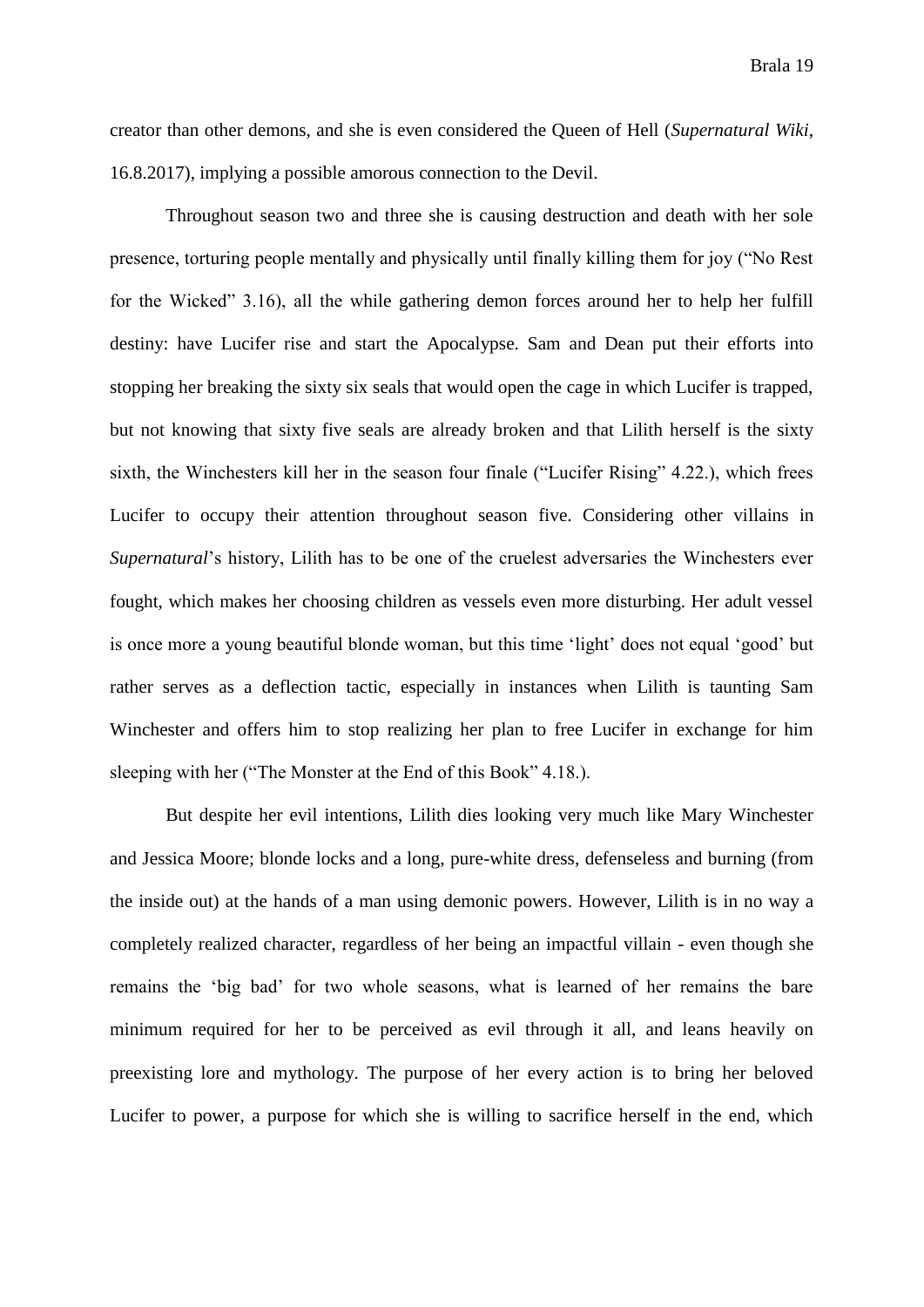makes Lilith another female *Supernatural* character to die in order to further a male character's storyline.

## *3.2.2 Abaddon*

The second ever female villain of three occupying a whole season of *Supernatural* is Abaddon, Knight of Hell. Her title is male coded, but since demons on the show like to stress that they are essentially genderless, it is remarkable that Abaddon decides to possess a female vessel. It is also what makes her a classic Female Villain: an attractive woman acting like a male adversary, with supernatural powers adding to the uneasy feeling of watching her act instead of being acted upon. She is considered the most prominent, since she is the most powerful female villain compared to others like the demons Ruby and Lilith (seasons three to five), Meg (seasons one, two, and five to eight), or even the witch Rowena (seasons ten onwards). Stopping her pursuit of ruling Hell instead of Crowley was the Winchesters main goal throughout season eight, which also introduced The Mark of Cain that was transferred onto Dean by Cain himself, eventually leading to Dean becoming a demon at the end of season nine.

Abaddon's origin story is set in 1958, when she infiltrated the Men of Letters' quarters to steal the key to their bunker and where she, after killing everyone in the room, follows Henry Winchester through a portal, bringing them both into the future, into the year 2013 ("As Time Goes By" 8.12.). Abaddon's specific vessel of choice, young soon-to-be member of the Men of Letters Josie Sands, is one of the reasons for Abaddon's success as a villain opposing the Winchesters. As a woman, Josie was most likely an exception in the Men of Letters' ranks, as the name of the organization might suggest, but nevertheless extremely educated in each supernatural field including spells, incantations and rituals known to the organization that could have been used to fight, defeat and exorcise even a powerful demon such as a Knight of Hell like Abaddon - in other words, Josie Sands was on the best way of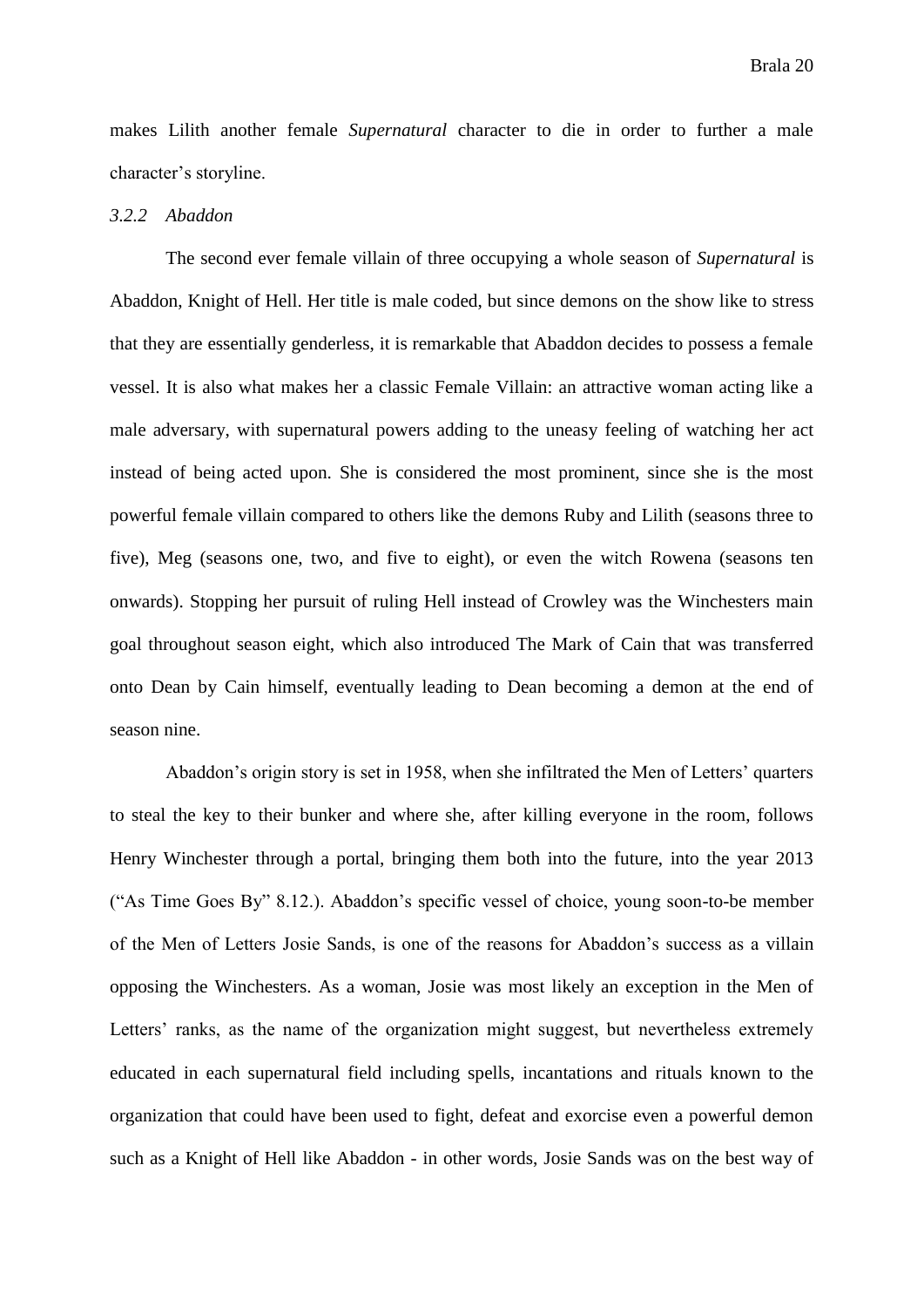becoming a Badass Heroine, in 1958 no less. In choosing Josie as her host, Abaddon gained access to all that knowledge as well as Josie's life experience, making her an even more clever and dangerous opponent than she already was, being able to predict and counteract any strategy that Sam and Dean could possibly try to defeat her (Bowtrunckle, 26.8.2017), especially since the brothers had no access to any information gathered by the Men of Letters prior to the appearance of Henry Winchester in their motel closet ("As Time Goes By" 8.12.). Additionally, it made her war with Sam and Dean a personal one; not only did Josie Sands work closely together with Henry Winchester so she was likely to know much about him and his family, she also had romantic feelings for him, which made killing Henry and opposing his descendants even more of a delight for Abaddon, supposing that Josie was still conscious during Abaddon's possession, or at least up until the point when her head was cut off. Abaddon herself admitted that "once [she]'s on top [she]'ll make you watch" ("Devil May Care" 9.2.), confirming the theory that she kept Josie alive and conscious while committing her deeds. This means that, including the physical torture put upon her physical self, Josie was forced to endure watching both the organization she devoted herself to as well as the man she loved be destroyed (Nielsen 110).

Concerning Josie's body itself, Abaddon's possession is considered the most brutal one to be featured in a show where female bodies are generally treated in a gruesome way (Mary and Jessica's death, Meg's possession and death, Rowena's death, and similar). Nielsen (110) points out that "[N]o other demon, including Azazel, the killer of Mary Winchester, Jessica Moore, and John Winchester, is treated to such an inherently sadistic method of defeat," referring to the fact that the Winchesters shot Abaddon (and Josie) in both head and body, beheaded her and cut her into tiny pieces, after which she was sewn back together, later doused in Holy Oil and set on fire, only to die as the result of a violent stabbing with the First Blade in "King of the Damned" (9.22.). Nielsen (110) also adds that the brutal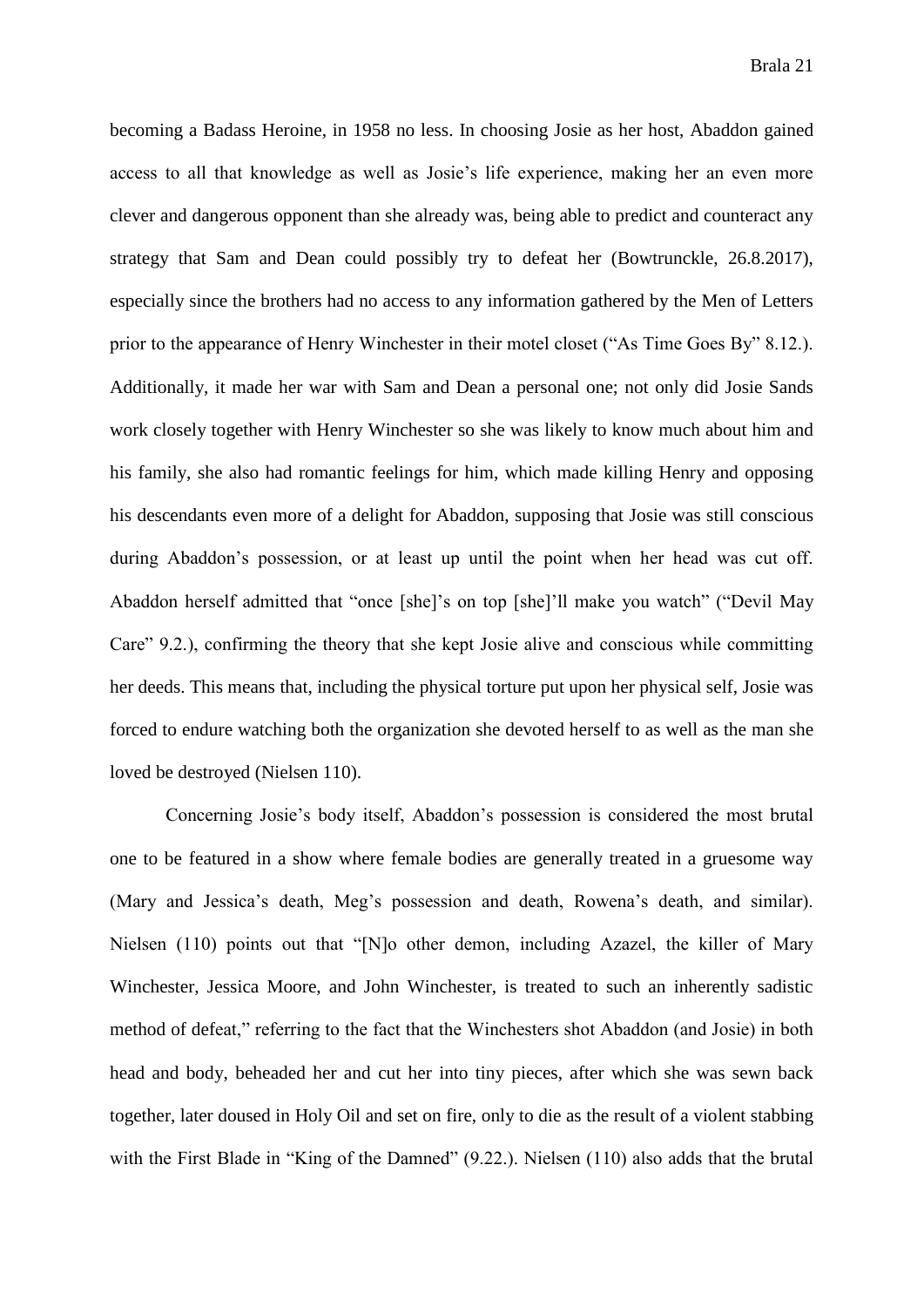treatment of female bodies in gothic fiction is no novelty, hinting at her similarities with classic gothic novel characters such as Lucy Westenra (*Dracula*, 1897) and the female creature in *Frankenstein* (1818), ranking Josie's possession and ultimate passing close to their treatment. Furthermore, it is important to note that all the violence committed over Josie's body is dismissed as a necessary act in order to destroy the demon possessing her, thus continuing to desensitize the audience to reacting to violence over female characters since it is understood that there was no other way for the Winchester men to win the fight and survive. There had been a shift in the series at one point between seasons three and five (probably after acquiring Ruby's demon-killing knife), when the Winchesters stopped trying to save the victims of possession through exorcism and started solving such cases by simply stabbing the victim, killing both the demon and the human vessel in the process and labeling them as someone "they couldn't save" (particularly in the case of Meg Masters, 4.2.). But even this label got used more sparsely in recent seasons, having not been mentioned in reference to Josie Sands at all, which leads to the question if either the writers or the Winchesters have forgotten about the "saving people"-part in their family motto.

Physically, Abaddon fulfills the classic fantasy trope of a redhead with supernatural powers (*TV Tropes*, 28.8.2017). This trope probably has its roots in Europe and the Balkans of the Middle Ages, where people (and especially women) with red hair were marked as witches or vampires - even the Malleus Maleficarum (1487) stated that "those whose hair is red, of a certain peculiar shade, are unmistakably vampires," or in possession of another connection to supernatural powers. Knowing that, it is impossible not to notice the number of redhead female characters, be it sorceresses, mutants, witches or warriors in classic fantasy novels and comics ranging from the 1930s to the 1970s which have left a definite mark on today's visual pop culture, considering that the redheaded population on Earth accounts to a mere one percent. However, despite popular opinion that the reason might have been the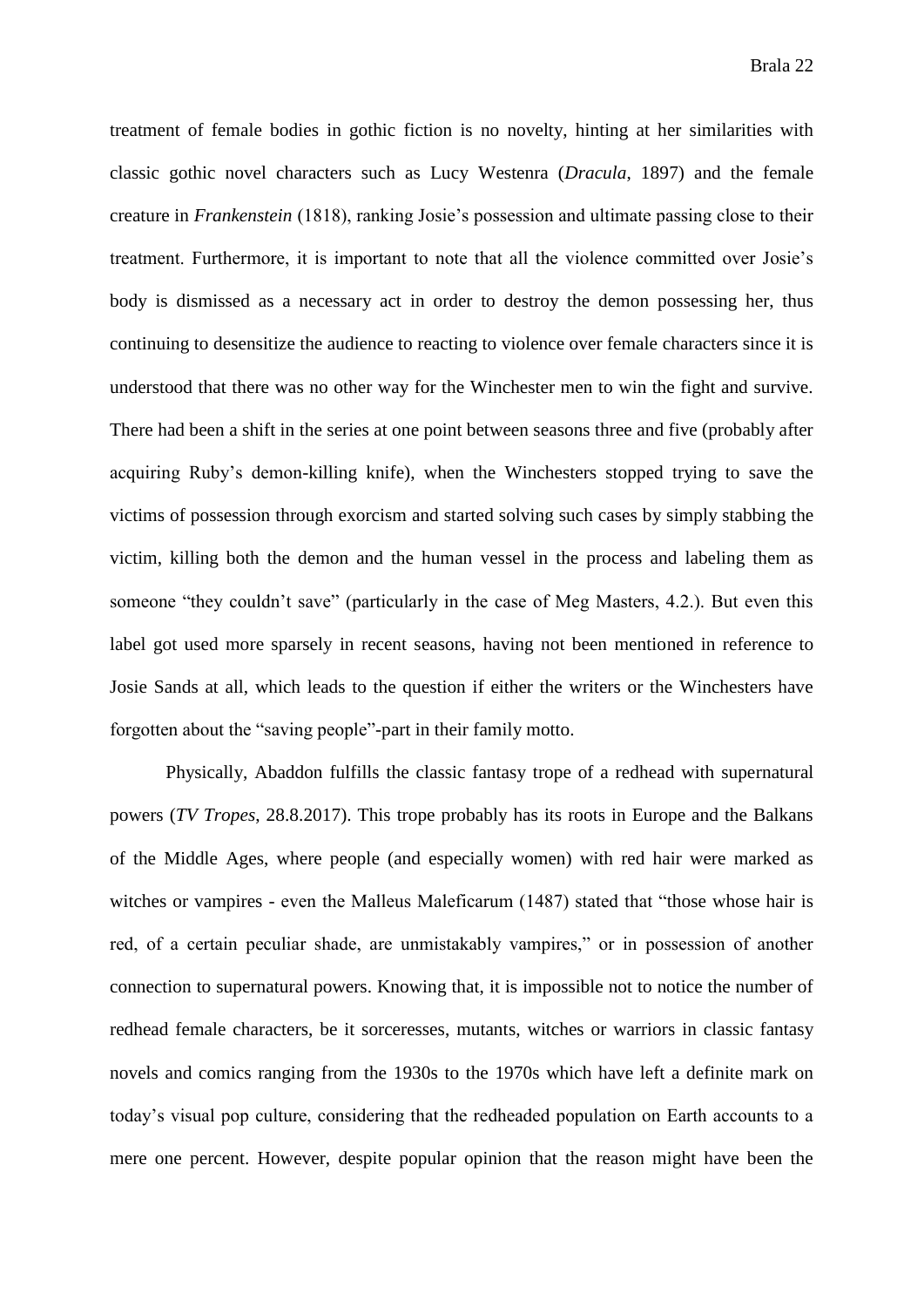writers preferring redheads over 'ordinary-haired' women, or simply being too lazy to make their female character stand out by anything but their hair color, these female characters are actually redheaded because "it was simply easier to make a character's hair red instead of brown due to the coloring technique used in most Golden and Silver Age Comics" (Hoffer, 29.8.2017). However, as mentioned above, the cultural impact on pop culture was made and fictional content that was published after the seventies kept inserting red-headed women to signify her uniqueness, her special place in the set of characters, yet failing to characterize her any more than the bare minimum, which included her hair color.

. In *Supernatural*, Abaddon joins the rank of red headed women who take a special place in the Winchesters' lives: Anna Milton (season four and five) was an angel who chose to fall and later tried to prevent Sam and Dean ever being born by killing their parents Mary and John ("The Song Remains The Same" 5.13.), but her most iconic scene includes having sex with Dean Winchester in the Impala ("Heaven And Hell" 4.10.); Charlie Bradbury turned from an insignificant one-time character to a fully fledged hunter and true Winchester, becoming "the little sister [Dean] never wanted" ("The Girl With the Dungeons and Dragons Tattoo" 7.20.); Rowena MacLeod, a natural born Scottish witch and mother of the man who went to become Crowley, King of Hell, spent almost three entire seasons (ten to twelve) dancing on the line between helpful and villainous, until being killed off ("All Along the Watchtower" 12.23.) rather unceremoniously off-screen despite her amusingly dramatic character. None of these women were treated especially kind considering their exit from the show, but they all stood out as well-written and interesting female characters with red hair. Abaddon might have been the mightiest demon the Winchesters had to face, but she has definitely gained significantly more fan following because she chose a female vessel instead of a male one, with countless fans dressing up as Abaddon to prove this.

*3.3 Women who don't need saving… until they do*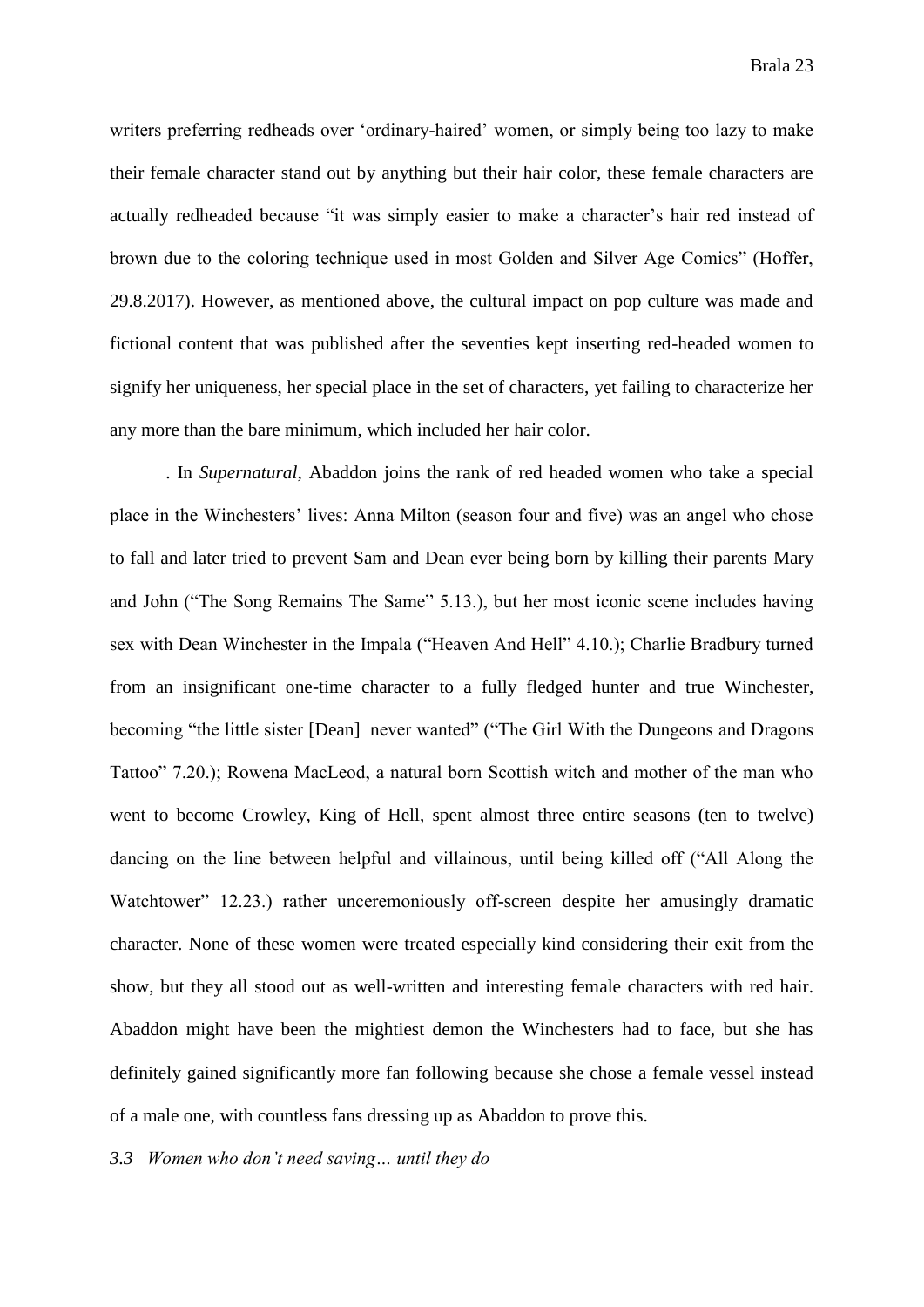Considering that its audience is predominantly female, *Supernatural* remains to be a show which is not using its potential considering Strong Female Characters. With the hunter life also being extremely masculine and patriarchal, women seem to be pushed aside and having to let the boys handle it all instead of putting themselves in too great a danger. And this danger is real and proven to be fatal if we consider how female characters have exited the show throughout the seasons; Eileen Leahy was mauled by hellhounds, Alicia and her mother Tasha Banes were stabbed with a witch killing dagger, Ellen Harvelle died in an explosion which stopped hellhounds from getting to Sam and Dean. Coming from the ranks of law enforcement, two characters who have to be mentioned here as well are Sheriffs Jody Milly and Donna Hanscum, who have not devoted their lives to hunting of the supernatural, but are always ready to help in times of need. This list could not be much longer, since these are the best known female hunters which died on the show in recent seasons, leaving out only the two most prominent female hunters of *Supernatural* to be discussed.

## *3.3.1. Jo Harvelle*

Joanna Beth Harvelle grew up surrounded by hunters, with her father Bill being one and her mother Ellen operating the Roadhouse, a bar which also served as a central point for hunters passing by. After her father died while on a hunt, Jo expressed the wish to become a hunter, and trained with the hunters who came to the Roadhouse, even though her mother was strictly against it. Jo is introduced in season two ("Everybody Loves a Clown" 2.2.) and is shown as a tough and capable young woman, able to defend her property against (potential) intruders Sam and Dean, fulfilling every notion of being the perfect Action Girl (*TV Tropes*). Borsellino (113) points out the symbolism she carries in her name; her nickname Jo refers back to Clover's Final Girl (*Men, Women, and Chainsaws*, Preface to the Princeton Classics Edition) with a masculine name, also conveying that Jo might be tougher than she is represented: a petite girl with long blonde hair and doe eyes. Following that, her surname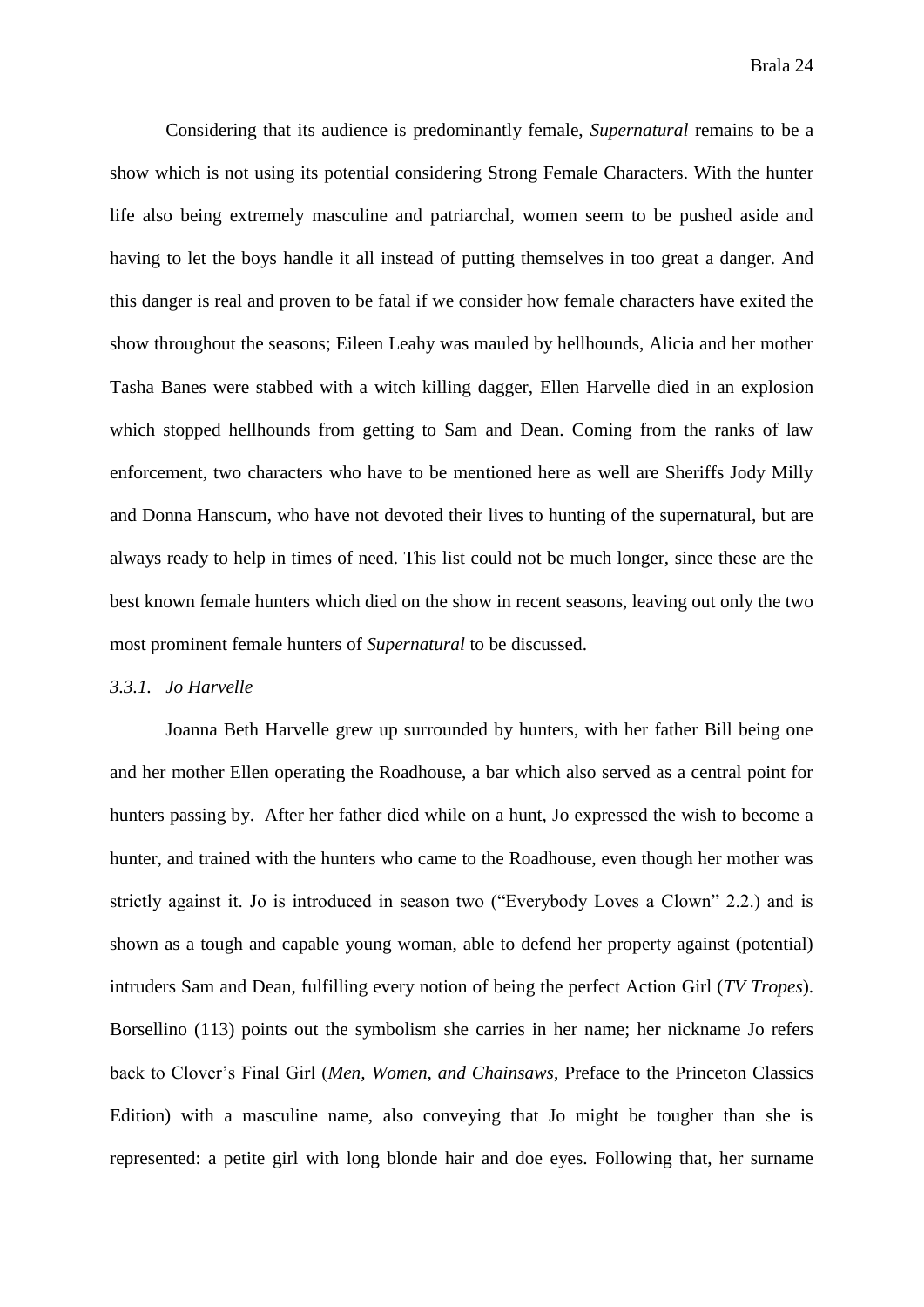'Harvelle' stems from Old English and stands for 'warrior woman,' which would make Jo a female character meant to survive from the moment she was introduced, the Final Girl-Warrior. However, it seems like the writers changed their intentions with her, as was evident to Borsellino in Jo's blog (which was originally posted on Warner Brother's Official Website until 2007, and which is now transcribed on the *Supernatural Wiki* webpage). In her blog, Jo documented her life at the Roadhouse, her wish to be a hunter, and Gordon's tutoring, but also wanting to help create a place for women in the world of hunting, revealing herself to be "a young woman at ease with herself and her place in the world" (Borsellino, 113). Nevertheless, this first version of her writing was soon deleted and replaced by an entry with the same backstory but telling a tragic tale of Jo's hunting partnership and possible romantic involvement with a young hunter named Rick. While it could have been a simple adjustment of her character backstory, it seems like a drawback from the original plan of introducing a capable and young female hunter in the making. Borsellino (114) even argues that Jo was made into the exact opposite of what she was supposed to be: instead of a tough, trailblazing, female-empowering hunter she was represented as a girl playing with her father's toys, crying over heartbreak and spiteing her mother by putting herself in danger.

In her first appearance, Jo is visibly marked as part of the Winchester world: her clothing reflects the typical hunter gear; functional, earth colored, durable and including a plaid button up, but it is at the same time softer and more delicate, as if on a threshold between two worlds. A friendship with Sam and Dean is quickly formed, and soon the Winchesters (forcedly) team up with her while trying to exorcise the ghost of H.H. Holmes out of a apartment building in Philadelphia, without Ellen's knowledge ("No Exit" 2.6.). During the episode, the Winchesters continue to underestimate her abilities, with Dean even commenting: "She put together a good file, but could you see her out here, working one of these things? I don't think so," to Sam. While it might be justifiable since Jo was a young and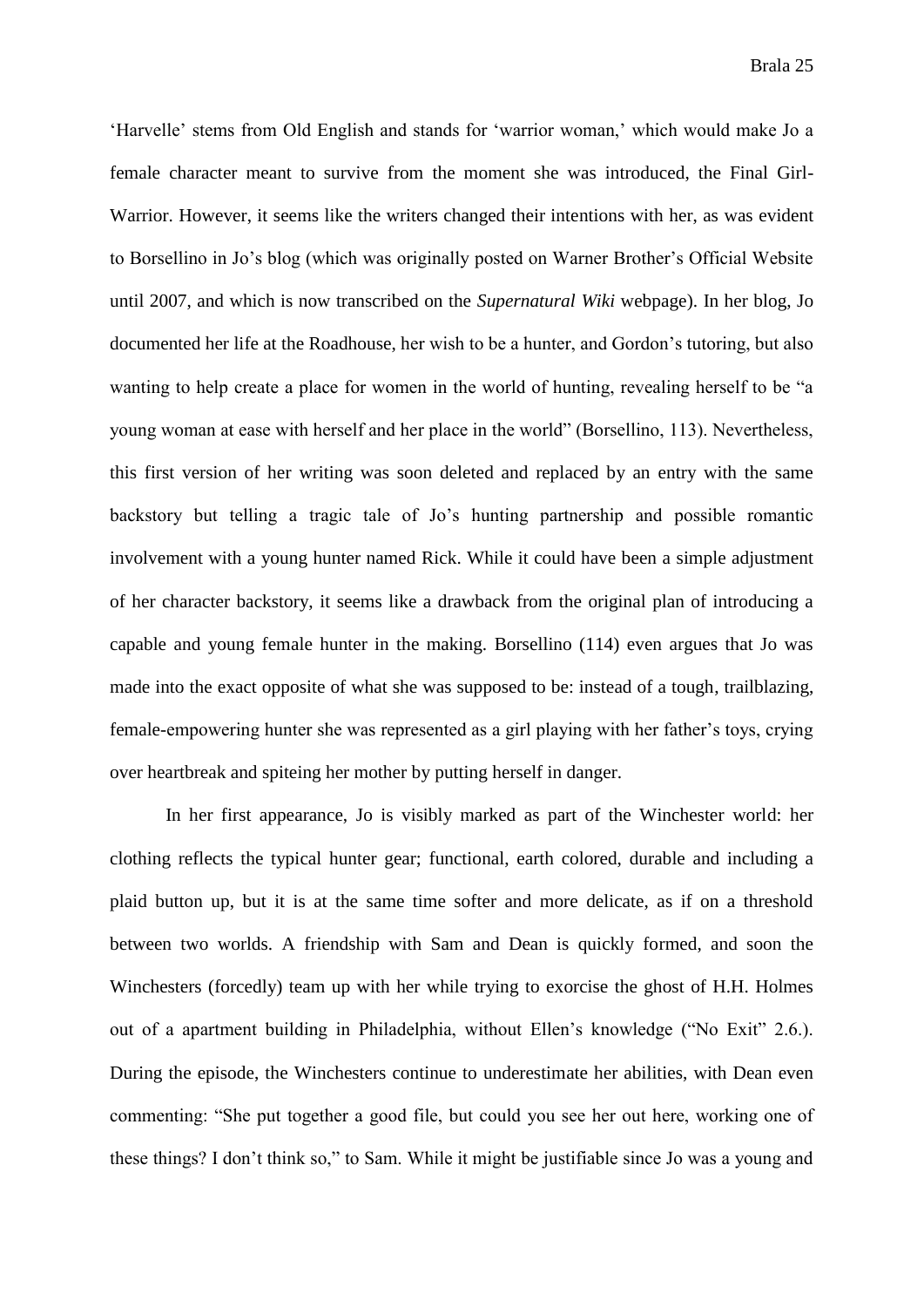inexperienced hunter, she did not receive the same kind of treatment as her male counterparts would, the first example being Dean Winchester who was forced to protect his brother against numerous entities and creatures since he was just four years old. Even though it shines through that Dean's problem while working with Jo is in fact hunting with amateurs, Jo herself calls him misogynistic: "You think women can't do the job!" which could be a sign of the writer's self-awareness. Wickersham (146) points out that Dean "even goes so far as to threaten to call her mother, as if Jo were a child, rather than a woman in her twenties," and practically sends her home to her mother after their hunt, only teaming up with her again when it is absolutely inevitable ("Abandon All Hope..." 5.10.). Furthermore, throughout the episode the brothers both try to persuade her not to become a hunter and instead live a normal life, pacifying her and using her as bait on several occasions since she fits the ghost's victim profile. In these instances Jo's performance shifts from a young woman able to defend herself (like in her first appearance) to a slightly clueless girl needing assistance and protection from older male characters, which in turn proves the Winchesters (and the audience) right in their assumptions that Jo has no place in the hunting world, mainly because she is a girl.

Nevertheless, Jo persists in her intention to become a hunter and continues to hunt even after the episode's end, and becomes indispensable enough that the Winchesters ask Jo, Ellen, Bobby and Castiel for help in retrieving the Colt that can allegedly kill Lucifer from a demons and hellhounds infested town ("Abandon All Hope…" 5.10.). The group succeeds in finding the Colt, but in the process Jo saves Dean from a hellhound leaving her with fatal injuries. Knowing that their escape is impossible because Ellen cannot leave her daughter to die alone, the Harvelle women set up hellhound-killing explosives to hinder the beasts from following the rest of the group and sacrifice themselves, dying in the explosion. And the story repeats itself again: Sam and Dean mourn their friends, feel guilty about their deaths while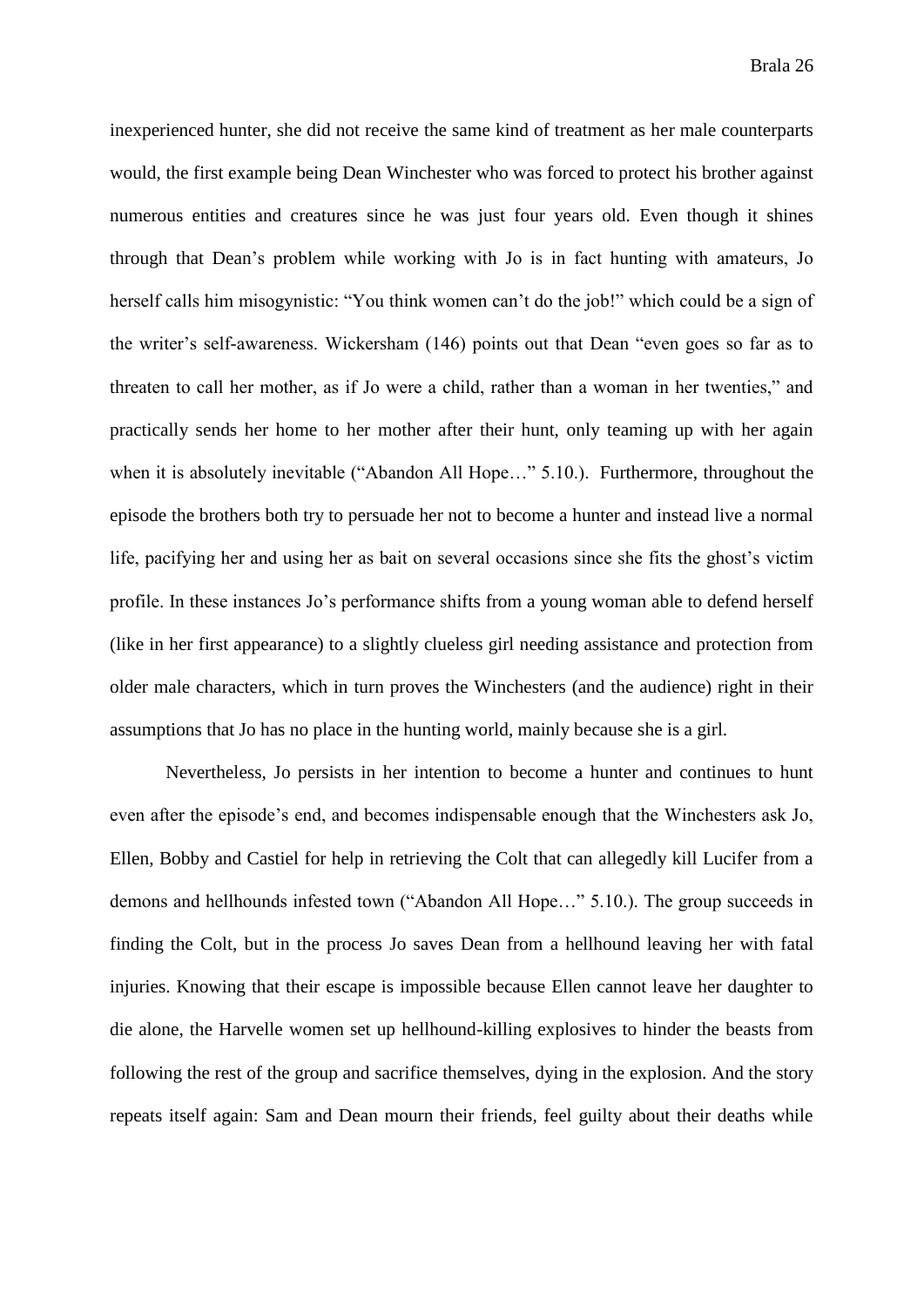looking at a photograph they happened to take of everyone right before the fateful mission, and it inspires them to follow through with the plan of defeating the Devil.

Symbolically, Jo seems to be the opposite to Sam Winchester: they share several timeline points such as growing up in the hunter world, losing their father, going to college and ultimately returning to their hunting heritage, but their motivation behind their decision to do so is completely opposite, with Sam seeing it as a temporary situation while Jo hopes it to be permanent. On such occasions, Jo resonates more with Dean, like in their shared passion for hunting and the life on the road. Such parallels with characters like Jo bring out the differences between Sam and Dean, because each of their reactions to her illuminate different aspects of the boys' characters. So instead of valuing Jo's character traits and her whole, unique person, the audience more often values what characters like Jo Harvelle bring out in the Winchesters, such as protectiveness or fondness. According to *Supernatural* creator Eric Kripke, Jo was initially introduced as a love interest for Dean, evident from their interaction during Jo's first appearance, but this plan was abandoned due to poor and partly angry fan reactions, leading Kripke to admit that "we feel we learned from that mistake…[W]e conceived the character wrong," even admitting that the writers will not try to force anything in the future since "[their] fans are notoriously protective of [their] boys." (*TV Guide*, 22.8.) However, this kind of feedback and way of constructing the show might be the reason why only male characters are allowed to have heavily elaborated storylines, while female characters get to be only blips in the show's mythology.

### *3.3.2. Charlie Bradbury*

Significantly more than just a blip in *Supernatural*'s mythology is the character of Charlie Bradbury. About her, Walton (114) writes: "Before Charlie, *Supernatural* had a few strong female recurring characters, but each of them fall into unsophisticated tropes and lack the backstory, personhood and character development of Charlie." Since her introduction in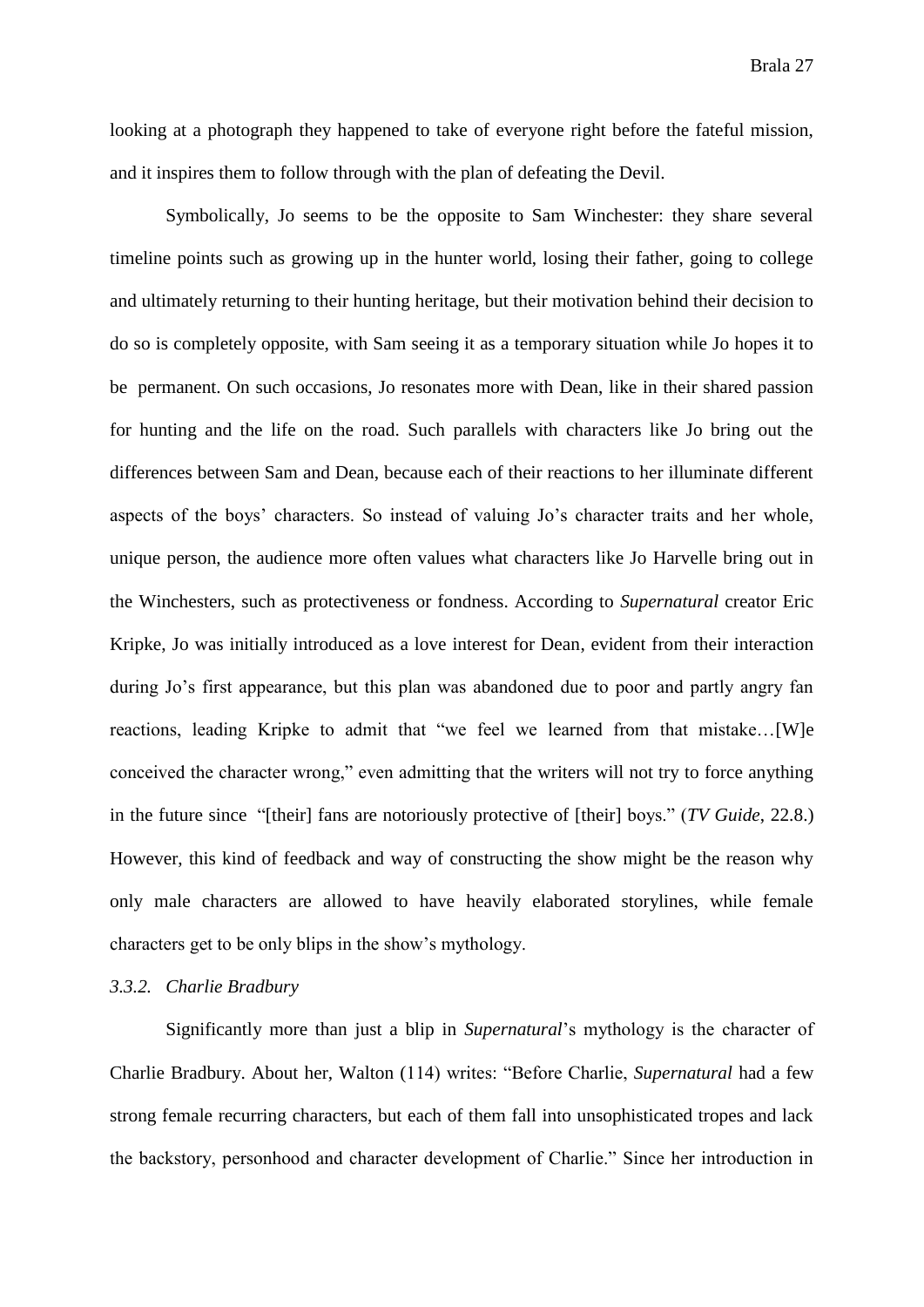season seven ("The Girl with the Dungeons and Dragons Tattoo" 7.20.) as the bubbly redhead with a passion for IT technology and nerd pop culture, Charlie quickly became a fan favourite. From the beginning, she had a recognizable one-liner since the end of her first episode (dismissing the Winchesters with "Peace out bitches!" while holding up the Vulcan salute), a distinct personality, and a smile on her face despite the eminent danger she was in. However, as the show progressed, Charlie turned from the adorable sidekick to someone who might be the most self-actualized and content person to ever play a part in the Winchesters' lives, which is impressive considering that she was only supposed to appear in one episode.

Working for season seven's 'big bad' Dick Roman, Charlie agrees to help the Winchesters after she learns of the existence of Leviathans, using her hacking skills to break into Roman's emails from his office. Unlike the washed out color palette and rather rustic aesthetic that *Supernatural*'s audience is used to, Charlie appears wearing clashing colors, headphones, flats and a Star Wars T-shirt, her bright red hair additionally letting her stand out against the dull office surroundings. She is immediately relatable when shown in her office cubicle which is littered with nerd culture items and collectables, and especially when fistbumping a bubble-head figurine of *Harry Potter*'s Hermione Granger. Saylor points out that, along with Garth, Charlie serves like an audience advocate - she is the character to which the show's fans can relate the most: nerdy, a little obsessive, passionate and introverted at the same time, combining brilliance and insecurities into a realistic depiction of a person who grew up outside the hunting universe and found their way into it by accident.

But unlike other female characters that appeared on the show, Charlie defies the norm for *Supernatural*'s women from the first moment on screen: instead of being a gothic heroine who "is smart enough to use her wits to catch a man's attention, but too stupid to protect [herself] from being kidnapped, thus giving their chosen male a chance to save their Damselselves" (Saylor), Charlie continues to be written realistically in each episode, saving the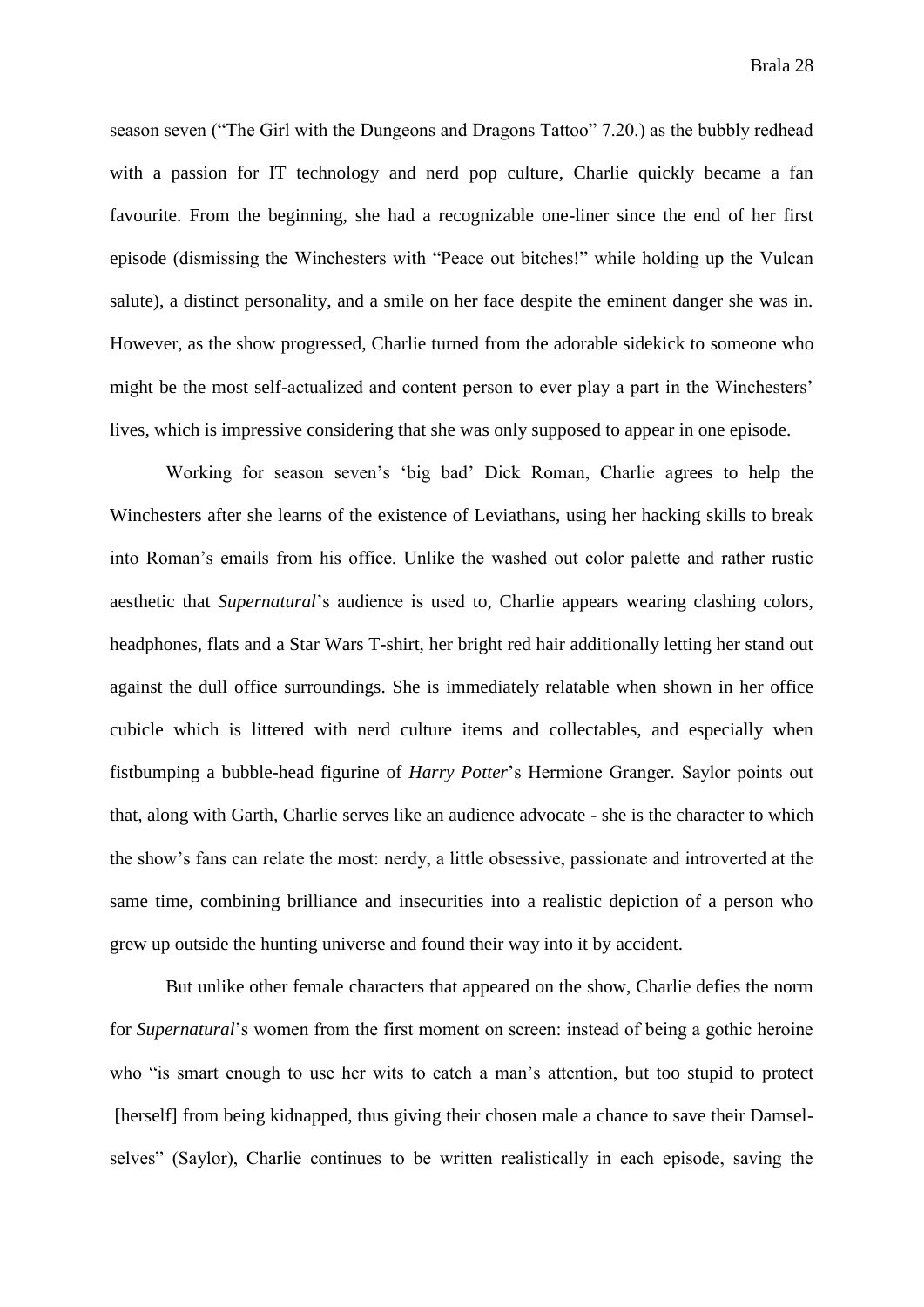Winchesters often enough to earn her place in their hunting family but also getting trapped often enough for it to be evident that Charlie has no traditional hunter legacy. She not only feels comfortable in a traditionally male dominated 'profession' like hunting, but also in a male dominated space which is fandom. Charlie's passion for pop culture classics such as *Star Wars, Lord of the Rings* and *X Files* is obvious, but she is not the stereotypical, over the top fangirl lacking self-control, nor is she ever accused of being a fake geek girl despite her feminine appearance; Charlie Bradbury is, simply said, a quite realistic representation of women who enjoy and express passion for their hobbies in their everyday lives. Additional to that, Charlie is extraordinarily talented in computer programming - even considered the best there is - which undermines traditional sexist notions about men being better than women at handling any type of technology. Furthermore, she is not shy of stating that she is a lesbian during her first appearance on the show, making her one of the very few characters on *Supernatural* who are openly part of the LGBT community, and breaking the show's expectation of heteronormativity which had been painfully persistent up until season seven. However, her sexuality is at no point made a crucial factor in her character development: Charlie is confident about herself since before her first on-screen appearance, and nonhesitant to flirt with and kiss women in various episodes featuring her character.

Nevertheless, Charlie continues to offer more to the audience, teasing with the reveal that her name is fake and that her past is criminal, which stands in stark contrast with her overall sunny personality. As the Winchesters uncover more about Charlie, like a file stating her real name and history with anti-authority disorder, clinical depression and violent outbursts, and even assist her in overcoming childhood trauma ("Pac-Man Fever" 8.20.), she becomes the most self-actualized person on the entire show, presumably.

That is especially evident in season ten's "There's No Place Like Home" (10.11.) where Charlie is split into a 'good' and a 'bad' version of herself. Good Charlie looks for the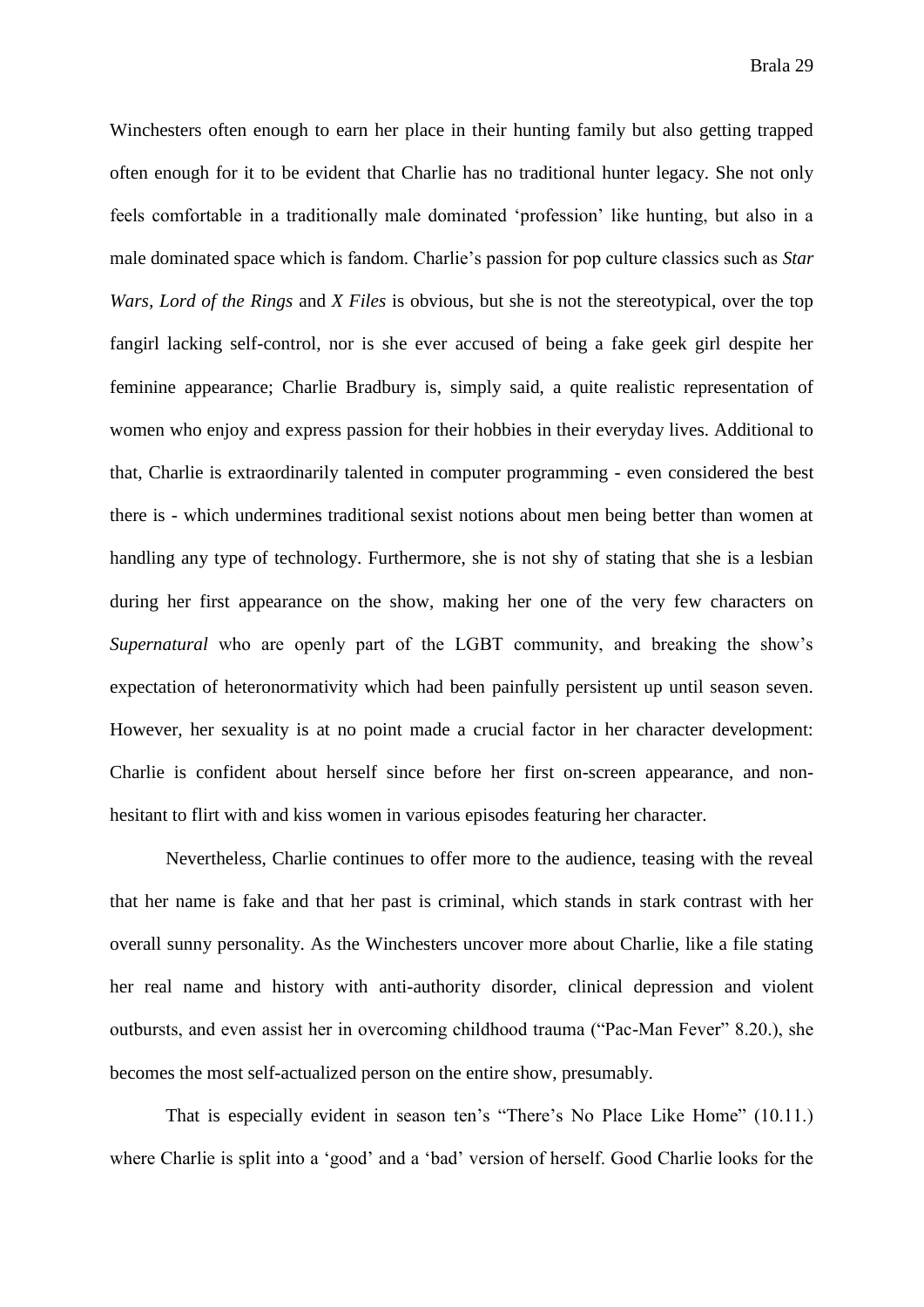Winchesters for help while Dark Charlie tracks down the driver who is responsible for her parents' death and kills him. By the end of the episode, Charlie is once again complete and, considering that Dark Charlie beat up Sam and Dean, and committed a murder, speaks the moral of the episode out loud: "I just got to keep moving forward. We all do." She even goes so far as to call out the Winchesters, but especially Dean, for their tendency to let guilt be their motivator for isolation, self-hatred and suicide missions, which is in fact a great part of their respective personalities ever since *Supernatural*'s pilot episode. Walton (122) describes the brothers as "easily distraught and self-flagellating when faced with personal dilemma because for them there are only two options, and if they're doing one thing that may be incidentally evil, then they must be personally evil," meaning that the reason why Sam and Dean often cannot cope with the morally gray areas they encounter in life is because their world has been strictly divided into 'good' and 'evil' since they were children. Especially Dean is significantly disadvantaged, preferring his emotional conflicts and doubts to remain "bottled," blatantly refusing to talk about his issues or to participate in Sam's so-called "chick flick moments," which might be a remnant of John's militaristic methods of upbringing. Charlie here serves as an example, openly accepting every aspect of herself because she knows that it is her only chance if she wants to keep on moving.

However, being a character in a show like *Supernatural*, there is no guarantee of survival for any character, including one of its most complex written female characters and fan favorites. This is why Charlie Bradbury, the best computer programmer, IT genius and fully fledged hunter ends up 'stuffed into the fridge' (Gail Simone, *Women in Refrigerators*, 12.03.2019), meaning killed offscreen and left for the Winchesters to find placed in a bloody bathtub in a destroyed motel room ("Dark Dynasty" 10.21). There might be no death on *Supernatural* that has sparked as much outrage as Charlie Bradbury's death, with fans demanding reasons why during the Supernatural ComicCon Panel in 2015 from showrunner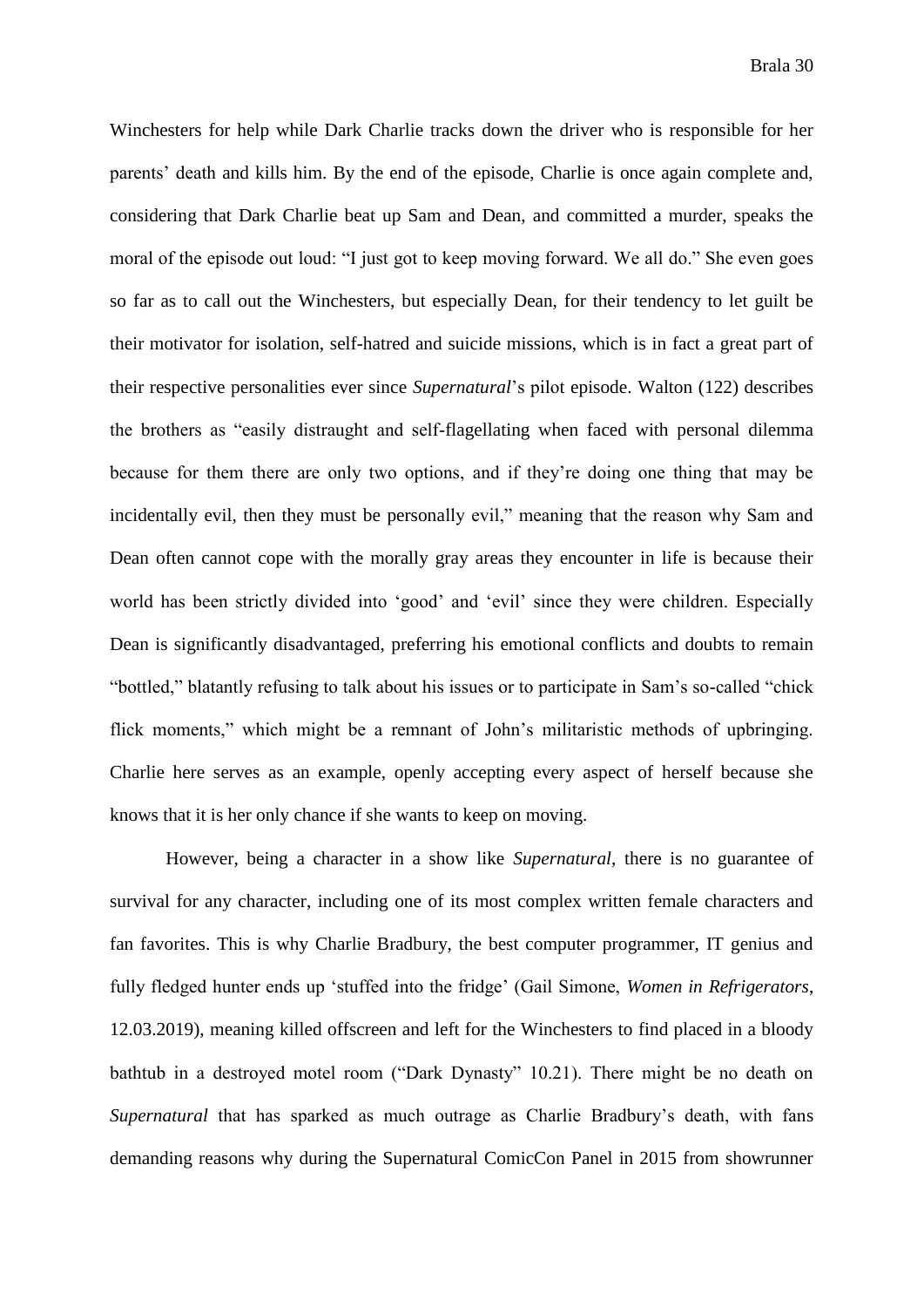Jeremy Carver (who completely failed to answer the question). Once again a woman's death is the motivator behind the Winchesters' following actions, driven by anger and guilt, to take vengeance on the ones responsible for Charlie's murder. The Styne family appeared only episodes before murdering her and were afterwards destroyed by the Winchesters with relative ease, making many consider the possibility that they were created solely to showcase another gruesome murder of a beloved character which would signify the emotional peak of season ten and set the tone between the brothers for the following season.

#### 4. Conclusion

Eric Kripke's *Supernatural* is a show about two brothers travelling through the United States hunting monsters and supernatural entities of all kinds, and was originally created and marketed to appeal to a male audience. Over the years however, the fan population has become predominantly female, without the show straying from its original pitch as an action, horror and road movie genre hybrid. But despite its number of female fans, and the fact that *Supernatural* draws inspiration from genres with a great number of female parts, the representation of women in the show have barely evolved over the course of its currently fourteen aired seasons, with female roles mostly limited to three major archetype. Almost as if mirroring the development of the genre's characters, *Supernatural*'s Damsels and Angels of the House stand at the beginning of the show's journey, occupying the first few seasons and remaining either as specters of their former selves like Jessica Moore, or returning to be turned into a modern action heroine like Mary Winchester has been. Wanting to create a story centered on brotherhood and not relationships, as well as taking into account negative fan reactions when introducing potential love interests for Sam and Dean, female characters were introduced as threats to the show's plot, and not to the availability of its main characters; both Lilith and Abaddon were effective driving forces of their respective seasons, creating conflicts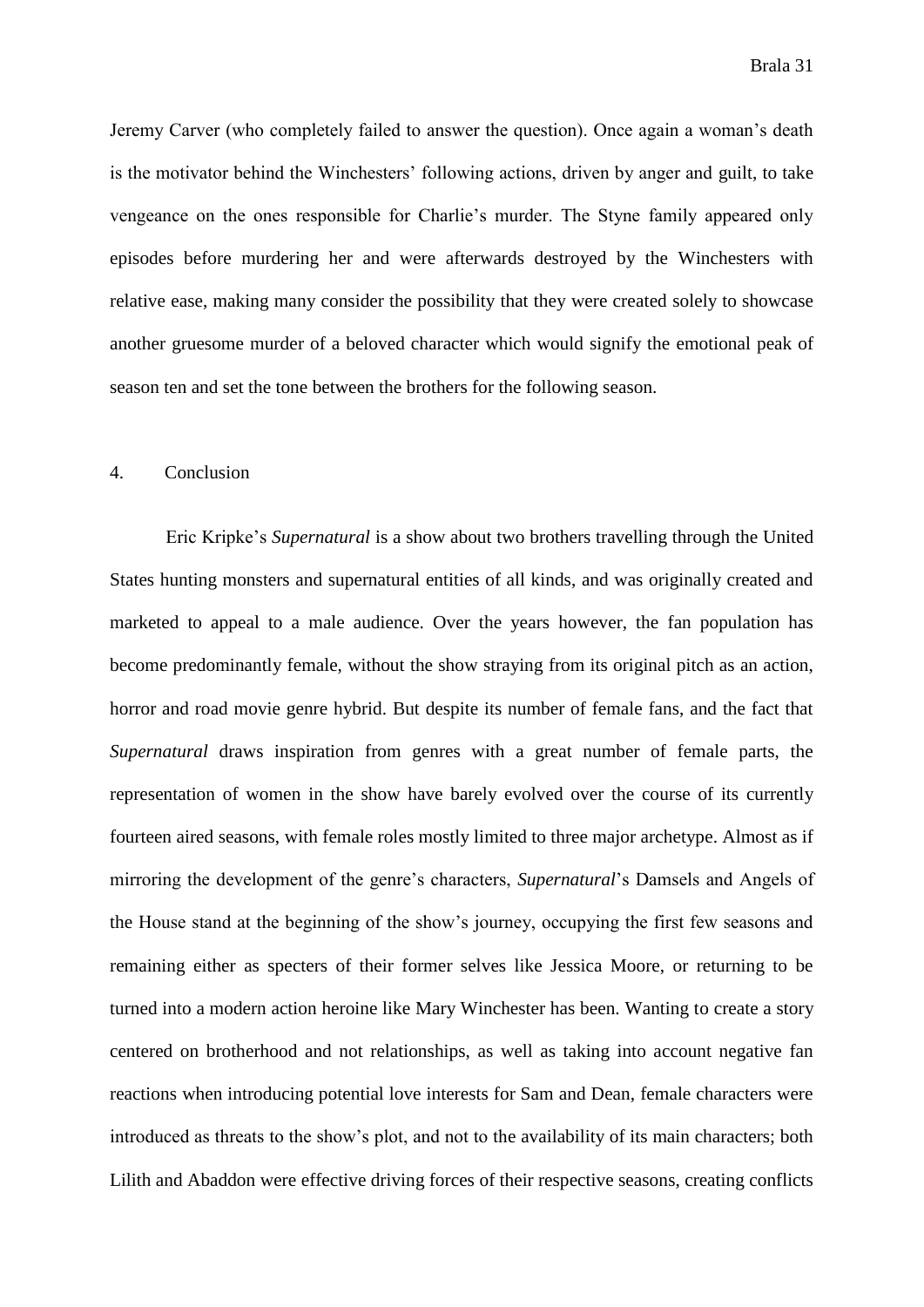and drawing out the brothers' issues and differences, but were killed off as soon as their function was fulfilled. And even their deaths served a higher purpose, Lilith's in unleashing Lucifer and ushering in the literal Apocalypse, and Abaddon's in highlighting Dean's violent loss of control after carrying the Mark of Cain. The hunter universe is a male-dominated space, and women are rarely seen as competent enough for the job, and like in Jo Harvelle's case they have to put up with prejudice, an unwillingness to educate, and outright misogyny. Charlie Bradbury is one of the few successful female hunters, and one without a family heritage bond to the hunting life, which marks her an exception - until it does not. Both Jo and Charlie are disposed of in favor of furthering the plot and its' male protagonists. Especially Charlie's death sparked outrage, as the fanbase found that the death of the fan-favourite lesbian success story was pointless and needlessly cruel.

The writers of *Supernatural* have made an effort of being more inclusive considering the progression of its introduced female characters, going from weekly unnamed victim to strong and capable women with lives outside of the Winchesters' plotline who reprise their roles every now and then, like Sheriff Jody Mills. But even with her and the return of Mary Winchester taken into account, the show has kept up another tradition of the horror genre, namely in its dismissiveness of female bodies; be it stabbing, gutting, smiting, or otherwise, women have been violently dying on *Supernatural* since episode one. With only one more season to go, it remains unlikely that there will be any new, significant characters introduced, leaving the show with a fifteen year run fairly empty of female characters that could hold their own against Sam and Dean Winchester, making the ones that were lost stand out even more, and the ones that remain be held even closer to the fans' hearts.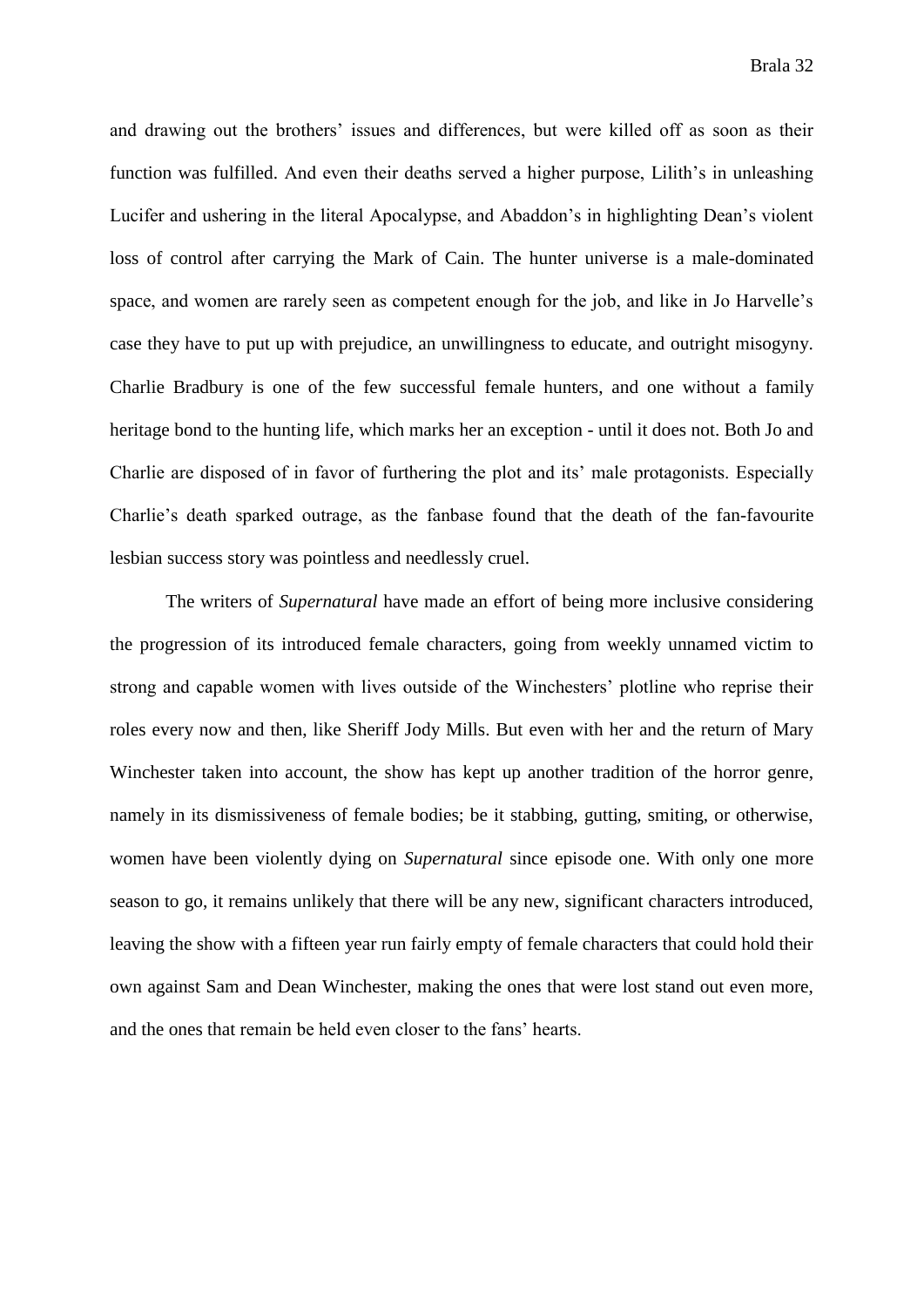5. Works cited:

Anders, Charlie Jane. "Watch The *Supernatural* Panel Fail To Answer A Question About THAT Death" *Gizmodo*, July 13, 2015, 35:00-38:20 [http://io9.gizmodo.com/watch](http://io9.gizmodo.com/watch-the-supernatural-panel-fail-to-answer-a-question-1717600574)[the-supernatural-panel-fail-to-answer-a-question-1717600574](http://io9.gizmodo.com/watch-the-supernatural-panel-fail-to-answer-a-question-1717600574) . Accessed August 23, 2017.

Borsellino, Mary. *In the Hunt: Unauthorized Essays on Supernatural*. BenBella Books, 2012.

[https://books.google.hr/books?id=bhxdnszFWL4C&pg=PA107&lpg=PA107&dq=mary+bors](https://books.google.hr/books?id=bhxdnszFWL4C&pg=PA107&lpg=PA107&dq=mary+borsellino+supernatural&source=bl&ots=SiHff847CK&sig=dFGfWVeOqfygV_LrwSKQYYPKng8&hl=en&sa=X&ved=0ahUKEwjl0KeGyMDVAhVfF8AKHbeVD6AQ6AEILDAB#v=onepage&q=jo%20harvelle&f=false) [ellino+supernatural&source=bl&ots=SiHff847CK&sig=dFGfWVeOqfygV\\_LrwSKQYYPKn](https://books.google.hr/books?id=bhxdnszFWL4C&pg=PA107&lpg=PA107&dq=mary+borsellino+supernatural&source=bl&ots=SiHff847CK&sig=dFGfWVeOqfygV_LrwSKQYYPKng8&hl=en&sa=X&ved=0ahUKEwjl0KeGyMDVAhVfF8AKHbeVD6AQ6AEILDAB#v=onepage&q=jo%20harvelle&f=false) [g8&hl=en&sa=X&ved=0ahUKEwjl0KeGyMDVAhVfF8AKHbeVD6AQ6AEILDAB#v=one](https://books.google.hr/books?id=bhxdnszFWL4C&pg=PA107&lpg=PA107&dq=mary+borsellino+supernatural&source=bl&ots=SiHff847CK&sig=dFGfWVeOqfygV_LrwSKQYYPKng8&hl=en&sa=X&ved=0ahUKEwjl0KeGyMDVAhVfF8AKHbeVD6AQ6AEILDAB#v=onepage&q=jo%20harvelle&f=false) [page&q=jo%20harvelle&f=false](https://books.google.hr/books?id=bhxdnszFWL4C&pg=PA107&lpg=PA107&dq=mary+borsellino+supernatural&source=bl&ots=SiHff847CK&sig=dFGfWVeOqfygV_LrwSKQYYPKng8&hl=en&sa=X&ved=0ahUKEwjl0KeGyMDVAhVfF8AKHbeVD6AQ6AEILDAB#v=onepage&q=jo%20harvelle&f=false) . Accessed August 22, 2017.

Bowtrunckle, Billie "Why Abaddon Has Every Strategic Advantage" *LiveJournal*, October 20, 2013.<http://bowtrunckle.livejournal.com/93285.html> . Accessed August 26, 2017.

Bronfen, Elisabeth. "Over Her Dead Body: Death, Femininity and the Aesthetic" Manchester University Press, 1992.

[https://books.google.hr/books?id=090diHhmp40C&printsec=frontcover#v=onepage&q&f=fal](https://books.google.hr/books?id=090diHhmp40C&printsec=frontcover#v=onepage&q&f=false) [se](https://books.google.hr/books?id=090diHhmp40C&printsec=frontcover#v=onepage&q&f=false) Accessed October 1, 2019.

Calvert, Bronwen. "Angels, Demons, and Damsels in Distress: The Representation of Women in *Supernatural*". "TV Goes to Hell - An Unofficial Roadmap of Supernatural", ed.

Stacey Abbott, David Lavery. Toronto:ECW, October 2011, pp. 90-104.

Clover, Carol J. "Her Body, Himself: Gender in the Slasher Film" *Representations, No. 20, Special Issue: Misogyny, Misandry, and Misanthropy*. University of California Press, Autumn, 1987. pp. 187-228.

<https://pdfs.semanticscholar.org/2d9c/65b2668014b585ef61f7d32a678d0eef33f1.pdf>

Accessed October 1, 2019.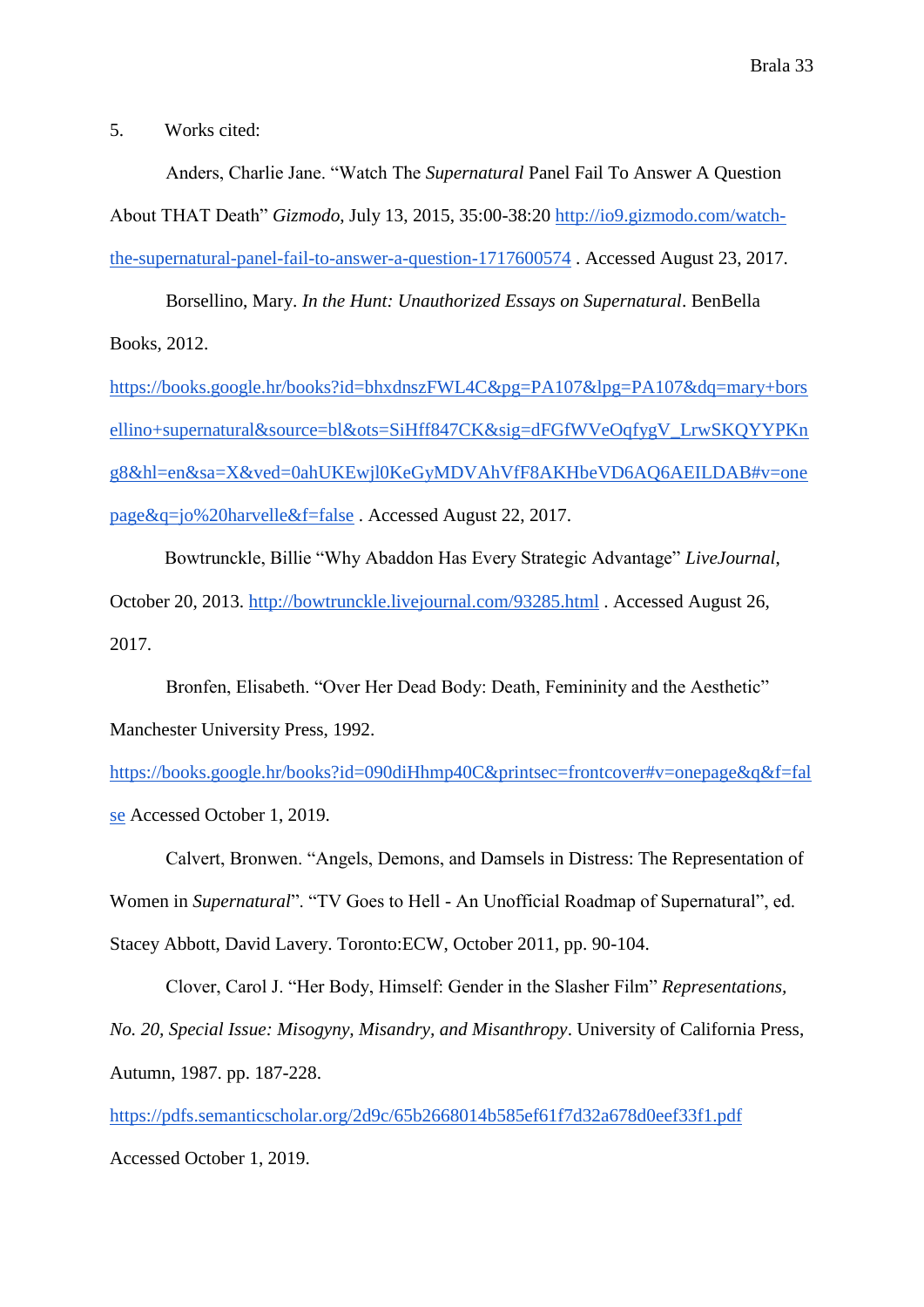Clover, Carol J. "Men, Women, and Chain Saws: Gender in the Modern Horror Film." Princeton University Press, May 26, 2015. Accessed July 26, 2017.

[https://books.google.hr/books?id=ItPyBQAAQBAJ&dq=carol+clover+men+women+and+ch](https://books.google.hr/books?id=ItPyBQAAQBAJ&dq=carol+clover+men+women+and+chainsaws&source=gbs_navlinks_s) [ainsaws&source=gbs\\_navlinks\\_s](https://books.google.hr/books?id=ItPyBQAAQBAJ&dq=carol+clover+men+women+and+chainsaws&source=gbs_navlinks_s)

Collins, Sean T. "25 Best Horror TV Shows of All Time" *The Rolling Stone*, October 26, 2015<http://www.rollingstone.com/tv/lists/25-best-horror-tv-shows-of-all-time-20151026> . Accessed September 2, 2017.

 Flegel, Monica. Parkes, Christopher. "Cruel Children in Popular Text and Cultures" Springer, 2018.

[https://books.google.hr/books?id=hYpWDwAAQBAJ&printsec=frontcover#v=onepage&q&f](https://books.google.hr/books?id=hYpWDwAAQBAJ&printsec=frontcover#v=onepage&q&f=false) [=false](https://books.google.hr/books?id=hYpWDwAAQBAJ&printsec=frontcover#v=onepage&q&f=false) Accessed October 1, 2019.

Harrington, Erin. "Gynaehorror: Women, theory and horror film." University of

Canterbury, 2014. Christchurch, New Zealand. p. 76. Accessed September 30, 2019.

Hernández, Lucía. "Here's Why 'Supernatural' lacks a 'greater female presence'"

Metro US. Published October 10, 2017. [https://www.metro.us/entertainment/tv/jared-](https://www.metro.us/entertainment/tv/jared-padalecki-supernatural-season-13-premiere)

[padalecki-supernatural-season-13-premiere](https://www.metro.us/entertainment/tv/jared-padalecki-supernatural-season-13-premiere) Accessed October 4, 2019.

Hoffer, Christian "Top Five Redheaded Women in Comics" *ComicBook.com*,

November 12, 2015. [http://comicbook.com/2015/11/12/top-five-redheaded-women-in-](http://comicbook.com/2015/11/12/top-five-redheaded-women-in-comics/)

[comics/](http://comicbook.com/2015/11/12/top-five-redheaded-women-in-comics/) . Accessed August 29, 2017.

Howe Gaines, Janet. "Lilith" *Bible History Daily*, 2012.

[https://www.biblicalarchaeology.org/daily/people-cultures-in-the-bible/people-in-the-](https://www.biblicalarchaeology.org/daily/people-cultures-in-the-bible/people-in-the-bible/lilith/)

[bible/lilith/](https://www.biblicalarchaeology.org/daily/people-cultures-in-the-bible/people-in-the-bible/lilith/) . Accessed August 16, 2017.

Hughes, William. "Fictional Vampires in the Nineteenth and Twentieth Century" *A New Companion to the Gothic*. ed. David Punter. John Wiley & Sons, 2015. pp. 197-210.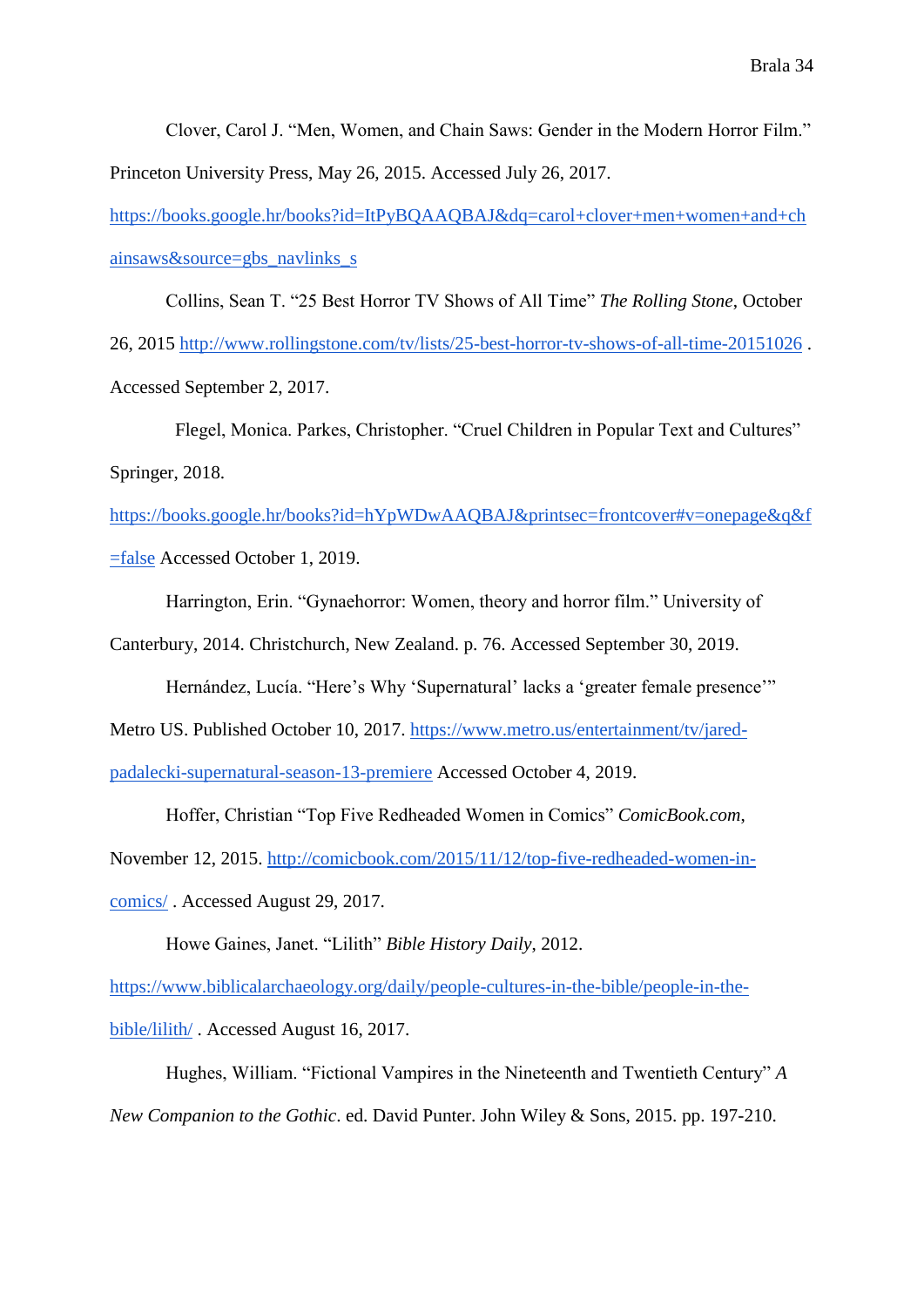[https://books.google.hr/books?id=0qGLBgAAQBAJ&printsec=frontcover#v=onepage&q&f=](https://books.google.hr/books?id=0qGLBgAAQBAJ&printsec=frontcover#v=onepage&q&f=false) [false](https://books.google.hr/books?id=0qGLBgAAQBAJ&printsec=frontcover#v=onepage&q&f=false) Accessed October 1, 2019.

Kripke, Eric. Supernatural Season 1 DVD Box Set. Warner Bros, 2006.

Kripke, Eric. "TV Guide Interview with Eric Kripke." *SEAT42F*, July 20, 2007,

<https://seat42f.com/tv-guide-interview-with-eric-kripke.html> . Accessed August 23, 2017.

Mulvey, Laura. "Visual Pleasure and Narrative Cinema" *Issues in Feminist Film* 

*Criticism*. ed. Patricia Erens. Indiana University Press, 1990. pp. 28-40.

[https://books.google.hr/books?id=Q2U0wwTFVwgC&printsec=frontcover#v=onepage&q&f](https://books.google.hr/books?id=Q2U0wwTFVwgC&printsec=frontcover#v=onepage&q&f=false) [=false](https://books.google.hr/books?id=Q2U0wwTFVwgC&printsec=frontcover#v=onepage&q&f=false) Accessed October 1.

Nielsen, E. J. "Wearing the Woman in White: The Doomed Lives And Afterlives of Women" *The Gothic Tradition in Supernatural: Essays on the Television Series*, ed. Melissa Edmundson. McFarland, April 15, 2016, pp. 107-112.

[https://books.google.hr/books?id=mTb8CwAAQBAJ&pg=PA109&dq=is+josie+sands+the+o](https://books.google.hr/books?id=mTb8CwAAQBAJ&pg=PA109&dq=is+josie+sands+the+only+woman+of+the+men+of+letters&hl=en&sa=X&ved=0ahUKEwjD2ofR6ffVAhXHOxoKHXLPCSsQ6AEIJjAA#v=onepage&q&f=false) [nly+woman+of+the+men+of+letters&hl=en&sa=X&ved=0ahUKEwjD2ofR6ffVAhXHOxoK](https://books.google.hr/books?id=mTb8CwAAQBAJ&pg=PA109&dq=is+josie+sands+the+only+woman+of+the+men+of+letters&hl=en&sa=X&ved=0ahUKEwjD2ofR6ffVAhXHOxoKHXLPCSsQ6AEIJjAA#v=onepage&q&f=false) [HXLPCSsQ6AEIJjAA#v=onepage&q&f=false](https://books.google.hr/books?id=mTb8CwAAQBAJ&pg=PA109&dq=is+josie+sands+the+only+woman+of+the+men+of+letters&hl=en&sa=X&ved=0ahUKEwjD2ofR6ffVAhXHOxoKHXLPCSsQ6AEIJjAA#v=onepage&q&f=false) Accessed August 27, 2017.

Patmore, Coventry. "The Angel in the House". Macmillan, 1866. Canto IX, Sahara. Preludes, I, page 48p. Accessed August 5, 2017.

[https://books.google.hr/books?id=HTdcAAAAcAAJ&pg=PT2&dq=coventry+patmore+angel](https://books.google.hr/books?id=HTdcAAAAcAAJ&pg=PT2&dq=coventry+patmore+angel+in+the+house&hl=en&sa=X&ved=0ahUKEwid6oPSmMDVAhWpCMAKHbRbBekQ6AEINjAD#v=onepage&q&f=false) [+in+the+house&hl=en&sa=X&ved=0ahUKEwid6oPSmMDVAhWpCMAKHbRbBekQ6AEI](https://books.google.hr/books?id=HTdcAAAAcAAJ&pg=PT2&dq=coventry+patmore+angel+in+the+house&hl=en&sa=X&ved=0ahUKEwid6oPSmMDVAhWpCMAKHbRbBekQ6AEINjAD#v=onepage&q&f=false) [NjAD#v=onepage&q&f=false](https://books.google.hr/books?id=HTdcAAAAcAAJ&pg=PT2&dq=coventry+patmore+angel+in+the+house&hl=en&sa=X&ved=0ahUKEwid6oPSmMDVAhWpCMAKHbRbBekQ6AEINjAD#v=onepage&q&f=false)

Poe, Edgar Allan. "The Philosophy of Composition" *Great Short Works of Edgar Allan Poe*, ed. G. R. Thompson. New York, 1970. pp. 55. <https://www.poetryfoundation.org/articles/69390/the-philosophy-of-composition> Accessed October 1, 2019.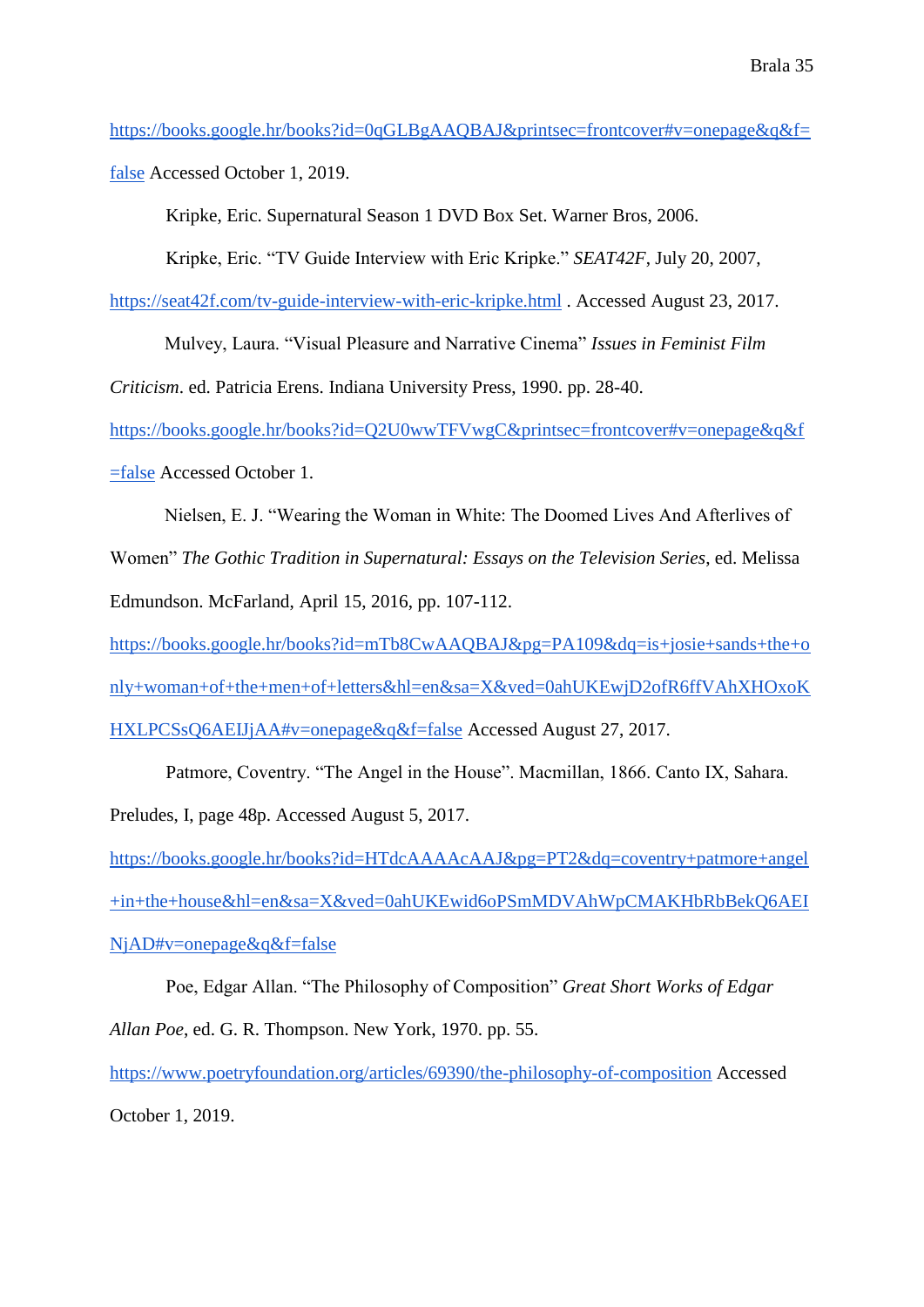Saylor, K. A. "Scratched Camera: Charlie Bradbury - The Only Way to Be Me Is to Be Indispensable" *Blogspot*, February 21, 2014,

<http://scratchedcamera.blogspot.hr/2014/02/charlie-bradburythe-only-way-to-be-me.html> . Accessed August 23, 2017.

*Supernatural Wiki* Home Page, [http://supernatural.wikia.com/wiki/Supernatural\\_Wiki](http://supernatural.wikia.com/wiki/Supernatural_Wiki) . Accessed September 2, 2017.

Walton, Ashley. "What's up, bitches? Charlie Bradbury as Gothic Heroine" *The Gothic Tradition in Supernatural: Essays on the Television Series*, ed. Melissa Edmundson. McFarland, April 15, 2016, pp. 114-125.

[https://books.google.hr/books?id=mTb8CwAAQBAJ&pg=PA109&dq=is+josie+sands+the+o](https://books.google.hr/books?id=mTb8CwAAQBAJ&pg=PA109&dq=is+josie+sands+the+only+woman+of+the+men+of+letters&hl=en&sa=X&ved=0ahUKEwjD2ofR6ffVAhXHOxoKHXLPCSsQ6AEIJjAA#v=onepage&q&f=false) [nly+woman+of+the+men+of+letters&hl=en&sa=X&ved=0ahUKEwjD2ofR6ffVAhXHOxoK](https://books.google.hr/books?id=mTb8CwAAQBAJ&pg=PA109&dq=is+josie+sands+the+only+woman+of+the+men+of+letters&hl=en&sa=X&ved=0ahUKEwjD2ofR6ffVAhXHOxoKHXLPCSsQ6AEIJjAA#v=onepage&q&f=false) [HXLPCSsQ6AEIJjAA#v=onepage&q&f=false](https://books.google.hr/books?id=mTb8CwAAQBAJ&pg=PA109&dq=is+josie+sands+the+only+woman+of+the+men+of+letters&hl=en&sa=X&ved=0ahUKEwjD2ofR6ffVAhXHOxoKHXLPCSsQ6AEIJjAA#v=onepage&q&f=false) Accessed August 23, 2017.

Wickersham, Alexandra. "Mothers, Martyrs, Damsels, and Demons: Women in Western Horror from Romanticism to the Modern Age," ESSAI: The College of DuPage Anthology of Academic Writing Across the Curriculum. Vol. 12, Article 36, ed. Burnier, Magin, 2014, pp. 143-155. Accessed July 27, 2017.<http://dc.cod.edu/essai/vol12/iss1/36/> [www.dictionary.cambridge.org/dictionary/english/a-damsel-in-distress](http://www.dictionary.cambridge.org/dictionary/english/a-damsel-in-distress)

"Abandon All Hope…" Supernatural: The Complete Fifth Season DVD Box Set. Written by Ben Edlund. Warner Bros, September 7, 2010.

"All Along the Watchtower" *Supernatural*, season 12, episode 23, written by Andrew Dabb. The CW Television Network, May 18, 2017.

"All Hell Breaks Loose: Part One" Supernatural: The Complete Second Season DVD Box Set. Written by Sera Gamble. Warner Bros, September 11, 2007.

"All Hell Breaks Loose: Part Two" Supernatural: The Complete Second Season DVD Box Set. Written by Eric Kripke and Michael T. Moore. Warner Bros, September 11, 2007.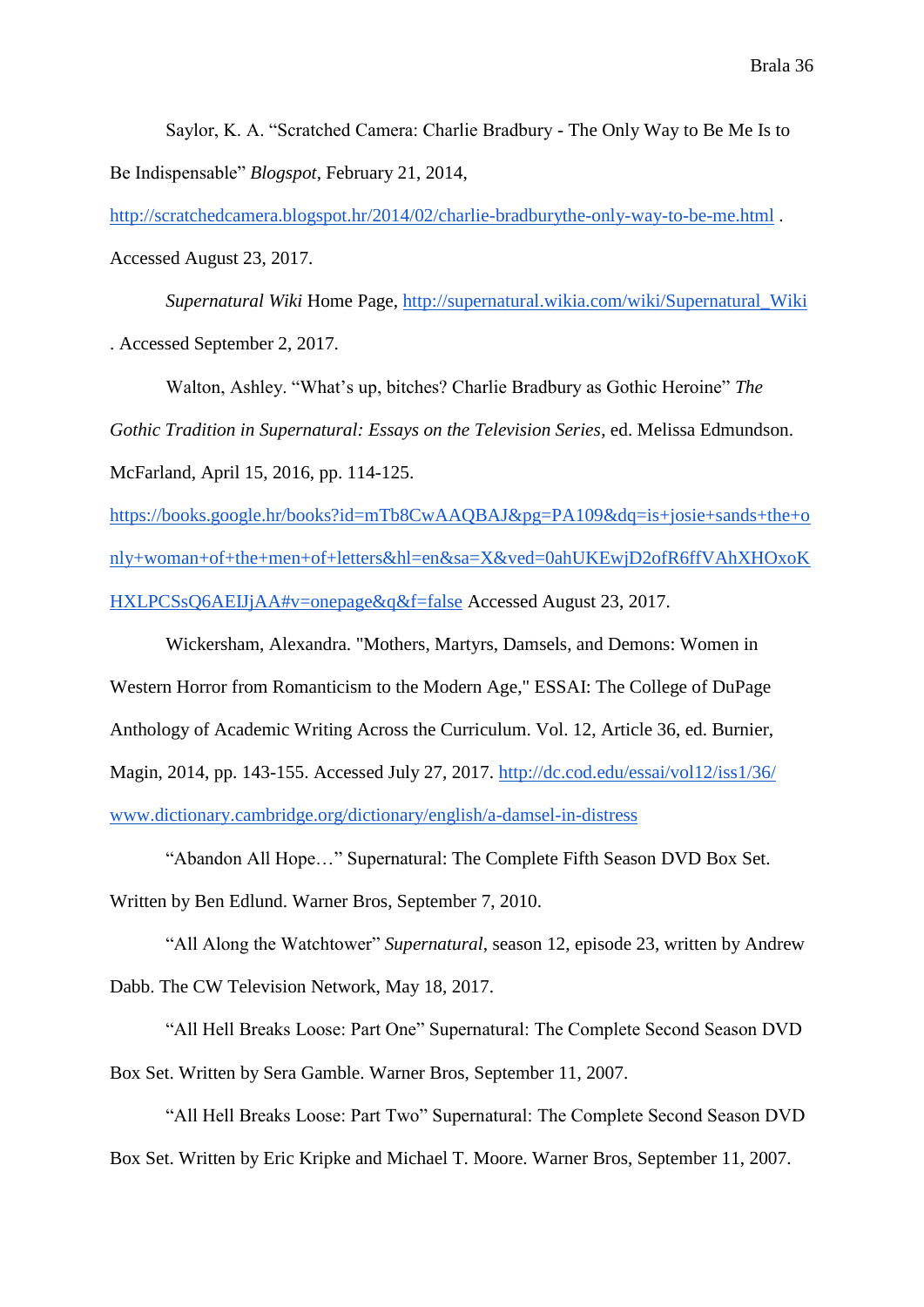"Alpha and Omega" Supernatural: The Complete Eleventh Season DVD Box Set. Written by Andrew Dabb. Warner Bros, September 6, 2016.

"Are You There, God? It's Me, Dean Winchester" Supernatural: The Complete Second Season DVD Box Set. Written by Sera Gamble and Lou Bollo. Warner Bros, September 11, 2007.

"As Time Goes By" Supernatural: The Complete Eighth Season DVD Box Set.

Written by Adam Glass. Warner Bros, September 10, 2013.

"Buffy Summers" *Buffyverse Wiki*. [http://buffy.wikia.com/wiki/Buffy\\_Summers](http://buffy.wikia.com/wiki/Buffy_Summers) Accessed January 18, 2018.

"Dark Dynasty" Supernatural: The Complete Tenth Season DVD Box Set. Written by

Eugenie Ross-Leming and Brad Buckner. Warner Bros, September 8, 2015.

"Dark Side of the Moon" Supernatural: The Complete Fifth Season DVD Box Set.

Written by Andrew Dabb & Daniel Loflin. Warner Bros, September 7, 2010.

"Devil May Care" Supernatural: The Complete Ninth Season DVD Box Set. Written

by Andrew Dabb. Warner Bros, September 9, 2014.

"Everybody Loves a Clown" Supernatural: The Complete Second Season DVD Box

Set. Written by John Shiban. Warner Bros, September 11, 2007.

"Evil Redheads" *TV Tropes*,

<http://tvtropes.org/pmwiki/pmwiki.php/Main/EvilRedhead> . Accessed August 28, 2017.

"Heart" Supernatural: The Complete Second Season DVD Box Set. Written by Sera Gamble. Warner Bros, September 11, 2007.

"Heaven and Hell" Supernatural: The Complete Fourth Season DVD Box Set. Written by Trevor Sands and Eric Kripke. Warner Bros, September 1, 2009.

"In the Beginning" Supernatural: The Complete Fourth Season DVD Box Set. Written by Jeremy Carver. Warner Bros, September 1, 2009.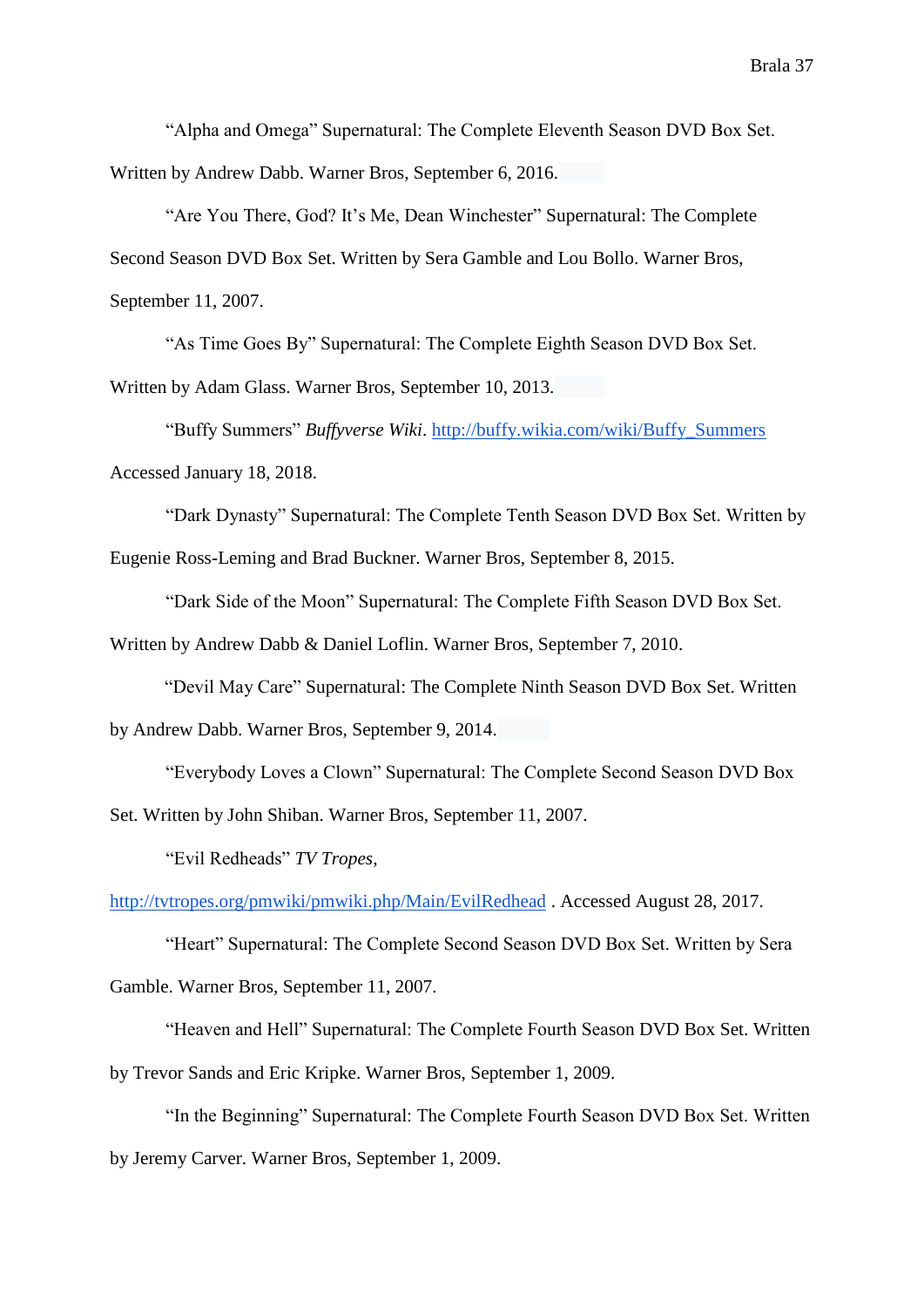"Jo's Blog" *Supernatural Wiki*,

[http://www.supernaturalwiki.com/index.php?title=Jo%27s\\_Blog](http://www.supernaturalwiki.com/index.php?title=Jo%27s_Blog) . Accessed August 22, 2017.

"Jus in Bello" Supernatural: The Complete Third Season DVD Box Set. Written by Sera Gamble. Warner Bros, November 11, 2007.

"Keep Calm and Carry On" *Supernatural*, season 12, episode 1, written by Andrew

Dabb. The CW Television Network, October 13, 2017.

"King of the Damned" Supernatural: The Complete Ninth Season DVD Box Set.

Written by Brad Buckner and Eugenie Ross-Leming. Warner Bros, September 9, 2014.

"Lilith" *Supernatural Wiki*.<http://supernatural.wikia.com/wiki/Lilith> . Accessed

August 16, 2017.

"Lucifer Rising" Supernatural: The Complete Fourth Season DVD Box Set. Written

by Eric Kripke. Warner Bros, September 1, 2009.

"No Exit" Supernatural: The Complete Second Season DVD Box Set. Written by Matt

Witten. Warner Bros, September 11, 2007.

"No Rest for the Wicked" Supernatural: The Complete Third Season DVD Box Set.

Written by Eric Kripke. Warner Bros, November 11, 2007.

"Pac-Man Fever" Supernatural: The Complete Eighth Season DVD Box Set. Written

by Robbie Thompson. Warner Bros, September 10, 2013.

"Pilot" Supernatural: The Complete First Season DVD Box Set. Written by Eric

Kripke. Warner Bros, September 5, 2006.

"Supernatural Audience Demographics - z2solutions" z2solutions. Published August

24, 2017.<http://z2solutions.com/uncategorized/supernatural-audience-demographics/>

Accessed August 17, 2019.

"Supernatural Audience Demographic" z2solutions, as of August 24, 2017. Accessed August 17, 2019.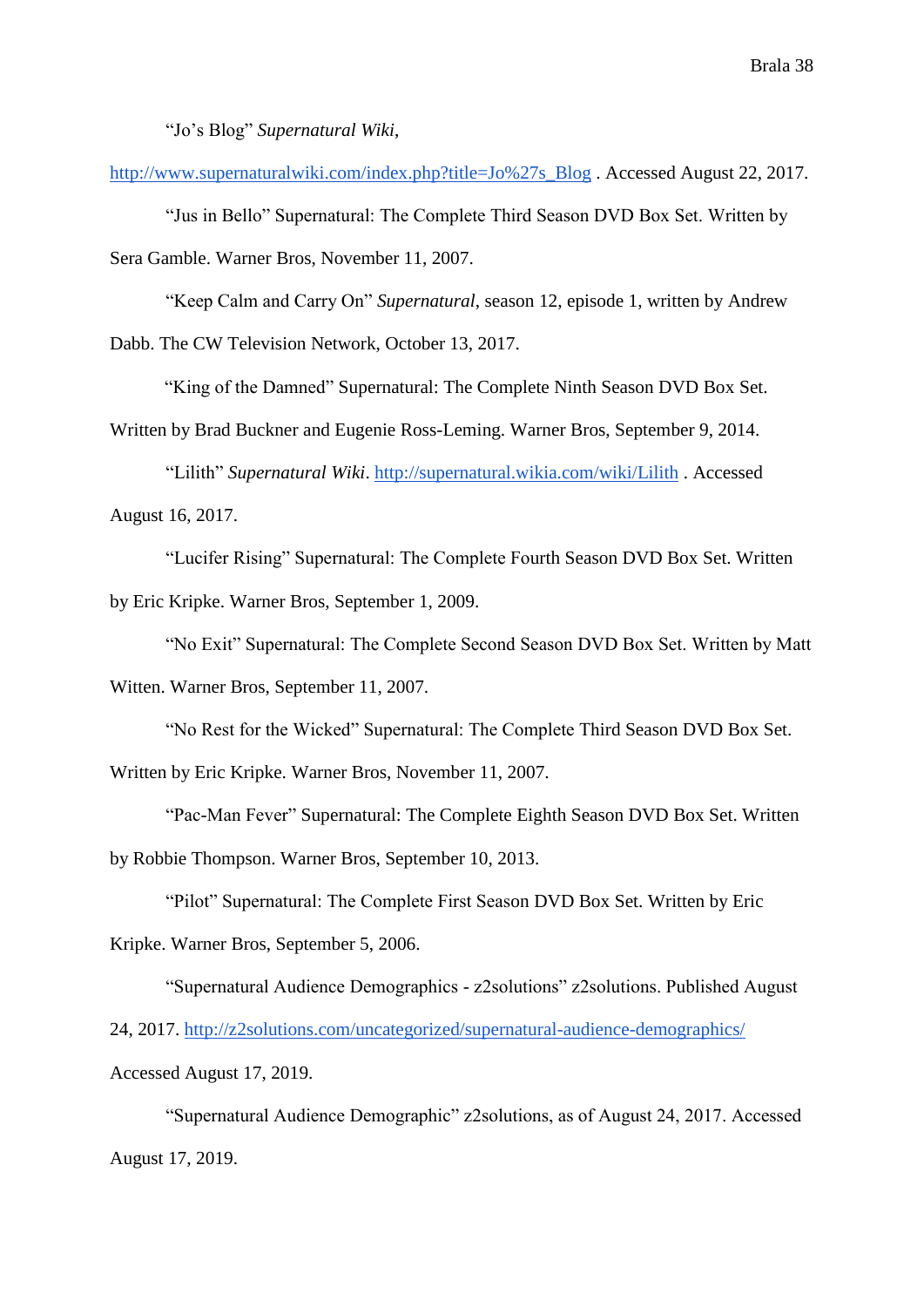"The Devil You Know" Supernatural: The Complete Fifth Season DVD Box Set. Written by Ben Edlund. Warner Bros, September 7, 2010.

"The Girl With the Dungeons and Dragons Tattoo" Supernatural: The Complete Seventh Season DVD Box Set. Written by Robbie Thompson. Warner Bros, September 18, 2012.

"The Lost Lenore" TV Tropes.

<http://tvtropes.org/pmwiki/pmwiki.php/Main/TheLostLenore> . Accessed August 7, 2017.

"The Monster at the End of this Book" Supernatural: The Complete Fourth Season

DVD Box Set. Written by Julie Siege and Nancy Weiner. Warner Bros, September 1, 2009.

"There's No Place Like Home" Supernatural: The Complete Tenth Season DVD Box Set. Written by Robbie Thompson. Warner Bros, September 8, 2015.

"The Song Remains the Same" Supernatural: The Complete Fifth Season DVD Box Set. Written by Sera Gamble and Nancy Weiner. Warner Bros, September 7, 2010.

"Wendigo" Supernatural: The Complete Second Season DVD Box Set. Story by: Ron Milbauer & Terri Hughes Burton Teleplay by: Eric Kripke. Warner Bros, September 11, 2007.

"William Makepeace Thackeray - The Angel in the House." Brooklyn College English Department Website. Accessed August 5, 2017.

[http://academic.brooklyn.cuny.edu/english/melani/novel\\_19c/thackeray/angel.html](http://academic.brooklyn.cuny.edu/english/melani/novel_19c/thackeray/angel.html)

"Women in Refrigerators" Gail Simone, March 1999.<http://www.lby3.com/wir/> Accessed March 12, 2019.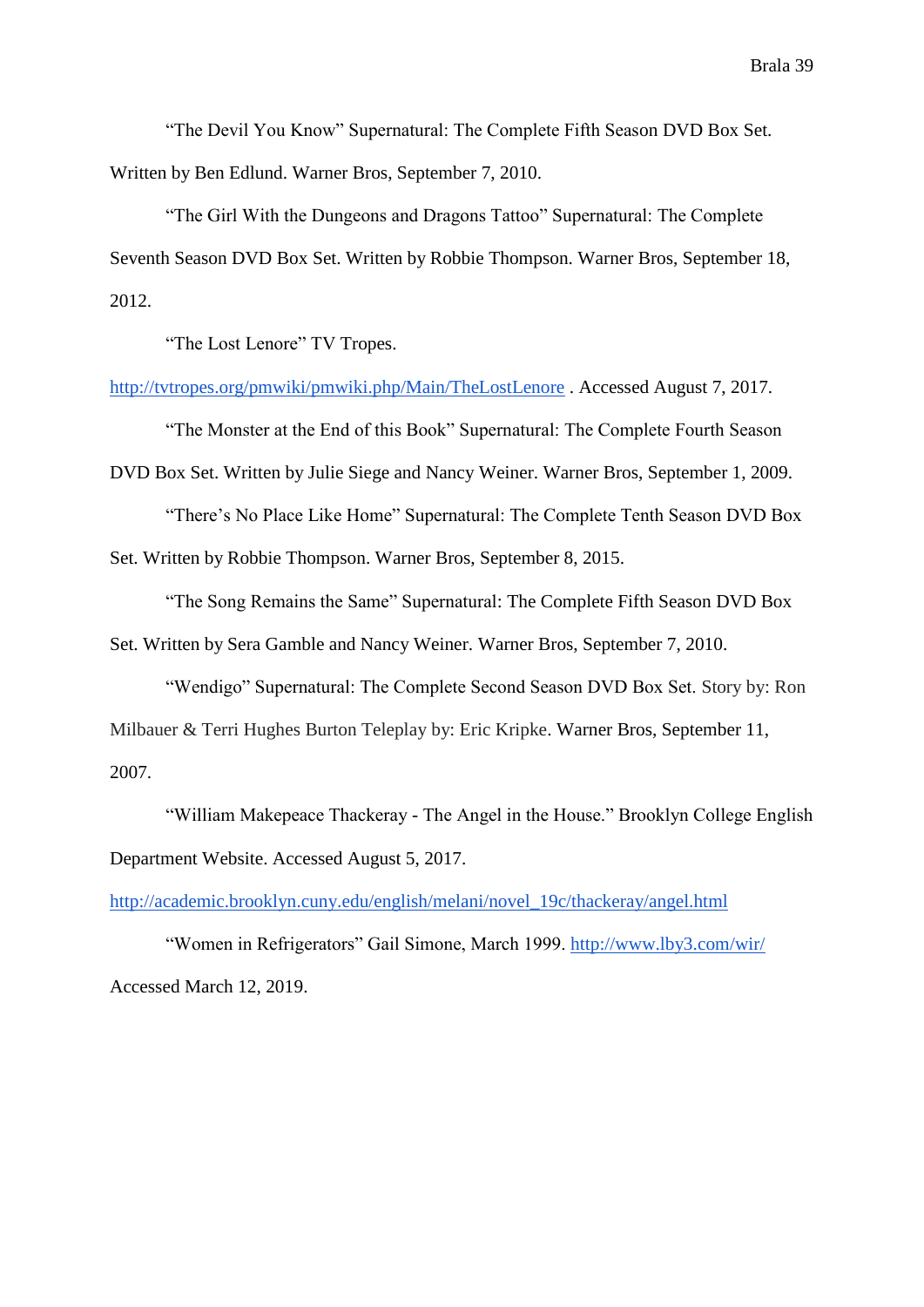# 5. THE REPRESENTATION OF FEMALE CHARACTERS IN THE CW'S SUPERNATURAL

 The handling of female characters in Eric Kripke's *Supernatural* has long been a questionable one. In its fifteen-year air time, *Supernatural* has not wavered far from its twomen core cast but has introduced many side characters that accompanied the Winchester brothers along their way of fighting the supernatural across the US. Considering the essential role women have played in establishing and creating for the gothic and horror genre, from which *Supernatural* draws inspiration and pays homage to, this work aims to present an analysis of the role women played in this TV series concerning their roles in the plot, possible character development, longevity, visual and first appearance. In its main part, the paper takes six of the most notable female characters featured and categorizes them into three character archetypes most commonly represented in gothic and horror literature and media: Damsels (Mary Winchester and Jessica Moore), Villains (Lilith and Abaddon) and Heroines (Jo Harvelle and Charlie Bradbury). The paper also references heavily works concerned with traditions of horror, female representation within the genre, works written specifically about the show, and the show itself as source material for the arguments presented. What is gained from this analysis is that often enough, the show follows the simplistic blueprint of writing women without providing enough to make them fully formed characters, more often than not using them to drive forward either plot or main (male) character development and getting violently rid of them as soon as their purpose is served. The instances of subverting what is expected of the characters are few and non-satisfying, leaving a show with a predominantly female fanbase devoid of relatable female characters.

KEY WORDS: popular culture, gothic, horror, gender, feminism, supernatural, archetype.

# 6. REPREZENTACIJA ŽENSKIH LIKOVA U CW SERIJI SUPERNATURAL (LOVCI NA NATPRIRODNO)

Način obrade ženskih likova u seriji Erica Kripkea Supernatural (Lovci na natprirodno) već se poduže smatra upitnim. Tijekom svog petnaestogodišnjeg emitiranja, serija Supernatural nije puno proširivala svoju središnju postavu od dva glavna lika, ali je uvedeno mnoštvo sporednih likova koji su pratili put braće Winchester u njihovom lovu na natprirodno po SAD-u.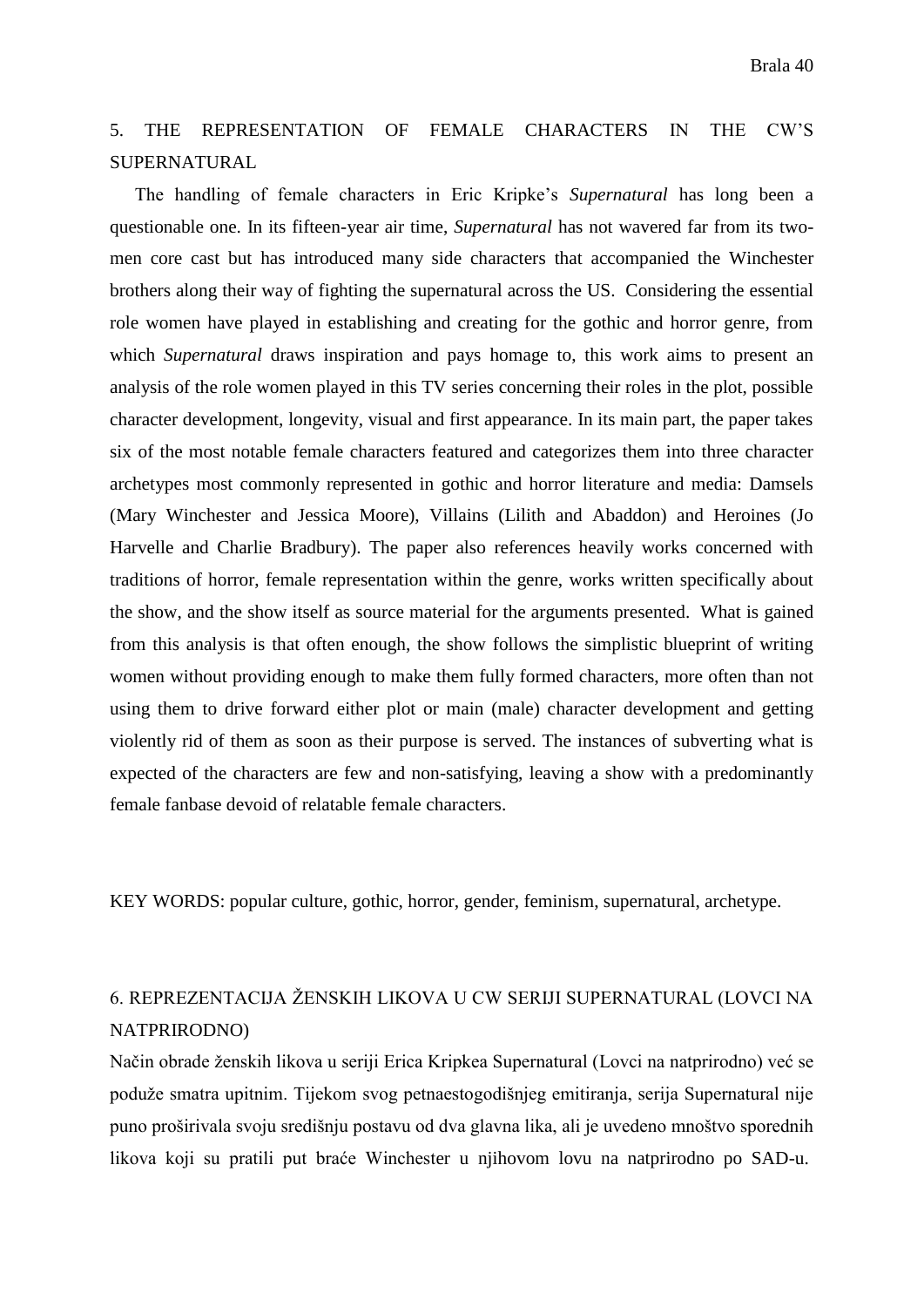Uzimajući u obzir veliku ulogu žena u utvrđivanju i stvaranju za horor žanr, iz kojeg Supernatural vuče inspiraciju i kojem odaje počast, cilj ovog rada je predstaviti analizu ženskih uloga u ovoj seriji, primarno njihovih uloga u radnji, mogućnost razvitka lika, dugovječnost, izgled i način kako su prvi put prikazane. U glavnom dijelu, ovaj rad uzima za analizu šest najupečatljivih ženskih likova iz serije i analizira ih unutar tri arhetipa koji su zastupljeni u gotičkoj i horor literaturi i medijima: damu u nevolji (Mary Winchester i Jessica Moore), ženskog negativca (Lilith i Abaddon), te heroinu (Jo Harvelle i Charlie Bradbury). Ovaj rad se također poziva na radove pisane na temu tradicije horor žanra, reprezentaciju ženskih likova u žanru, radove pisane specifično o seriji Supernatural, te samu seriju kao izvorni materijal za predstavljene argumente. Zaključak ove analize je da serija često samo prati jednostavne predloške za stvaranje ženskih likova, bez dovoljno informacija da bi lik bio potpun i trodimenzionalan, da su ženski likovi najčešće samo način da se pokrene radnja ili dodatno okarakterizira glavni (muški) lik, i da nestanu s ekrana čim ispune svoju svrhu. Primjeri svrgavanja onog što se očekuje od likova su rijetki i ne zadovoljavaju, što ostavlja seriju s većim dijelom ženskih obožavatelja bez ženskih likova s kojima bi se mogle poistovjetiti.

KLJUČNE RIJEČI: popularna kultura, gotika, horor, rod, feminizam, natprirodno, arhetip.